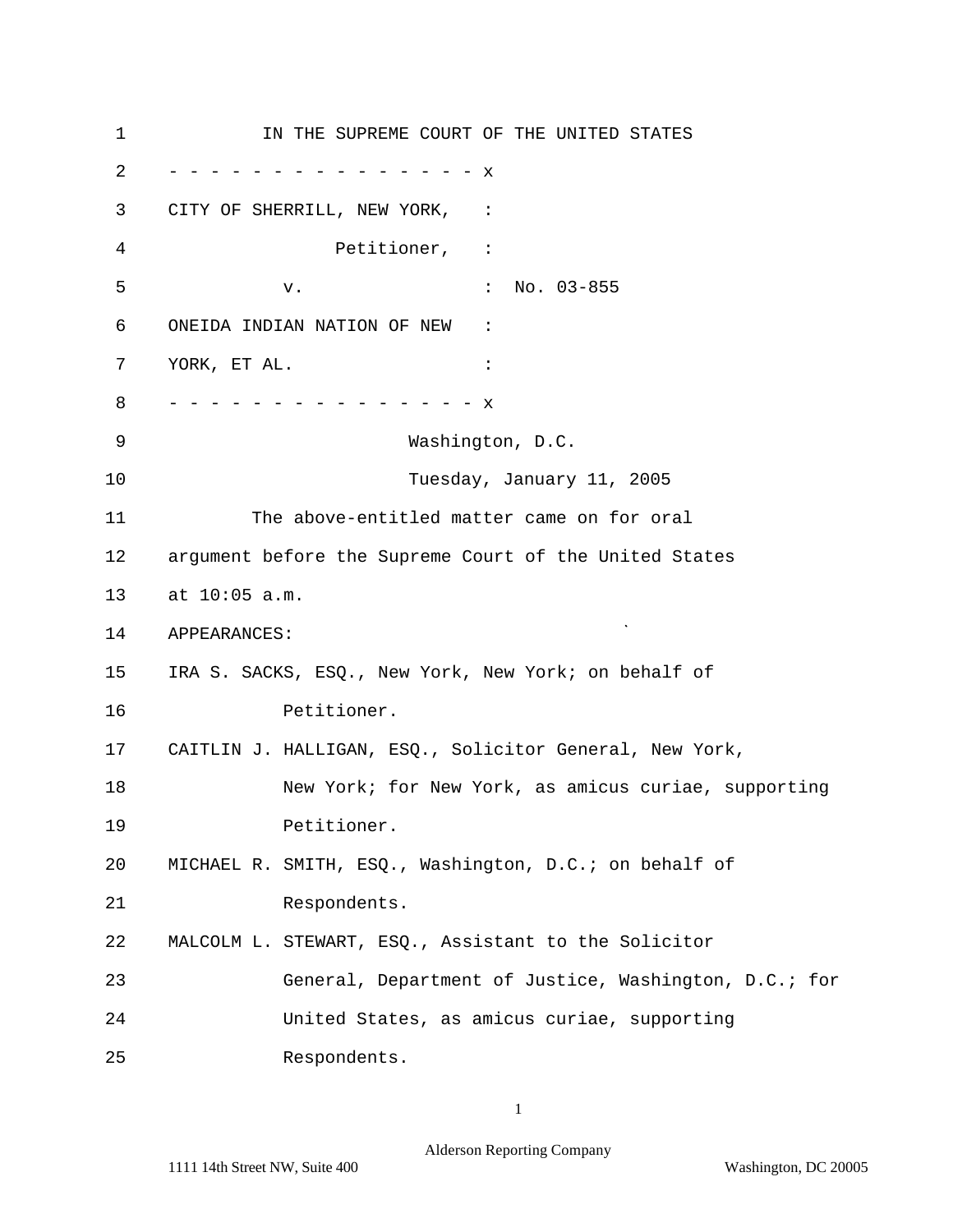| $\mathbf 1$    | CONTENTS                             |      |
|----------------|--------------------------------------|------|
| 2              | ORAL ARGUMENT OF                     | PAGE |
| 3              | IRA S. SACKS, ESQ.                   |      |
| $\overline{4}$ | On behalf of the Petitioner          | 3    |
| 5              | ORAL ARGUMENT OF                     |      |
| 6              | CAITLIN J. HALLIGAN, ESQ.            |      |
| 7              | For New York, as amicus curiae,      |      |
| 8              | Supporting Petitioner                | 18   |
| 9              | ORAL ARGUMENT OF                     |      |
| 10             | MICHAEL R. SMITH, ESQ.               |      |
| 11             | On behalf of the Respondents         | 26   |
| 12             | ORAL ARGUMENT OF                     |      |
| 13             | MALCOLM L. STEWART, ESQ.             |      |
| 14             | For United States, as amicus curiae, |      |
| 15             | Supporting Respondents               | 43   |
| 16             |                                      |      |
| 17             |                                      |      |
| 18             |                                      |      |
| 19             |                                      |      |
| 20             |                                      |      |
| 21             |                                      |      |
| 22             |                                      |      |
| 23             |                                      |      |
| 24             |                                      |      |
| 25             |                                      |      |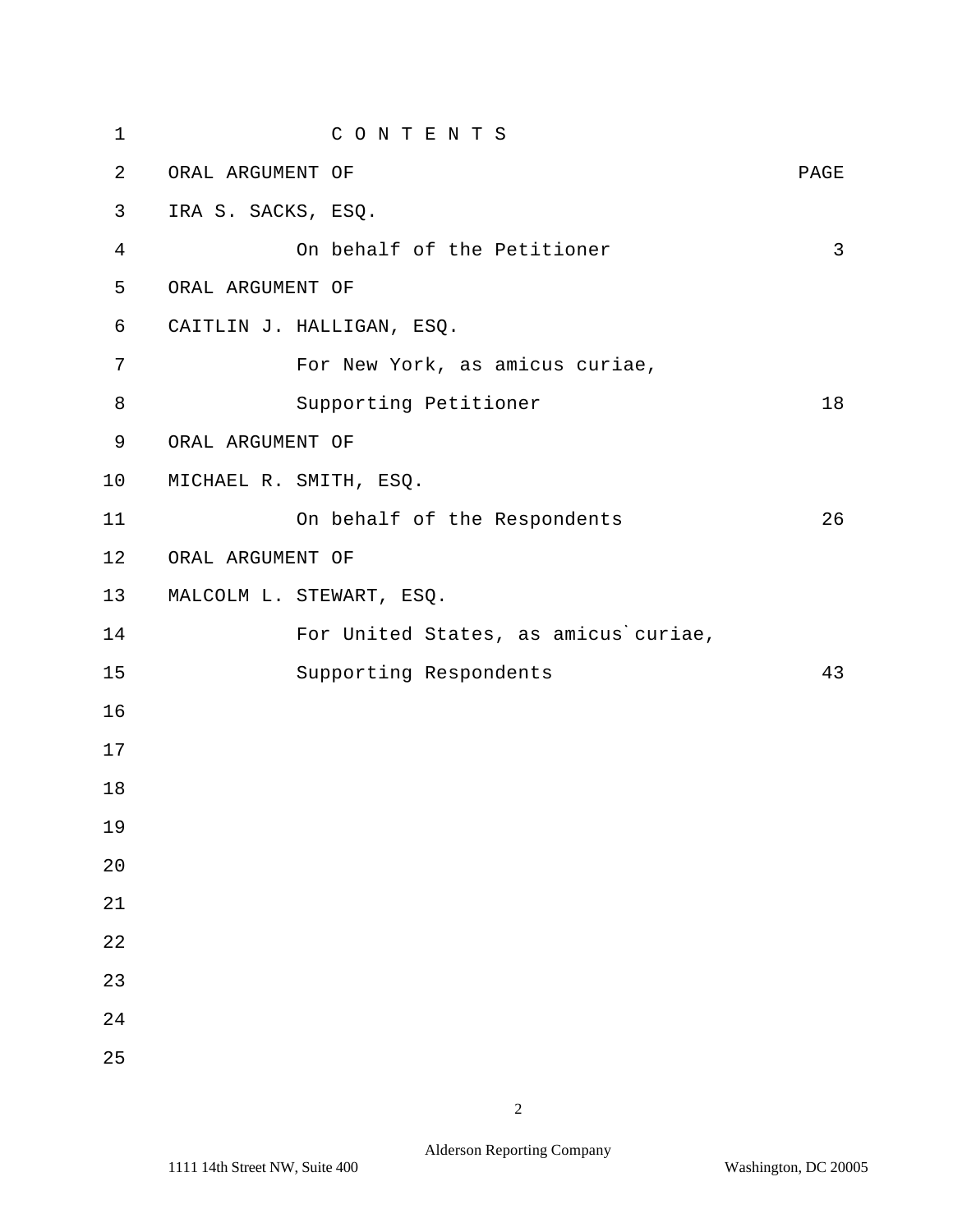1 P R O C E E D I N G S 2 [10:05 a.m.] 3 JUSTICE STEVENS: We will now hear argument in 4 case of City of Sherrill, New York against the Oneida 5 Indian Nation of New York. 6 Mr. Sacks, whenever you're ready. 7 ORAL ARGUMENT OF IRA S. SACKS 8 ON BEHALF OF PETITIONER 9 MR. SACKS: Justice Stevens, and may it please 10 the Court: 11 With the Court's permission, the state of New 12 York, as amicus, will address issues related to the Treaty 13 of Buffalo Creek and I will address the other reasons why 14 aboriginal title and other Indian possessory rights to the 15 properties at issue were extinguished long before the 16 Oneida Indian Nation purchased the properties in 1997 and 17 1998. 18 The asserted basis for tax immunity in this case 19 appears at page 1 of respondent's brief which is that the 20 Oneidas have at all times held a tribal possessory right 21 in the properties. But even if there was a tribal 22 possessory right, aboriginal title or under the Treaty of 23 Canandaigua, in 1805 and 1807 when these properties passed 24 out of tribal hands, the passage of 190 years has 25 extinguished that right. For 190 years, these properties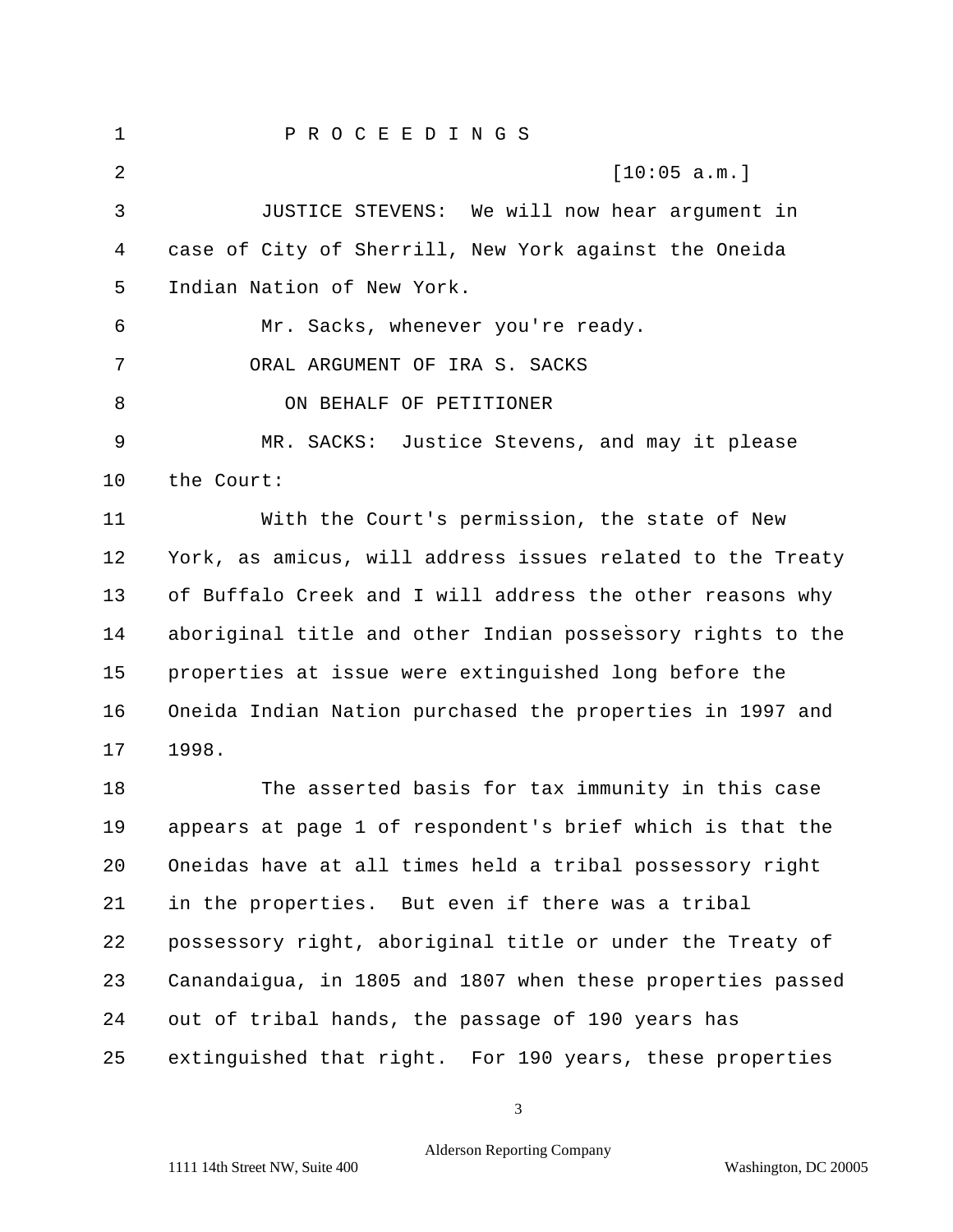1 have been in private non-Indian hands, have been freely 2 alienable, have been transferred to numerable purchasers 3 and have been subject to a full panoply of state and local 4 laws including taxation.

5 JUSTICE KENNEDY: Well, is it your position that 6 whenever an Indian transfers land in violation of the 7 Nonintercourse Act, that that's a valid transfer? And if 8 not, why is this different?

9 MR. SACKS: No. It is not our position that 10 that would be a valid transfer if there was a violation of 11 the Nonintercourse Act. The principal issue here is 12 whether, after of the passage of 190 years, there remains 13 a possessory right. If there was a violation of a 14 Nonintercourse Act in 1805 and 1807, Justice Kennedy, we 15 believe the Oneida Indian nation has a -- under this 16 Court's decision has a federal common law damage suit 17 against New York state or against the United States of 18 America for failing to exercise its fiduciary duty. But 19 after 190 years, in 1997, they did not have a possessory 20 right to these properties.

21 The possessory right we're talking about, 22 aboriginal title or some other tribal possessory right, 23 isn't just the concept. As this Court has defined 24 aboriginal title of those possessory rights, it's a right 25 to current possession. And under this Court's decisions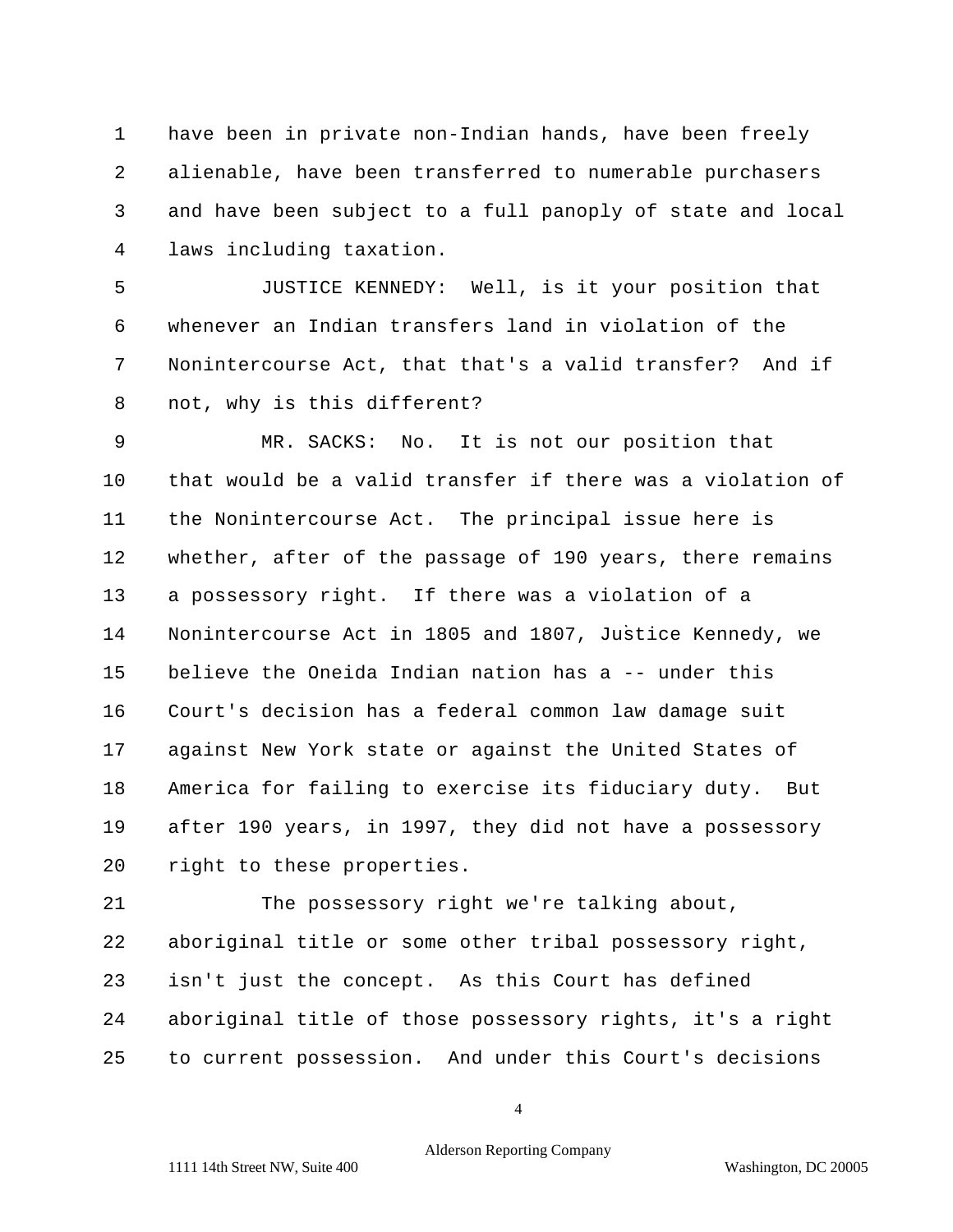1 in cases such as Felix versus Patrick and Yankton Sioux 2 and Williams and Mitchell and Santa Fe, all of which were 3 cited in the dissent written by Justice Stevens, though 4 there was a dissent in Oneida II, tribal possessory rights 5 are barred by that passage of time, the change in the 6 character of the land and the innumerable innocent 7 purchasers .

8 JUSTICE BREYER: Why does not having a 9 possessory right mean that the city could tax them or the 10 state?

11 MR. SACKS: The basis for the tax immunity here 12 is that this land does not have Indian country status. 13 For this land to have Indian country status, it has to be, 14 15 Federal set-asides and federal superintendents. in our view, under this Court, the Venetie decision.

16 If you look at how the Oneida Indian nation got 17 this land in 1997, it wasn't because of any set-aside by 18 the Federal Government in 1794 even if there was and I 19 will get you that later.

20 JUSTICE BREYER: No, I'm just thinking, suppose 21 you have a reservation but the tribe doesn't have a 22 possessory right because in the middle of the reservation, 23 there is some kind of long-term lease or sale to a house 24 that's owned by somebody else who is not a member of the 25 tribe. I would think -- am I right that the city or the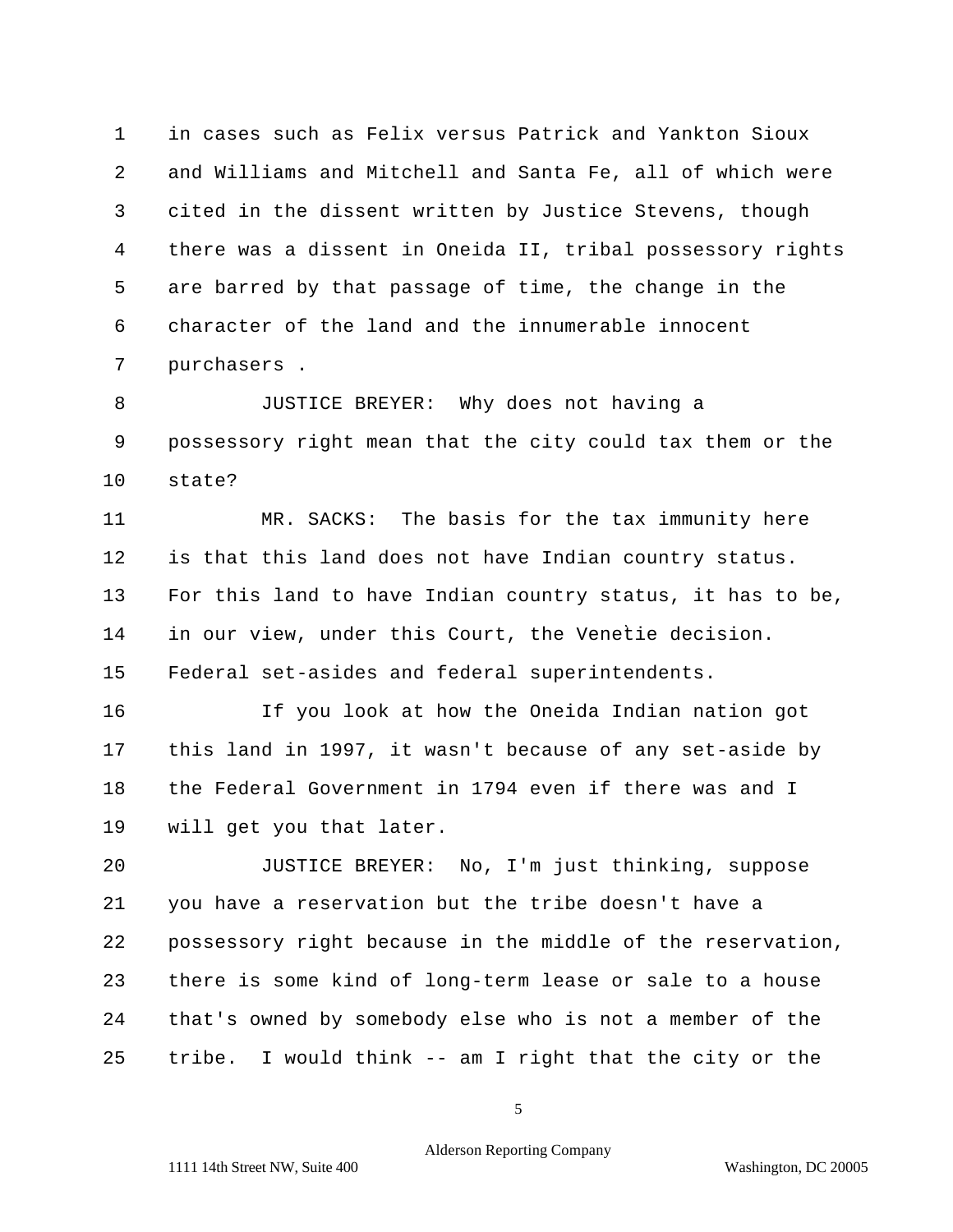1 county in which that reservation sits can't tax it anyway? 2 MR. SACKS: I absolutely agree with you.

3 JUSTICE KENNEDY: All right. So if you were to 4 say the tribe does not have a possessory right, they can't 5 go and eject all the people who are living there and built 6 houses over the last 192 years. That doesn't mean still 7 that you could tax them.

8 MR. SACKS: But your hypothetical, Your Honor, 9 presupposed the existence of the reservation and 10 presupposed a possessory right subject to lease. The 11 possessory right here did not exist because the Oneida 12 Indian nation had no rights with respect to the land at 13 all in 1997. Those rights could not be enforced. The 14 right not to be -

15 JUSTICE KENNEDY: It couldn't be enforced 16 against certain innocent purchases but when the land is 17 reacquired, then it seems to me we have to ask whether 18 there was an extinction of aboriginal title and whether 19 the reservation was at some point subsequently 20 disestablished by federal act. If we hold against you on 21 the ground that there was no extinction of aboriginal 22 title and there was no disestablishment of the 23 reservation, then it seems to me that when they reacquire, 24 we get to exactly the point that Justice Breyer raised and 25 that is, once they reacquire the land, why does it become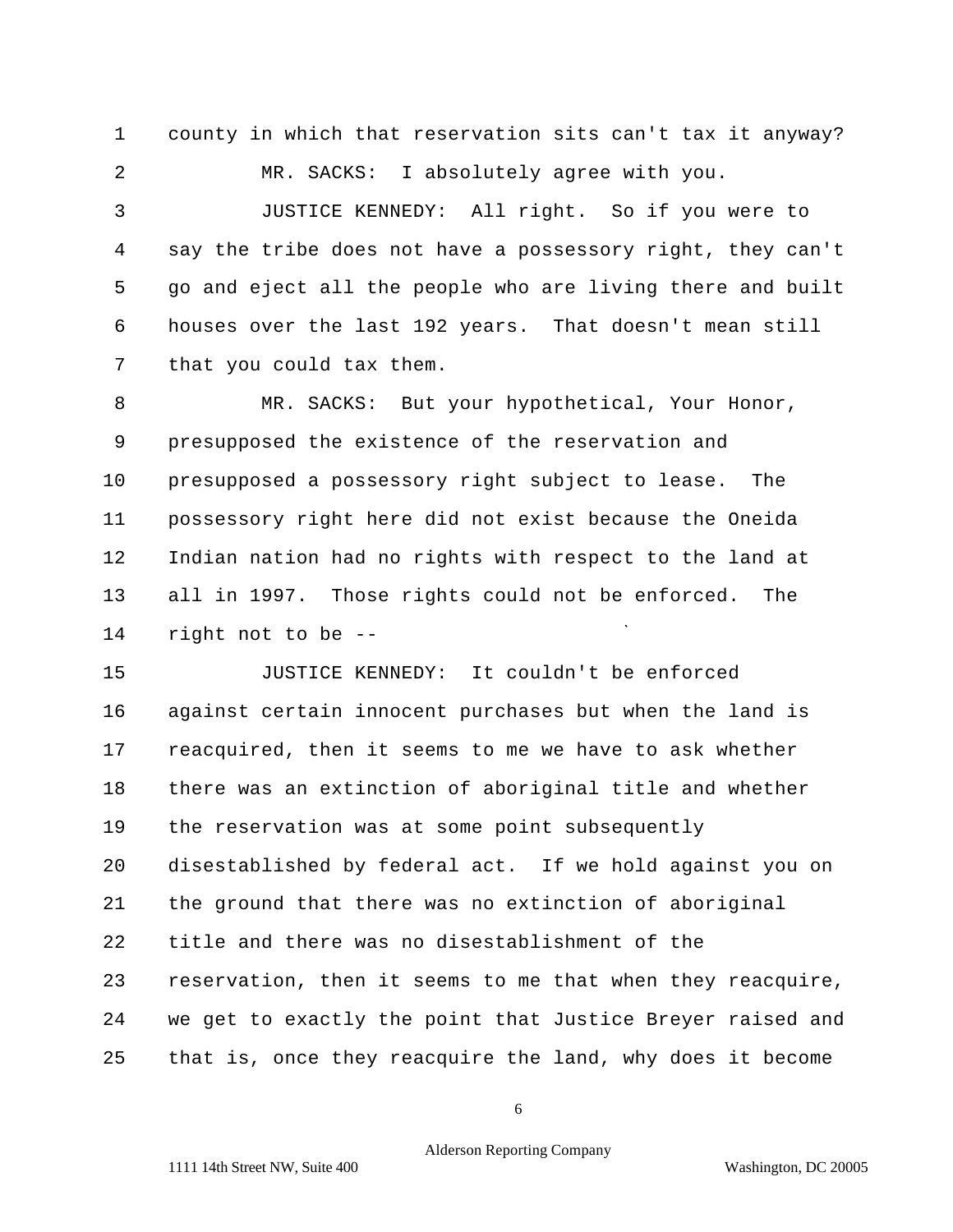1 taxable? Why does its nontaxable status not simply 2 reassert itself?

3 MR. SACKS: I think that you have to look at the 4 definition of Indian country. If you look at the 5 definition of Indian country, it requires, with respect to 6 the properties we're talking about, federal set-asides and 7 federal superintendents.

8 JUSTICE KENNEDY: So you're saying if the 9 original establishment of the reservation was simply a 10 continuation, was literally a reservation from a transfer 11 of land to the state of New York and that the Indian title 12 was a purely aboriginal title, not a title conferred by a 13 federal act creating reservations but it cannot be Indian 14 country, is that correct?

15 MR. SACKS: If I understand the question that 16 you asked, Your Honor, if the title came from the state of 17 New York, for example --

18 JUSTICE KENNEDY: Let's assume the title is 19 aboriginal. Nothing in an act of the United States says 20 we're giving you this land to the Indians, e.g., in the 21 Kansas situation. It's simply aboriginal title and it was 22 never extinguished.

23 Are you saying that if that is the source of the 24 title as opposed to a federal act saying we give this to 25 you, that it cannot be Indian country?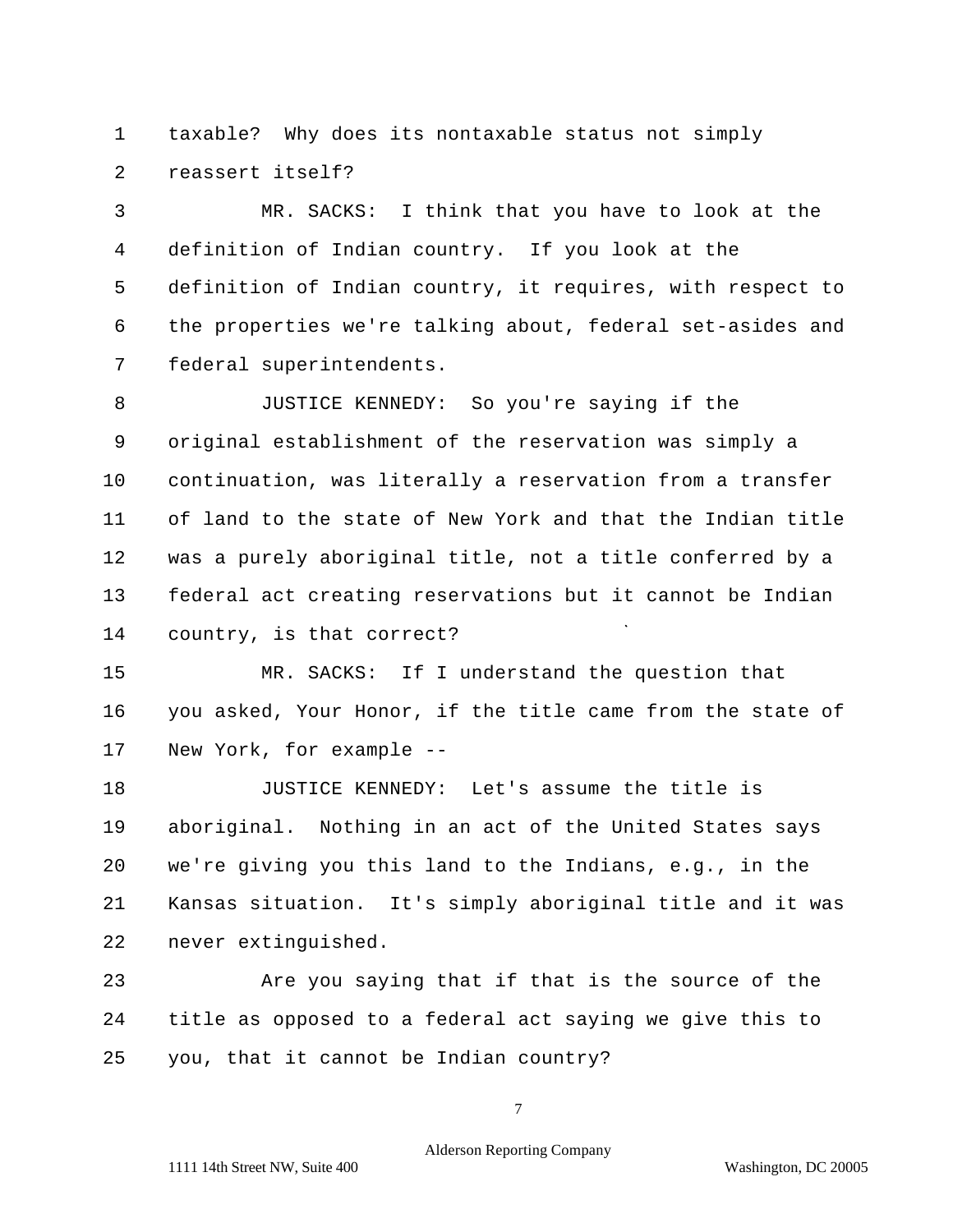1 MR. SACKS: No, Your Honor. In a situation 2 where there was continuing aboriginal title, similar to 3 the Senecas in the state of New York where New York did 4 not terminate the aboriginal rights of the Senecas, there 5 need not be congressional act, there need not be 6 congressional or treaty action to establish the 7 reservation.

8 JUSTICE KENNEDY: So this part of your argument 9 depends on our accepting your position of the treaty of 10 Fort Schuyler as being a conveyance of all property and a 11 later retrocession, is that correct? Because otherwise, I 12 don't see what extinguished the aboriginal title.

13 MR. SACKS: What extinguished the aboriginal 14 title with respect to this aspect of the argument, and 15 then I will move on to the treaty of Fort Schuyler and the 16 treaty of Canandaigua. What extinguished the aboriginal 17 title is the passage of time, the fact that this land has 18 been under state and local jurisdiction for 190 years and 19 this Court observed, in Hagen and Rosebud Sioux, I 20 acknowledge it was in a different context but this is 21 important, that state and local jurisdiction sovereignty 22 are important in situations like this where what we're 23 dealing with is very few -- 1 percent of the land in the 24 City of Sherrill is owned by the tribe.

25 The land is predominantly non-Indian. And as

8

Alderson Reporting Company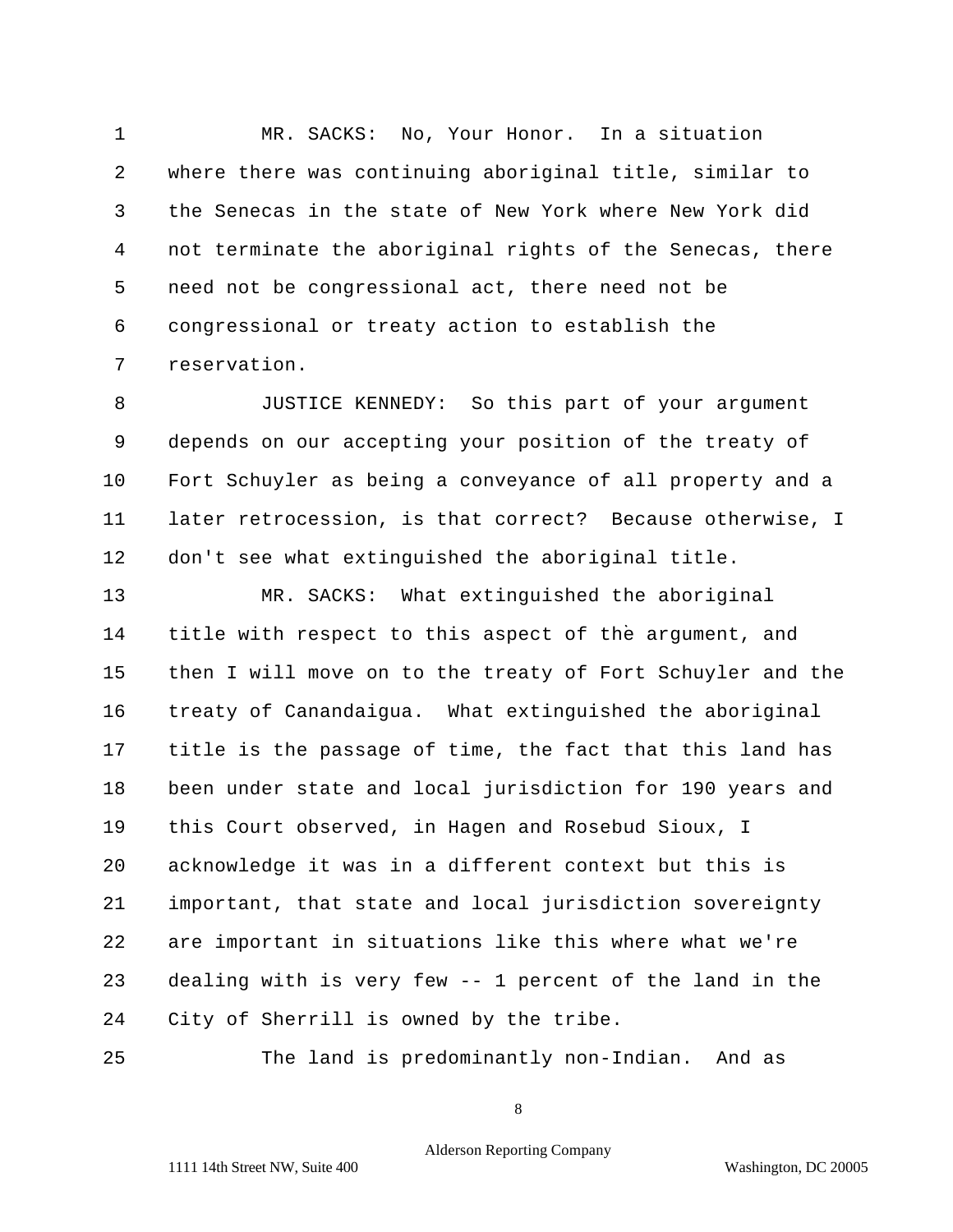1 this Court observed in Hagen and Rosebud Sioux, a finding 2 of the land now comes back into tribal jurisdiction, to 3 paraphrase, seriously disrupts the justifiable 4 expectations of the community and that's not just a 5 hypothetical in this case.

6 JUSTICE BREYER: I know that but I mean it seems 7 to me one thing that Oneida establishes is that the whole 8 title doesn't just disappear if nothing else happens 9 simply because of the passage of time.

10 MR. SACKS: I think what this appears, Your 11 Honor, is the right to possess.

12 JUSTICE KENNEDY: And we agree with that or I 13 hypothetically agree with that. They can't come in and 14 eject people. But then I'm back to my first question 15 because I take it that the refusal in Oneida to the 16 suggestion that they can't go, say, to Buffalo, New York 17 or wherever or some town and throw everybody out of the 18 house, that that, of course, does reflect the passage of 19 time. But for a city or state to tax the land, that 20 doesn't involve the same kind of interference with 21 people's expectations of living in the houses that they 22 bought, that throwing someone out of his house would 23 involve.

24 MR. SACKS: What impacts the expectations is the 25 following. I'll give you an example that appears from the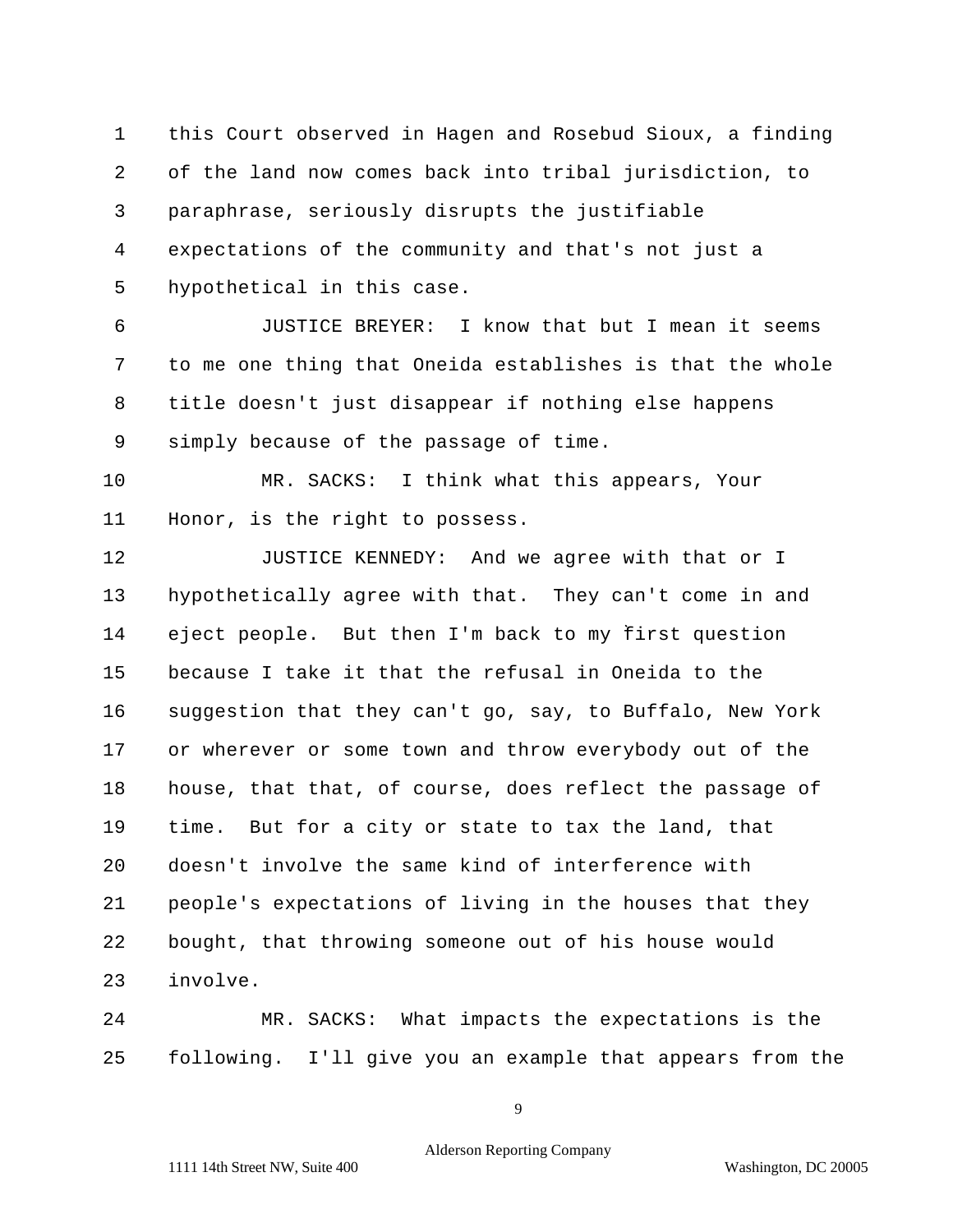1 joint appendix on the Court of Appeals on pages 1263 to 2 1277.

3 In the year 2000, the city of Oneida decided two 4 Oneida nation businesses, a convenience store and a gas 5 station, for 16 fire code violations. The tribe citing 6 this Court's decision in Brendale said, we're not governed 7 by the local fire code. We're governed by tribal 8 jurisdiction. It's more than just the interference, the 9 issue of taxation, the issue of sovereignty is whether a 10 gas station is going to blow up or burn down.

11 JUSTICE O'CONNOR: It is a matter, is it not, of 12 whether the tribe now has sovereignty over this parcel of 13 land, is that's what's at the bottom of the question?

14 MR. SACKS: I think in terms of the problems for 15 the citizens of the City of Sherrill, taxation is part of 16 it, and sovereignty is part of it, they go hand in hand.

17 JUSTICE O'CONNOR: If the tribe has sovereignty 18 status with regard to this property, then presumably this 19 city can't tax it. So we have to decide that, do we?

20 MR. SACKS: Yes, you do, Your Honor.

21 JUSTICE O'CONNOR: What do we do with the Oneida 22 II case decided in 1985?

23 MR. SACKS: The position we're taking here is 24 fully consistent with Oneida II. In Oneida II, this Court 25 held that there was a violation of federal common law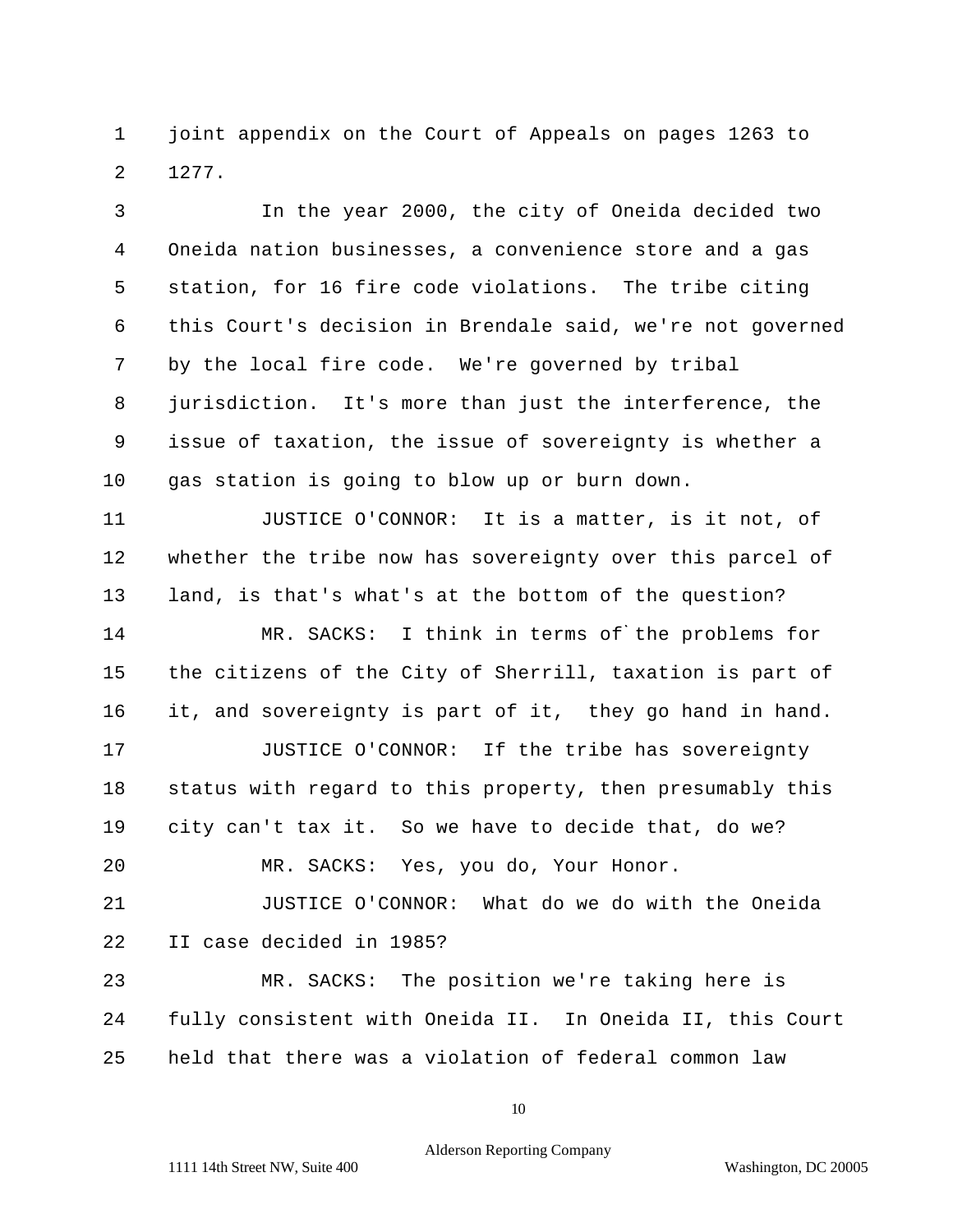1 principally because of a violation of the Nonintercourse 2 Indian Trade Intercourse Act in 1795. This Court wasn't 3 asked to deal with, at that time, with the Treaty of Fort 4 Schuyler. It wasn't asked to deal with the treaty of 5 Buffalo Creek. It wasn't presented with evidence of the 6 numerous authorized New York state treatise from 1840 7 through 1846 that the ministries reservation of the state 8 of New York will deal with --

9 JUSTICE SCALIA: Why not? Why not? Why not? I 10 mean, is every decision we make up for review when the 11 interested parties fail to cite what they now assert are 12 the dispositive acts?

13 MR. SACKS: No, Your Honor. I think that 14 principle of stare decisis still govern and I think why 15 this is consistent with the position that we have taken 16 with respect to the passage of time extinguishing the 17 possessory right is what this Court for stare decisis 18 purposes found in Oneida II was that there was a violation 19 of federal common law with respect to a transfer that was 20 very different than this transfer. Without any 21 examination of the Treaty of Buffalo Creek or without any 22 examination of the Treaty of Fort Schuyler.

23 JUSTICE SCALIA: But that wouldn't have been a 24 violation of federal law if this were not Indian country, 25 if this were not an Oneida reservation when the transfer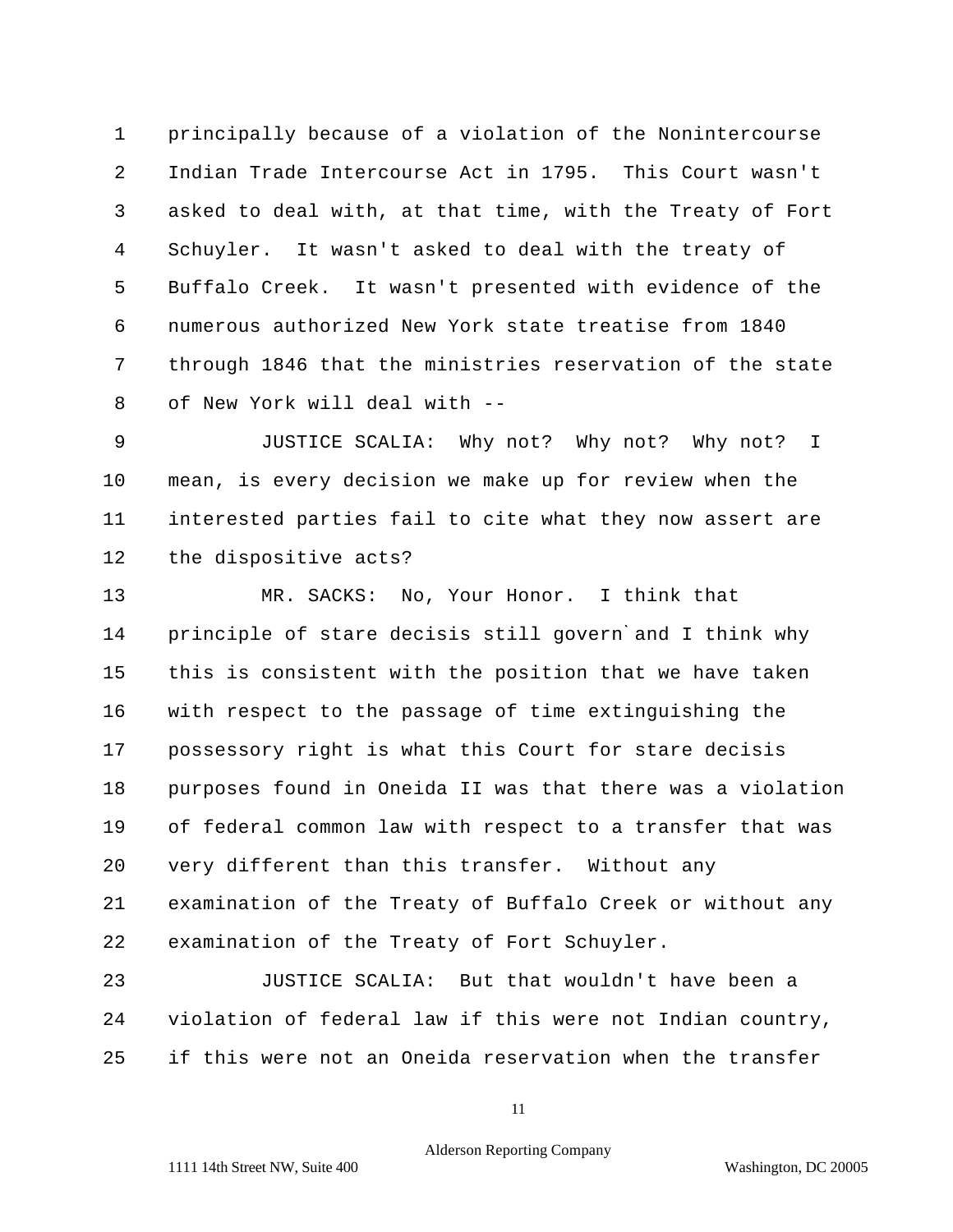1 occurred.

| 2  | MR. SACKS: Your Honor, that might or might not             |  |  |  |  |  |  |
|----|------------------------------------------------------------|--|--|--|--|--|--|
| 3  | be correct, depending on how one used the scope of the     |  |  |  |  |  |  |
| 4  | Nonintercourse Act. But if one views the scope of the      |  |  |  |  |  |  |
| 5  | Nonintercourse Act to apply to Indian reservations, even   |  |  |  |  |  |  |
| 6  | state reservations, as the Second Circuit in Mohican Tribe |  |  |  |  |  |  |
| 7  | has held, then the treaty of Fort Schuyler could have      |  |  |  |  |  |  |
| 8  | terminated all aboriginal title. The treaty of Fort        |  |  |  |  |  |  |
| 9  | Schuyler could have established a state reservation for    |  |  |  |  |  |  |
| 10 | the Oneidas, and the Nonintercourse Act of 1790, two years |  |  |  |  |  |  |
| 11 | later, could have prohibited the sale of those lands even  |  |  |  |  |  |  |
| 12 | though it was a state reservation and under state          |  |  |  |  |  |  |
| 13 | jurisdiction.                                              |  |  |  |  |  |  |
| 14 | JUSTICE SCALIA: Is that the application of the             |  |  |  |  |  |  |
| 15 | Nonintercourse Act? Because I assume it was only the       |  |  |  |  |  |  |
| 16 | federal act reservation.                                   |  |  |  |  |  |  |
| 17 | MR. SACKS: Well, this Court has not dealt with             |  |  |  |  |  |  |
| 18 | that issue and for our purposes.                           |  |  |  |  |  |  |
| 19 | JUSTICE SCALIA: How does it read? What does it             |  |  |  |  |  |  |
| 20 | say? I didn't mean to interrupt you.                       |  |  |  |  |  |  |
| 21 | MR. SACKS: The Nonintercourse Act in effect at             |  |  |  |  |  |  |
| 22 | the time prohibited the purchase of lands from Indians or  |  |  |  |  |  |  |
| 23 | Indian tribes, to paraphrase. And what hasn't --           |  |  |  |  |  |  |
| 24 | JUSTICE O'CONNOR: Unless made by treaty or                 |  |  |  |  |  |  |
| 25 | convention entered into pursuant to the constitution.      |  |  |  |  |  |  |
|    |                                                            |  |  |  |  |  |  |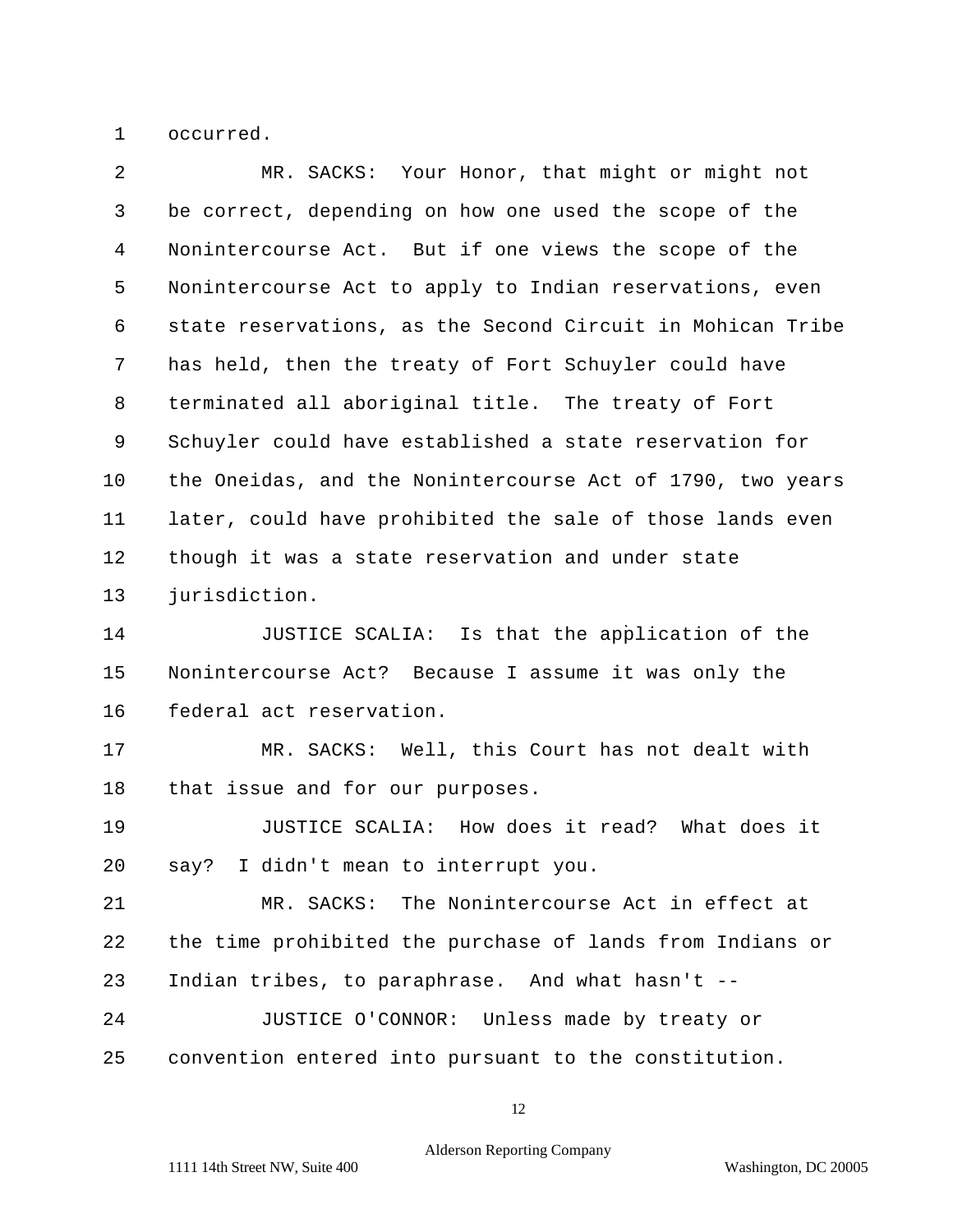1 MR. SACKS: Yes, unless subject to federal 2 approval.

3 JUSTICE GINSBURG: And the idea of precisely 4 what's at stake within the Oneida litigation, as I 5 understand it, the counties and the municipalities in the 6 City of Sherrill would not be left in the end having to 7 pay, New York would.

8 MR. SACKS: The City of Sherrill is not a party 9 in the land claim litigation. The land claim litigation  $10$ 

11 JUSTICE GINSBURG: From the county's point of 12 view, I'm asking who pays at the end of the month and it 13 seems, in the Oneida case, it's the state. Is it 14 different here? And what taxes are we talking about 15 precisely?

16 MR. SACKS: What we are talking about -- to 17 answer the first portion of your question, Justice 18 Ginsburg, I think ultimately the citizens of the state of 19 New York would pay but the judgement would be against 20 either the state of New York or the against the counties 21 in the land plat.

22 JUSTICE SCALIA: What goes with the taxes? You 23 said that the other effect would be that whenever the 24 Oneidas buy a piece of property that is within this former 25 reservation and of which only 1 percent is now owned by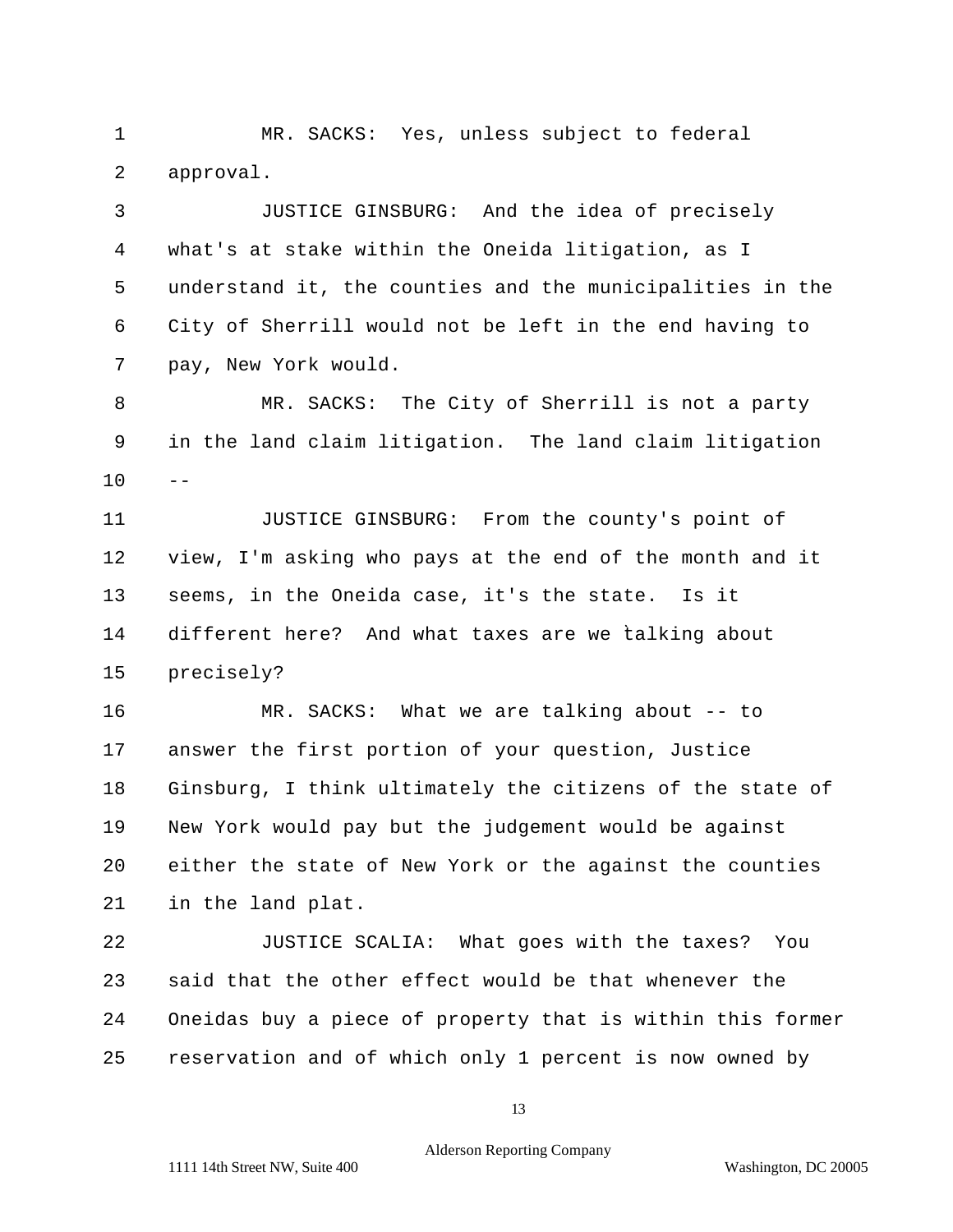1 Indians, whenever they buy a piece of property, that 2 property is taken off the tax rolls.

3 MR. SACKS: Correct, Your Honor.

4 JUSTICE KENNEDY: Which, of course, makes it a 5 lot easier for them to buy it because it's much less 6 expensive for them to hold that land. What else happens? 7 The town can't regulate it.

8 MR. SACKS: The town can't regulate it and if 9 they are running a business on it, we believe this is 10 contrary to state law, they are running a business out 11 there, they are not collecting sales taxes.

12 JUSTICE KENNEDY: And I assume that also means 13 that that land cannot be repurchased by non-Indians? 14 MR. SACKS: The tribe has changed its position 15 on that, I believe, in the course of the last 30 years but 16 that is their current position. That it becomes subject 17 to the Nonintercourse Act consistent with their position. 18 With the Court's permission, I want to turn to 19 the 1788 Treaty of Fort Schuyler and the complementing the

20 1794 Treaty of Canandiagua. Our position on the treaty of 21 Fort Schuyler I think is very plain in our papers and I 22 just want to highlight what's in the rest of the treaty 23 after Article 1, which is a cessionable land. But in the 24 rest of the treaty is that New York reserved numerous 25 rights even with respect to the reservation's land. New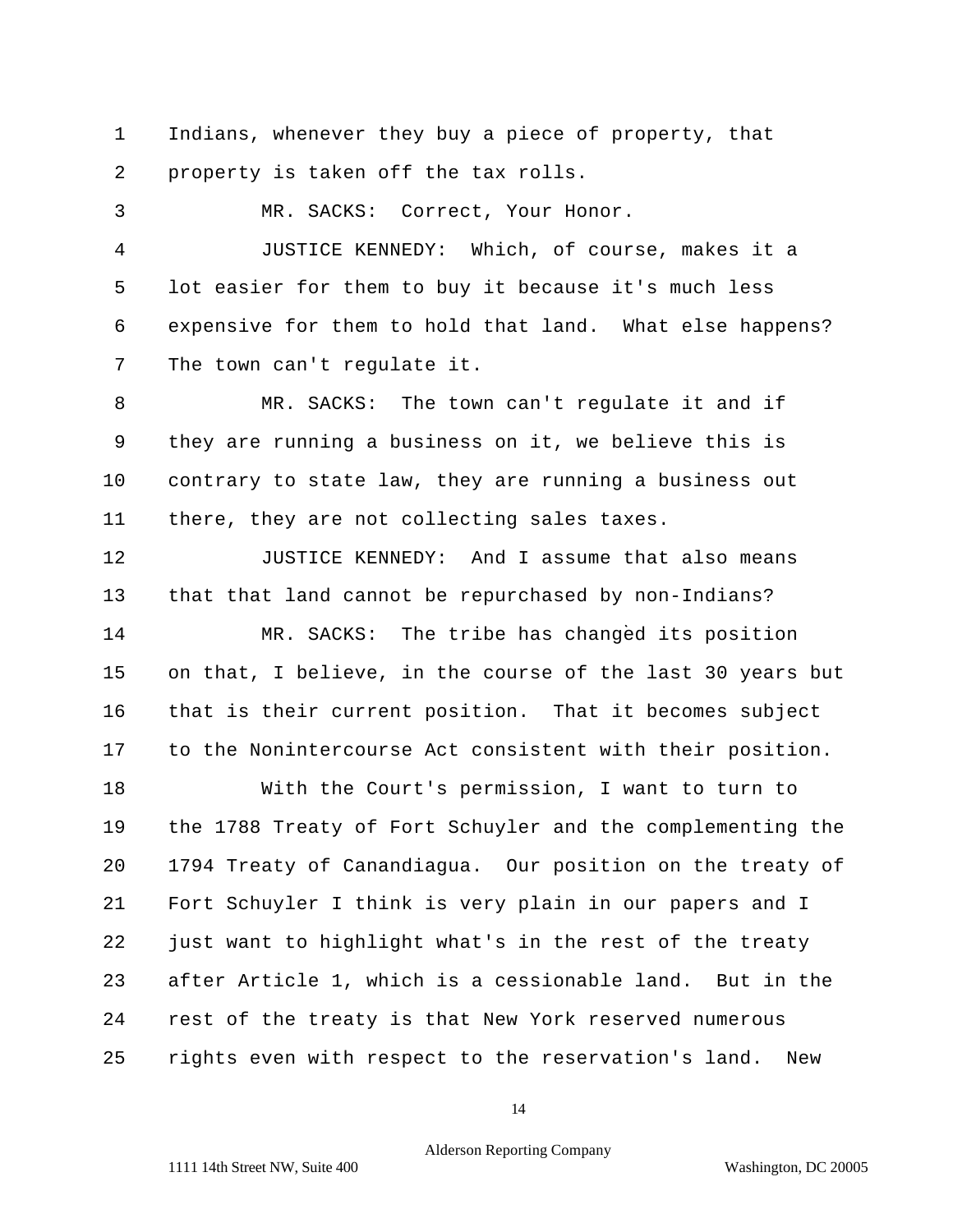1 York had, among other things, the right to make and apply 2 laws to the reservation, to enforce the treaty -- and I'm 3 quoting from Article 4 -- in such manner as the state 4 shall deem proper.

5 New York had the right to enforce its criminal 6 laws with respect to intruders on the reservation that New 7 York granted to the Oneidas obtaining the assistance of 8 the Oneidas to do so. New York, in the treaty, prohibited 9 the Oneidas from selling lands. New York, in the treaty, 10 prohibited the Oneidas from certain length of leases and 11 New York had the right to enact laws with respect to the 12 leases that were permitted to enforce the leases.

13 The other thing that one needs to look at in the 14 context of the times, we're looking at how would the 15 Oneidas have understood this. The tribes of the Iroquois 16 Confederacy, knew how to preserve their aboriginal title 17 when they wanted to do so and the Oneidas didn't do that. 18 In the 1797 Big Tree agreement with the Senecas which is 19 published at 7 Statutes at large, 601, the Senecas sold 20 much of their lands throughout the marsh under the 21 approval of the United States.

22 In the agreement, the agreement provided that 23 the reserved lands were, and I quote, clearly and fully 24 understood to remain the property of the Senecas in as 25 full and ample matter as if these presence had not been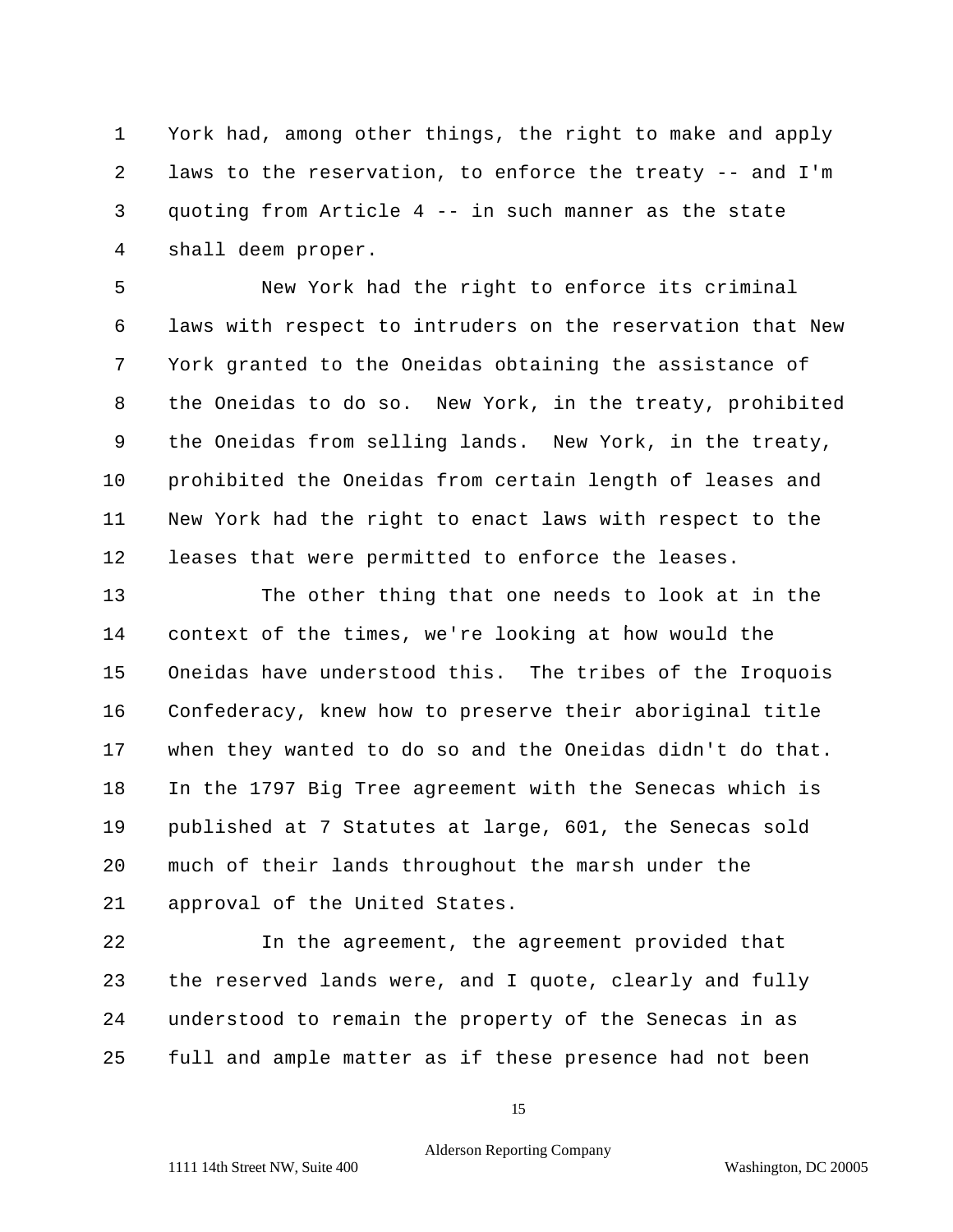1 executed. That is the way an Indian tribe understood 2 preserving aboriginal title. That didn't happen in the 3 Treaty of Fort Schuyler.

4 JUSTICE SCALIA: You're a good lawyer that they 5 hired and the Oneidas may not have hired as good a lawyer. 6 I don't think this was done around the campfire, do you? 7 MR. SACKS: I'm sure it was not, Your Honor.

8 The other thing that one has to look at at times 9 is what New York state was doing. New York state entered 10 into three similar treatise at the time. One with the 11 Oneidas, one with the Cayuga and one with the Onondaga. 12 Those three treaties all terminated aboriginal title in 13 the first provision. The other three tribes of the were 14 not of concern.

15 JUSTICE SOUTER: When you say terminated the 16 title, you mean by the conveyance of all lands? 17 MR. SACKS: Yes, they had the exact same 18 language in Article 1. The structure of the treaties were 19 identical.

20 The other three tribes of the Iroquois were not 21 of concern to New York state in 1788 because the Mohawks 22 had mostly moved to Canada, the Tuscaroras had no land of 23 their own and the Senecas were in the portion of New York 24 state where Massachusetts had the preemption right. So if 25 you look at what is happening back in 1788 and early 1789,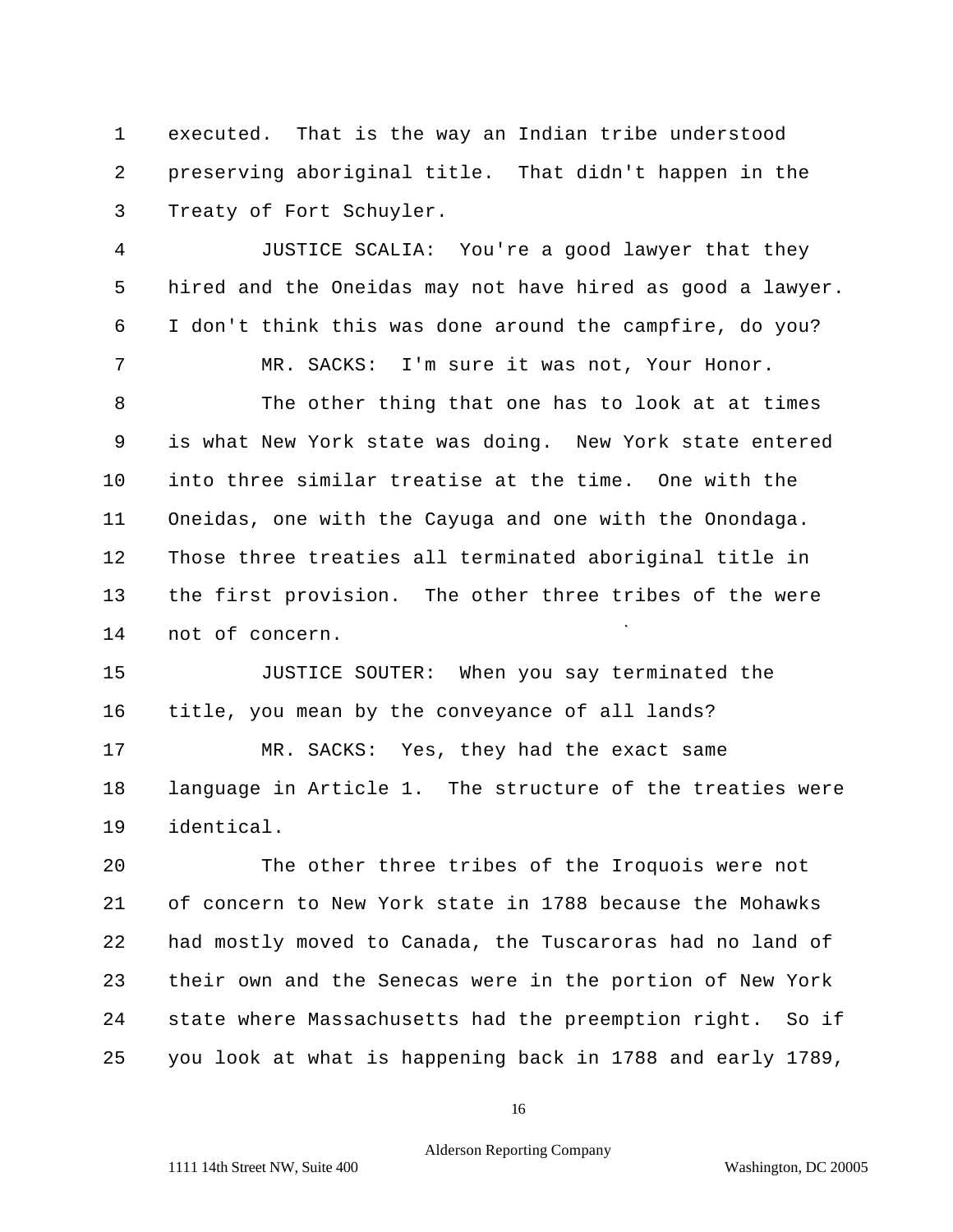1 New York state is setting up a state treaty with the 2 Oneidas and keeping jurisdiction over those lands.

3 Now, to go back to what you asked earlier, there 4 is no question that if in that context, the Federal 5 Government then passed a statute that says, as it may, the 6 Oneidas can't sell this land without federal approval. 7 That's a violation of the Nonintercourse Act but it 8 doesn't change the fundamental nature of the land as being 9 under state jurisdiction and has been under state 10 jurisdiction since 1788.

11 JUSTICE GINSBURG: Was there ever any federal 12 superintendent of the land?

13 MR. SACKS: If you count an agent going on the 14 land, there was an agent going on the land, but what 15 happened with this land in terms of federal 16 superintendents is that this land has been superintended, 17 and supervised whether in tribal hands or otherwise by the 18 state of New York and local governments since 1788.

19 There is a reference in our papers to a report, 20 what was issued in connection with the New York state 21 setting up their troopers to cover the reservations and 22 that reported knowledge that the United States Government 23 appreciated the fact that the state of New York had been 24 keeping peace on the reservations with their police and so 25 no reason to interfere with 100 years -- and this was in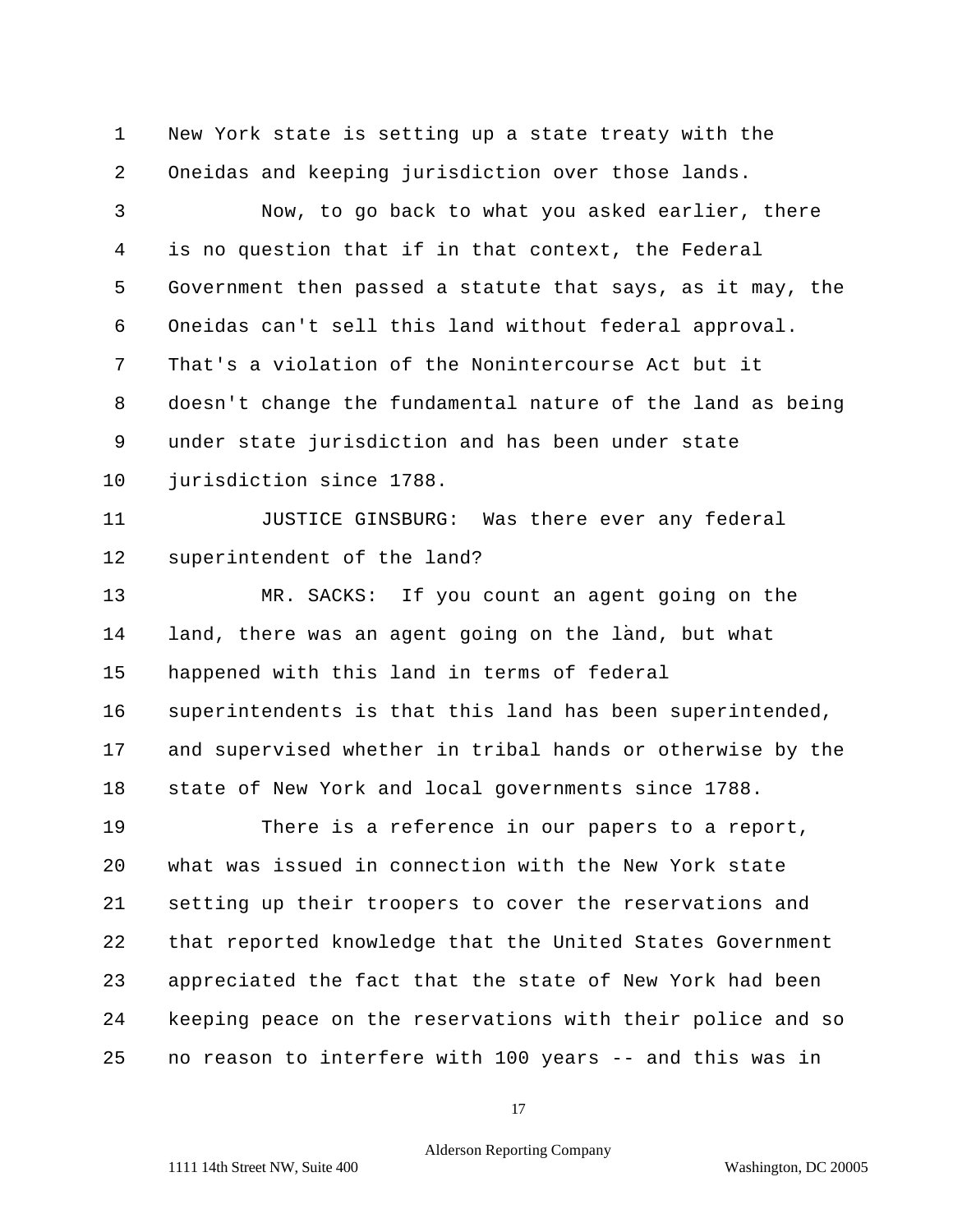1 the 20th century -- of over 100 years of state police 2 supervision.

3 JUSTICE SCALIA: Isn't the FBI that keeps peace 4 on other reservations. Isn't it quite standard for state 5 law enforcement to function? 6 MR. SACKS: Yes, Your Honor. If the FBI doesn't 7 do it, states often do it. They do it sometimes with the 8 permission but this happened for 200 years. 9 JUSTICE STEVENS: Thank you, Mr. Sacks. 10 Ms. Halligan? 11 ORAL ARGUMENT OF CAITLIN J. HALLIGAN 12 FOR NEW YORK, AS AMICUS CURIAE, 13 SUPPORTING PETITIONER 14 MS. HALLIGAN: Justice Stevens, may it please 15 the Court: 16 The state of New York was granted time to 17 address the third question regarding the 1838 treaty which 18 we believe requires reversal of the decision below because 19 it disestablish the Oneida reservation. Respondents claim 20 that there is not exercised sovereignty over any part of 21 land they buy within a vast 300,000 tract in Central new 22 York. 23 This has long been inhabited --

24 JUSTICE O'CONNOR: Is sovereignty something that 25 the tribes can lose by inaction over a period of time?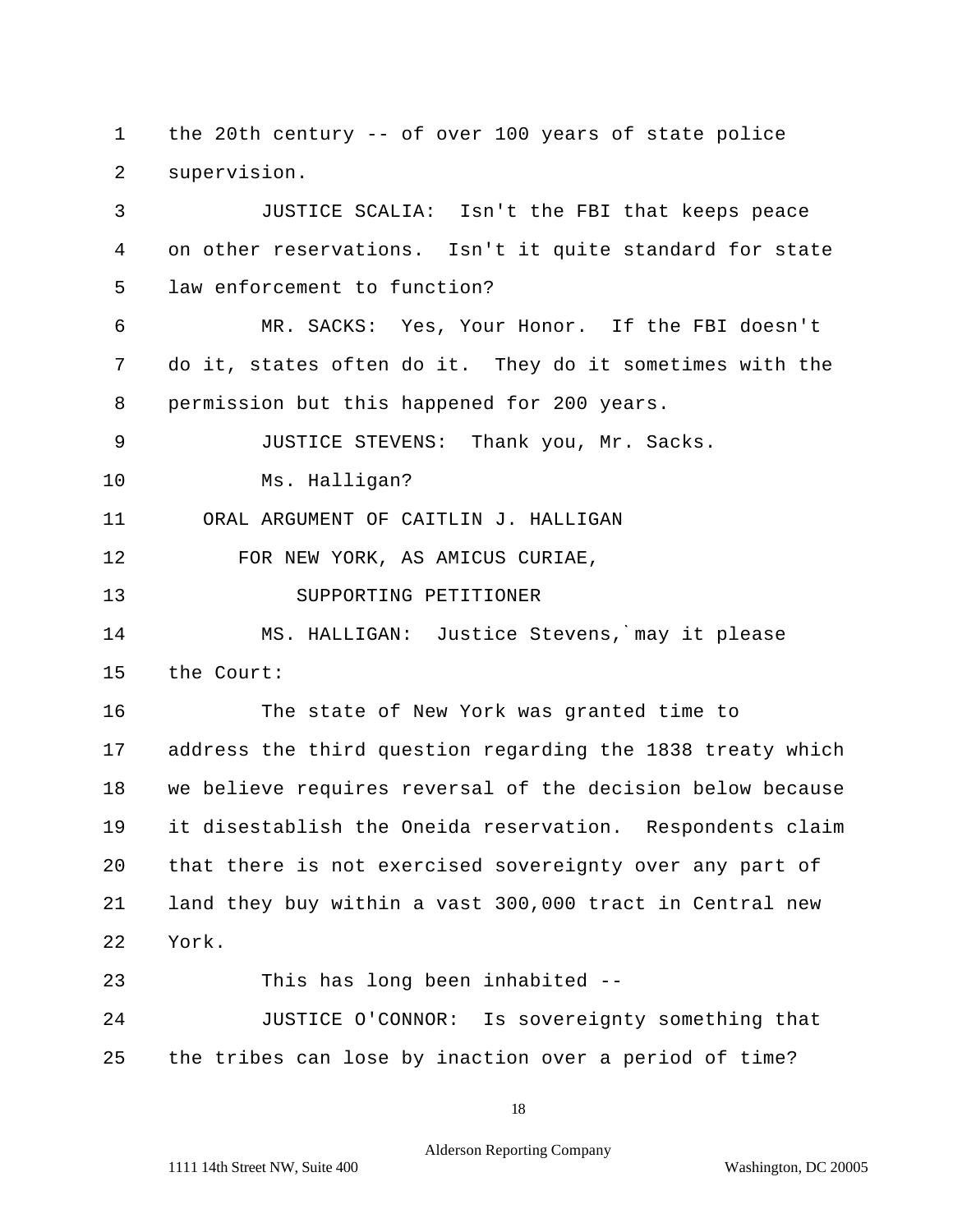1 MS. HALLIGAN: I believe that it is, Your Honor, 2 for the reasons that are laid out in petitioner's brief 3 but regardless of what the Court decides about that 4 question, the Treaty of 1838 clearly disestablishes the 5 reservation which terminates all sovereignty 6 prospectively. The language in the historical context - 7 yes, Your Honor. Yes, the Treaty of Buffalo Creek. It 8 makes clear both the language of the treaty itself as well 9 as its historical context that it was intended to 10 terminate into the sovereignty of New York state.

11 JUSTICE O'CONNOR: What you seem to be asking is 12 to infer from that treaty that the prior unlawful land 13 sales of the Oneida's New York reservations were somehow 14 ratified.

15 MS. HALLIGAN: No, Your Honor, ratification is 16 not presented squarely in this case. The only question 17 that's at issue in this case is whether or not, regardless 18 of whether the transactions that took place between 1795 19 and 1838 were legal or illegal, and we've argued they're 20 legal in other cases --

21 JUSTICE O'CONNOR: But if you're right about 22 Buffalo Creek, it would mean that the effect of the 23 government's decision to repossess something in Kansas was 24 to leave the Oneidas without any land.

25 MS. HALLIGAN: Well, at that point -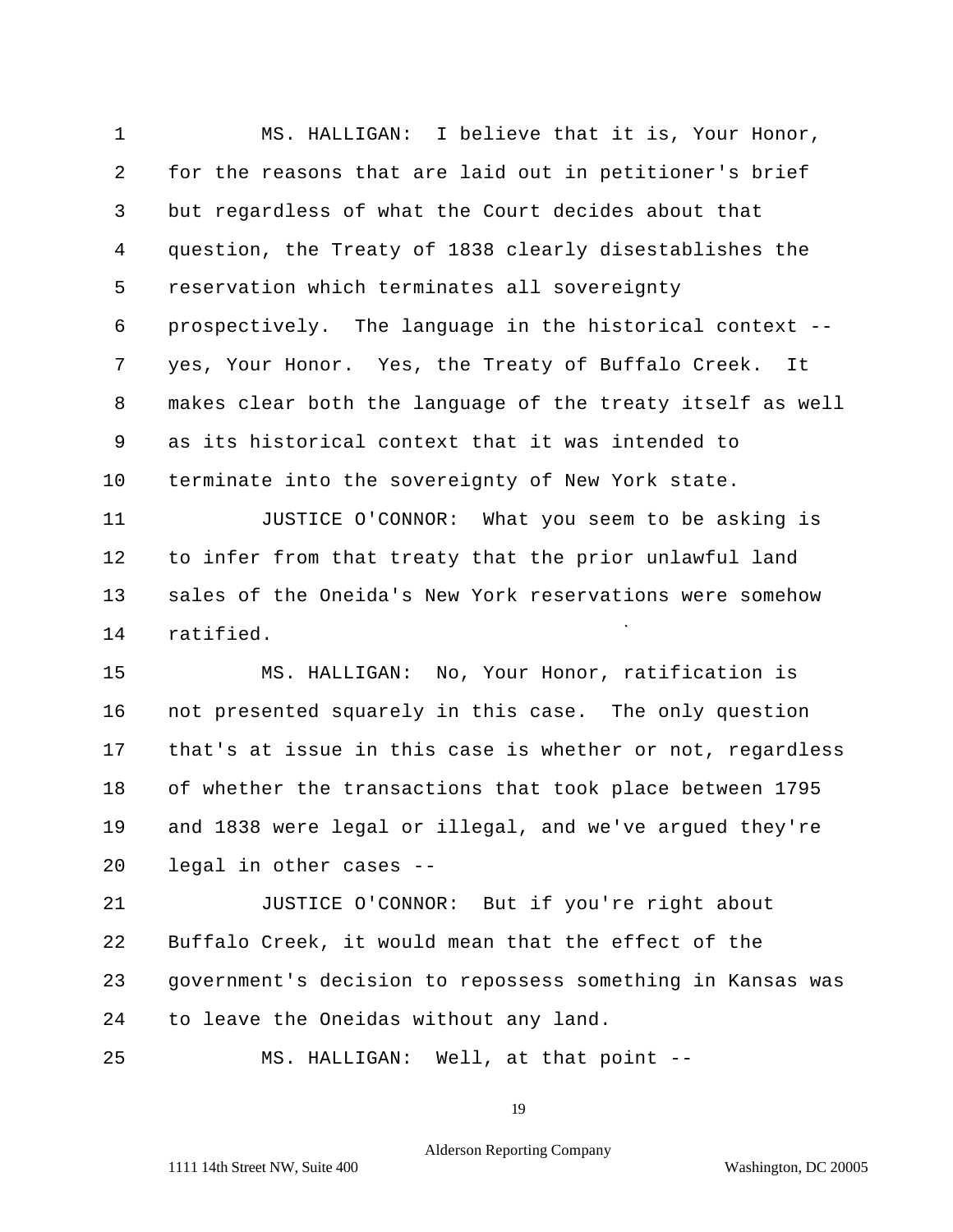1 JUSTICE O'CONNOR: It certainly wasn't that 2 clear from it. It appeared to be the assumption that the 3 Oneidas did not have to go to Kansas, if they chose not to 4 do it. It was dependent on making suitable arrangements.

5 MS. HALLIGAN: With regard to the 5,000 acres 6 that they occupied as of 1838, one could read Ransom 7 Gillet's assurances to the Oneidas as allowing them to 8 continue to retain occupancy over that narrow place of 9 land but what that cannot do is change the language of the 10 treaty which makes clear that the reservation is otherwise 11 entirely disestablished. And if I can refer to some of 12 the language of the treaty itself, first of all, the 13 treaty explicitly states that its purpose was to carry out 14 the governor's policy in removing the Indians from the 15 east to the west of the Mississippi. That simply cannot 16 be squared with ongoing sovereignty over the remaining 17 290,000 acres which they now claim.

18 JUSTICE SCALIA: Sure it can. One way to pursue 19 that policy is to offer them lands in the west if they 20 want to go there. That would certainly pursue the 21 government's policy of removing them.

22 MS. HALLIGAN: This Court held that Article 13 23 of the treaty which provides that the Oneidas agreed to 24 remove was sufficient to effect the present grant of the 25 Kansas land and to avoid any forfeiture. So it was much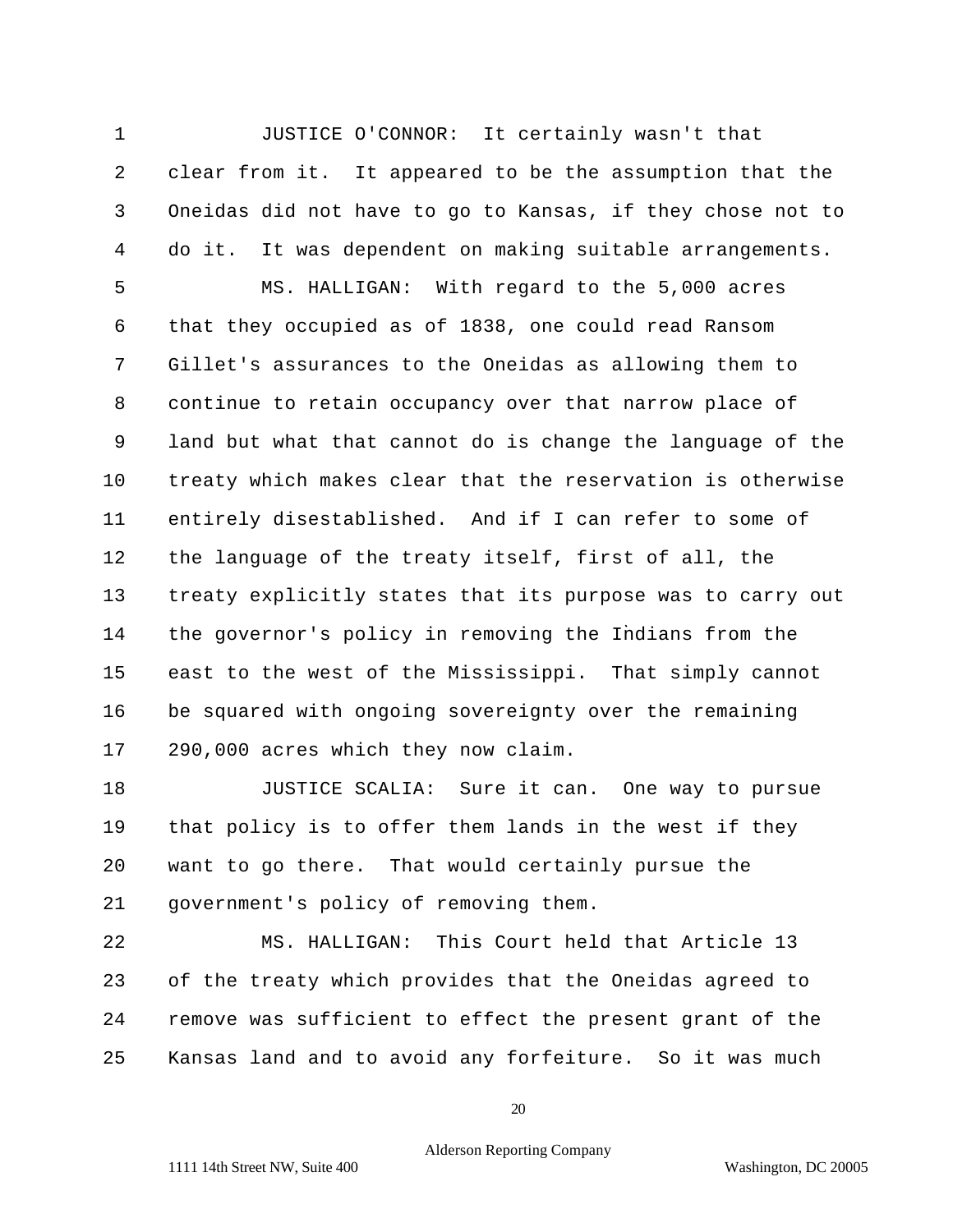1 more than an agreement to agree or an offer, if you will. 2 JUSTICE SCALIA: So you're saying there is no 3 consideration if they simply agree to remove if they want 4 to remove. If they chose to ignore it, they want to 5 ignore it. 6 MS. HALLIGAN: No, they did receive 7 consideration and the Court made sure -- 8 JUSTICE SCALIA: They gave none, I'm talking 9 about. 10 MS. HALLIGAN: Who gave none, Your Honor? 11 JUSTICE SCALIA: The Indians. You're saying 12 they gave no promise in exchange, if they simply promised 13 to remove if they felt like it. 14 MS. HALLIGAN: No, Your Honor. 15 JUSTICE SCALIA: I'm trying to help you here. 16 MS. HALLIGAN: Then in that case, I suppose I 17 should agree. My apologies. But what they did was to 18 agree to remove and in fact, that's what happened. If you 19 look at what transpired immediately following the treaty, 20 by 1846, all but 350 acres, down from 5,000, have been 21 sold by the Oneidas and very few remain. 22 By 1920, there are only 32 acres. And the 23 U.S.'s activities in the area also confirm that that was 24 the understanding of the treaty, that it terminated 25 sovereignty. There have been very sparse references in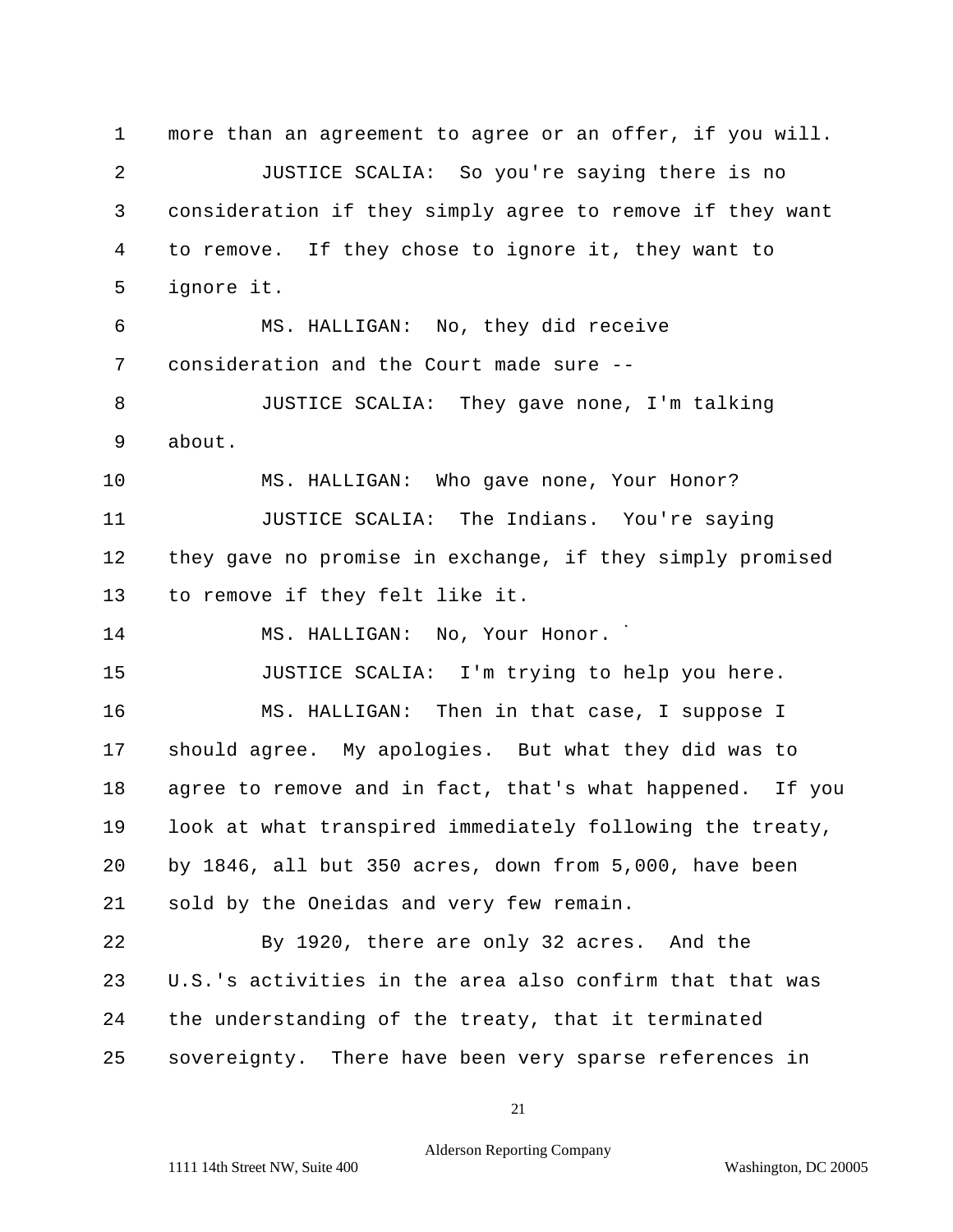1 the records to some exercise of jurisdiction by the U.S. 2 starting around the turn of the century, around the early 3 1900s, but those only relate to the 32 acres that remain 4 occupied by the Oneidas. There is no indication of any 5 exercise of U.S. jurisdiction over the remaining 295,000 6 acres.

7 JUSTICE BREYER: I thought that perhaps the 8 Treaty of Buffalo Creek is thinking of 50,000 acres where 9 these particular Indian tribe members have their homes or 10 at least arguably. Just no one was thinking about the 11 remaining 300,000 because they had long left those. It 12 had nothing to do with them.

13 MS. HALLIGAN: I believe the text and the 14 historical background suggests otherwise, Your Honor. 15 Article 4 of the treaty says that the Kansas lands will be 16 the new homes of the Oneidas and it also explains where 17 the Oneidas can exercise sovereignty. It says that it 18 will secure to the Oneidas in the Kansas land in said 19 country, which refers to the Kansas land, the right to 20 establish their own form of government, to appoint their 21 own offices and to administer their own laws. That means 22 that sovereignty is to be in Kansas, not to be in New 23 York.

24 JUSTICE SOUTER: Well, It means that that's what 25 was intended but what do you make of all of the testimony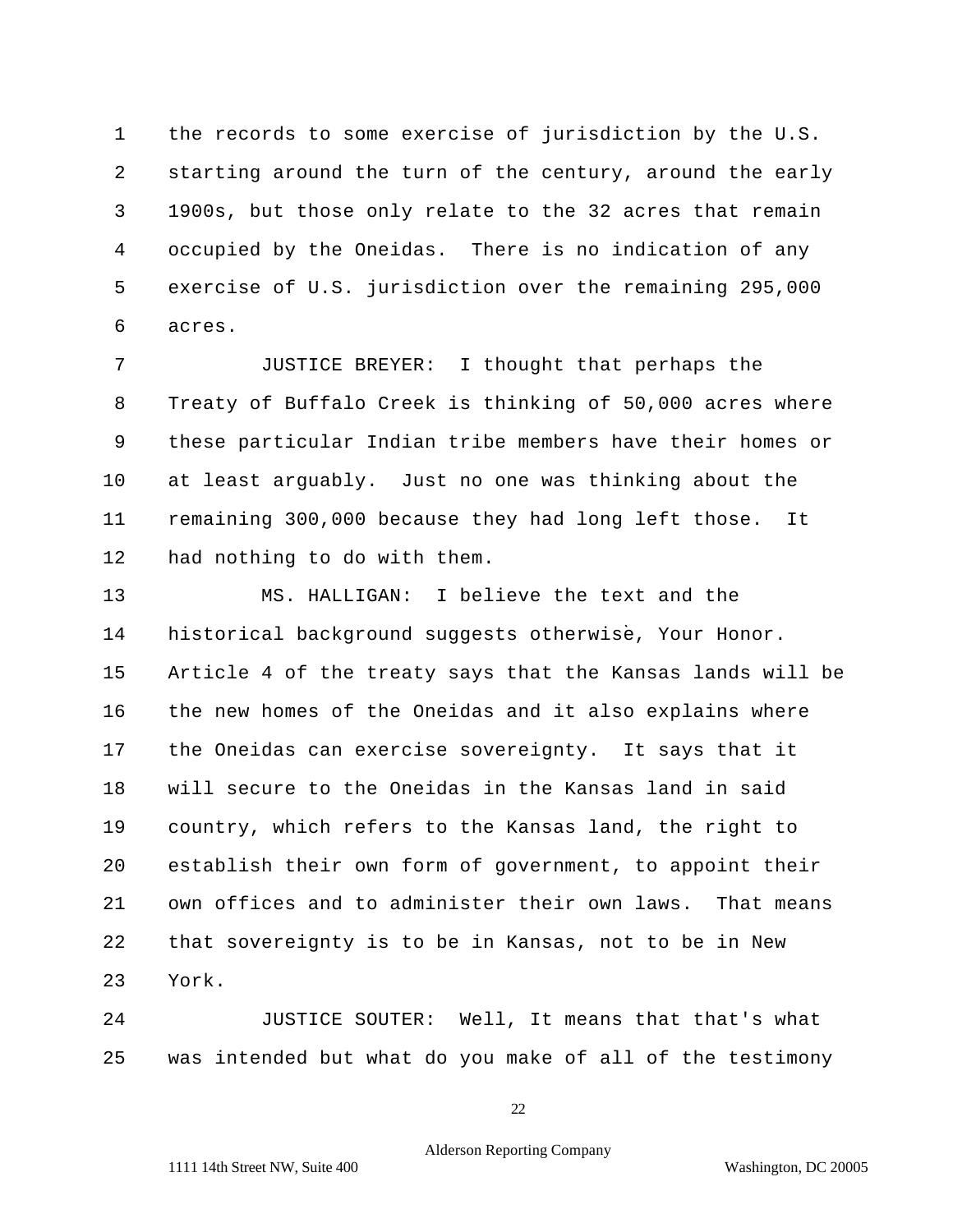1 about the representations made by -- I forget the man's 2 name, the government's representative, to the effect you 3 don't have to leave.

4 MS. HALLIGAN: That related only to the 5,000 5 acres that they occupied at that time. But let's make 6 very clear about he made that assurance.

7 JUSTICE SOUTER: I guess I just want to get to 8 the point. Doesn't that negate your argument that the 9 treaty as such disestablished the reservation?

10 MS. HALLIGAN: No, Your Honor, it doesn't. The 11 treaty on its terms appears to disestablish the 12 reservation entirely. Direct statements could perhaps be 13 read as subsequent blocks on that treaty to assure the 14 Indians that they won't be forced off their land, the 15 5,000 acres that they continue to occupy, perhaps because 16 New York was not a party to the treaty, it couldn't be any 17 explicit session language in the treaty.

18 New York was the only entity that had the right 19 to buy that remaining 5,000 acres because it held the 20 right of preemption. So it may be that the Oneidas wanted 21 to be sure that they could reach reasonable terms. And 22 they did. They sold all that land within the following 23 six years after consummation of the treaty. So the 24 contemporaneous history squares with that.

25 It's very similar to what happened in Santa Fe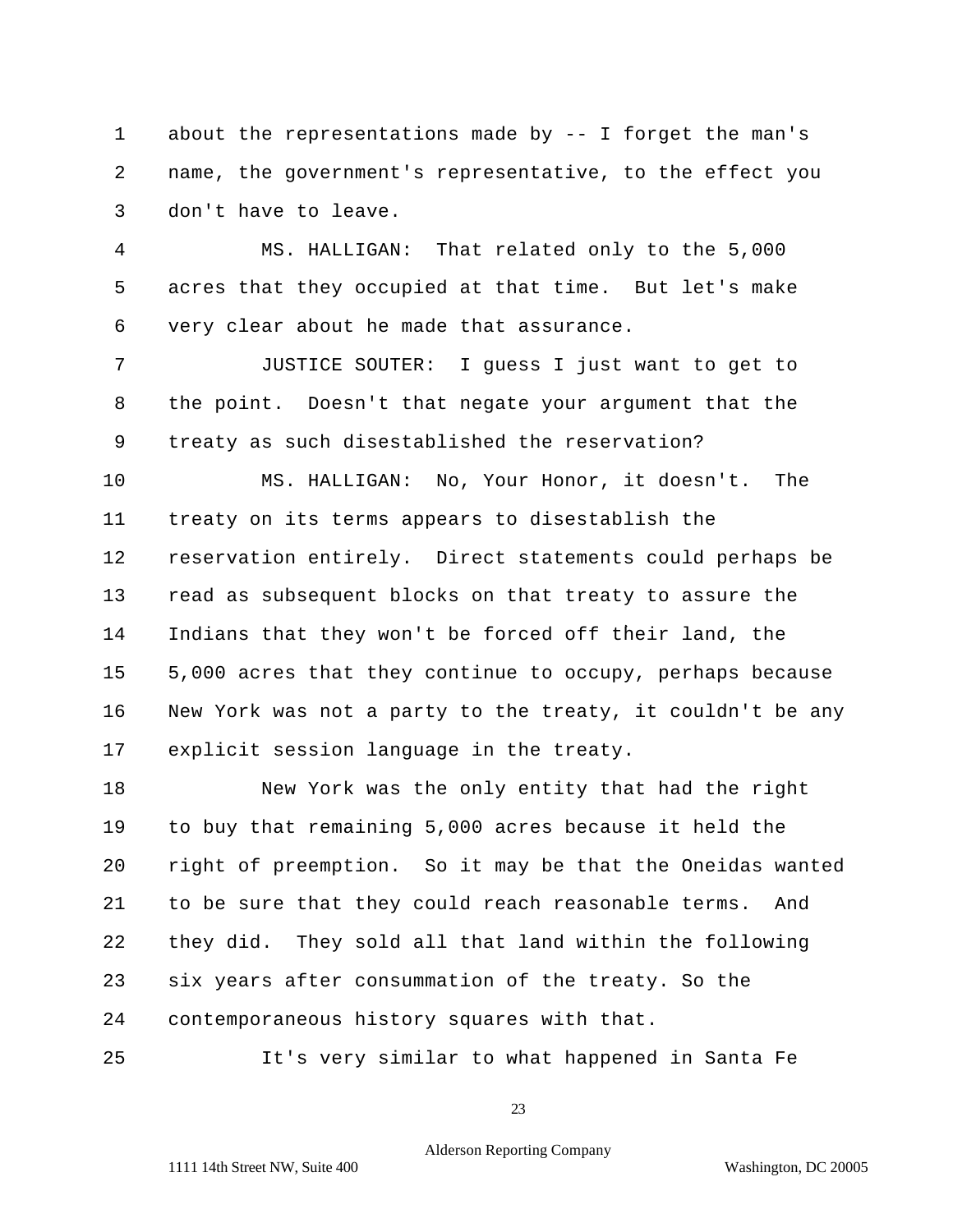1 in which this Court said there was a reservation that was 2 treated for the Santa Fes. There was some indication of 3 acceptance of that reservation and that acceptance was 4 decision to terminate the tribe's sovereignty over any 5 land outside of the reservation that was provided to them, 6 even though many of them did not in fact remove to that 7 land.

8 Here the Oneidas received much more. Not only 9 did many of them sell the lands and leave immediately but 10 they received the benefit of their bargain by recovering 11 compensation for the Kansas land from this Court and the 12 New York Indians.

13 JUSTICE BREYER: What is the precise language 14 that you think relinquished changed the sovereignty? 15 MS. HALLIGAN: I think there are several 16 provisions, Your Honor.

17 First of all, in the recital, it states that the 18 purpose of the treaty is to carry out the government's 19 policy in removing the Indians from the east to the west 20 of the Mississippi.

21 Article 2 also notes that the Kansas lands will 22 be a permanent home for all Indians now residing in the 23 state of New York as well as elsewhere and Article 4 24 states that there will be an exercise of sovereignty. It 25 says specifically that will they will be able to establish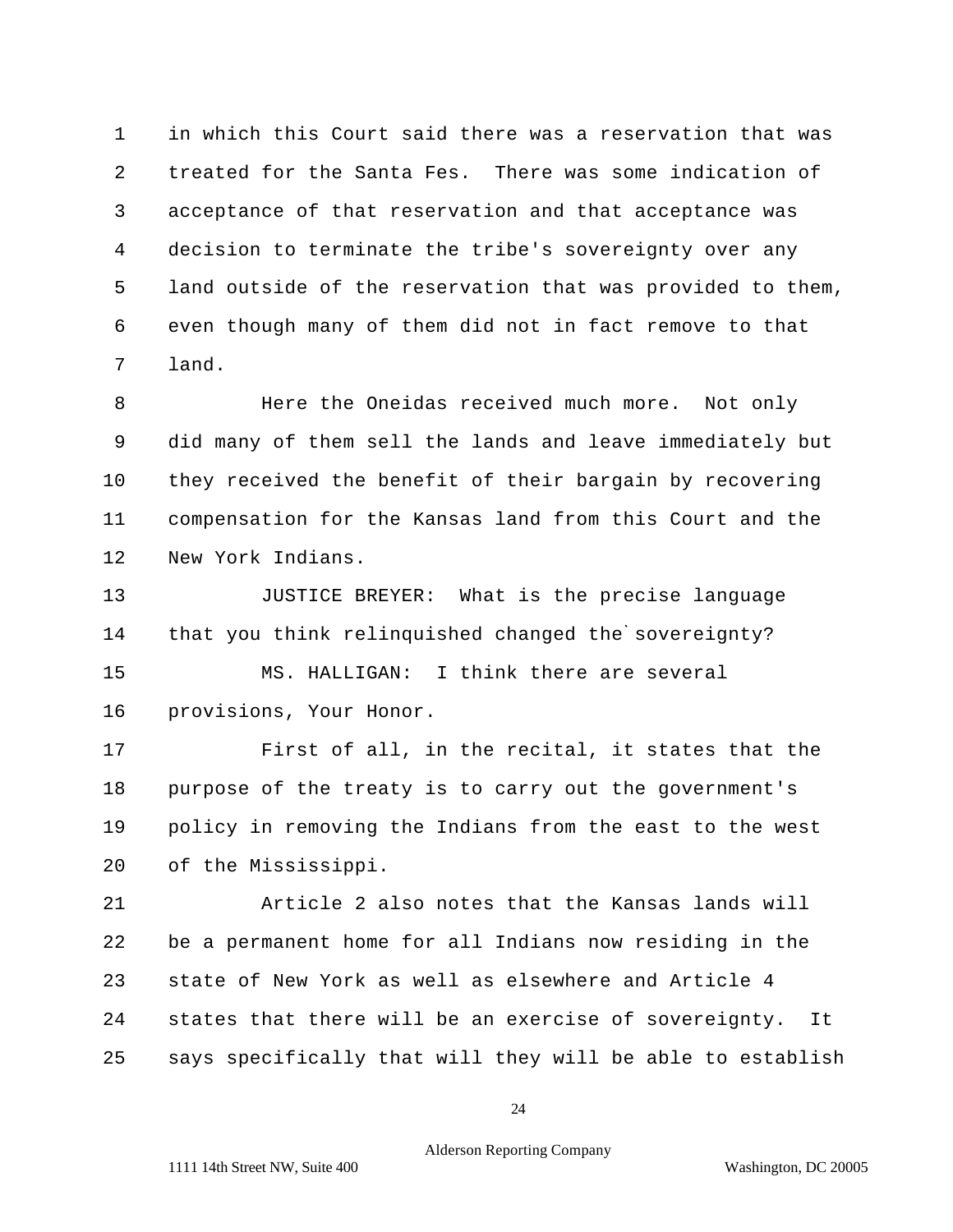1 their own form of government, appoint their officers and 2 administer their laws in the Kansas land specifically. So 3 I think those are the strongest provisions.

4 I would also like to touch for a moment if I can 5 on the question that several members of the Court have 6 raised which is what is the impact of this decision here. 7 From the perspective of the state of New York and the 8 localities, it's very serious because it does concern 9 whether or not the tribe can unilaterally regain 10 sovereignty over a very large tract of land in central New 11 York. This is an area that has been --

12 JUSTICE GINSBURG: There are implications from 13 Oneida to case that the Indians can reacquire land and 14 assert some kind of possessory right.

15 MS. HALLIGAN: With regard to a narrower parcel 16 of land than what's at issue here. And in any event, the 17 Court expressly did not pronounce on the effect of the 18 Buffalo Creek treaty here.

19 If that's the case, what could well result is a 20 patchwork quilt of jurisdiction which this Court has said 21 poses tremendous governance problems. It's governance by 22 tract book. This is not just hypothetical. There are 23 already difficulties that have started to arise as a 24 result of the Second Circuit's decision.

25 For example, another tribe relying on the

25

Alderson Reporting Company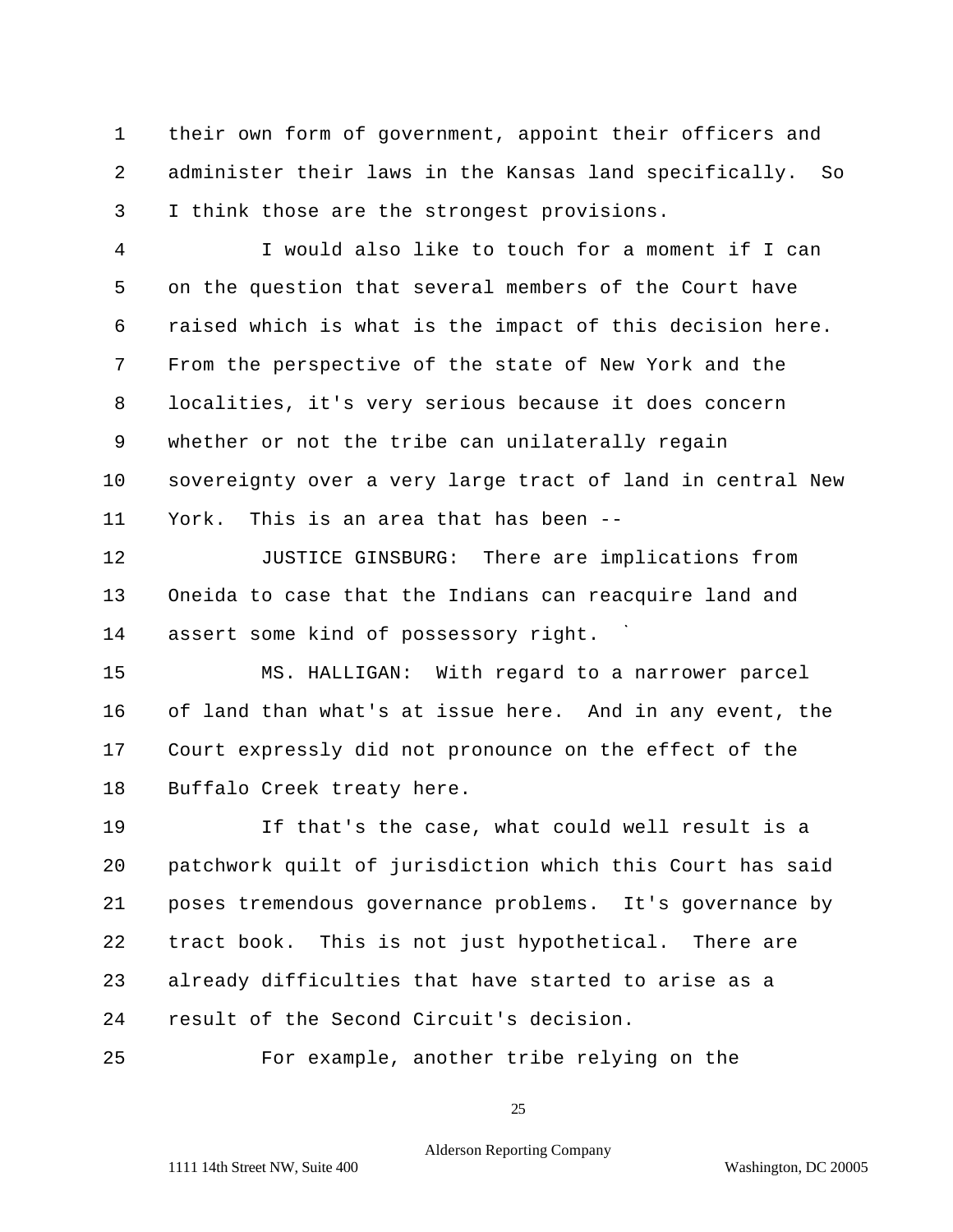1 decision here purchased land within its original land 2 claim area that's just 300 yards from a local high school 3 and have begun operation of a gaming hall there. The 4 locality attempted to enjoin operation of the gaming hall, 5 but wasn't able to do so in light of the Second Circuit's 6 decision below.

7 We anticipate there are will be many other 8 problems of that sort that will arise. The residents of 9 the area here have long settled justifiable expectations. 10 The settlement patterns are clear here. The absence of 11 any exercise of U.S. jurisdiction outside a very small 12 plot of land is not controverted. These are factors that 13 this Court has repeatedly held in cases like Hagen and 14 Yankton Sioux are relevant to the question of both what 15 the contemporaneous understanding of the treaty was and 16 what the result should be today and we submit that they 17 should lead to the same result here as well. 18 If there are no further questions -- 19 JUSTICE STEVENS: Thank you, Ms. Halligan. 20 Mr. Smith, we'll hear from you, please.

21 ORAL ARGUMENT OF MICHAEL R. SMITH

22 ON BEHALF OF RESPONDENTS

23 MR. SMITH: Justice Stevens, may it please the 24 Court:

25 There was a suggestion in answer to an earlier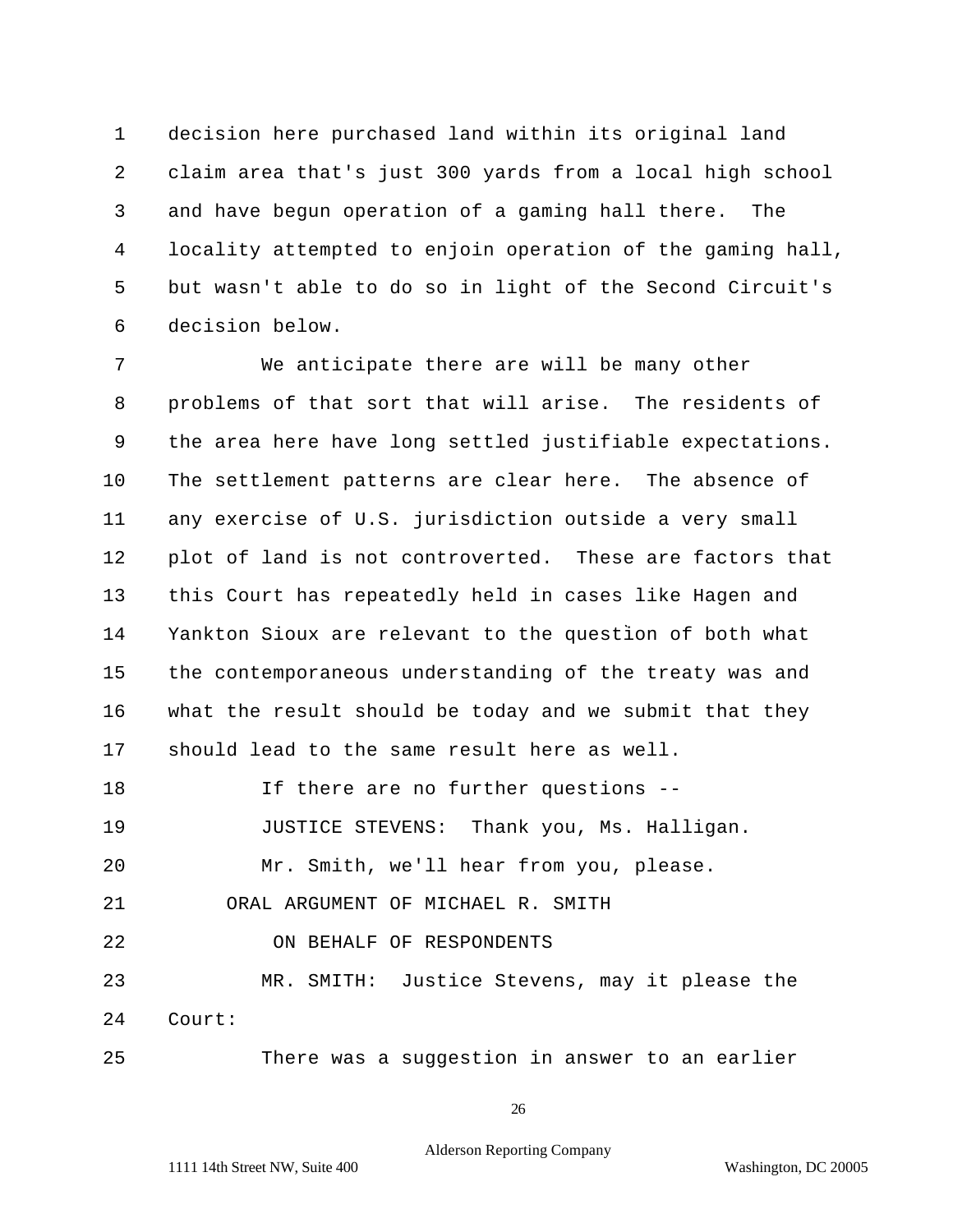1 question that the Oneidas have changed their position 2 about whether the land is alienable when in their hands. 3 That's not correct. There is nothing in the record to 4 suggest that.

5 What the record does suggest at page 213 of the 6 joint appendix is that Sherrill has changed its position. 7 It wand an easement on Oneida land in 1997 and at that 8 page of the appendix, you will see that Sherrill went to 9 the Department of the Interior for federal approval of the 10 easement under federal law, understanding at the time the 11 Oneida's position and the federal law principle that the 12 land wasn't subject even to an easement absent the 13 secretary's approval.

14 JUSTICE SCALIA: So you're saying your position 15 was and is that it's not inalienable without the approval 16 of Defense?

17 MR. SMITH: Yes. And Oneida's actual possession 18 of the land, actual possession is unified with their 19 underlying federal and property and treaty rights, the 20 land is inalienable and cannot be sold today out of the 21 Oneida's position any more than it could 200 years ago. 22 JUSTICE SCALIA: But the portion within the 23 reservation you claim is alienable so long as it's not 24 owned by an Oneida. Current owners can sell it to 25 somebody else, right?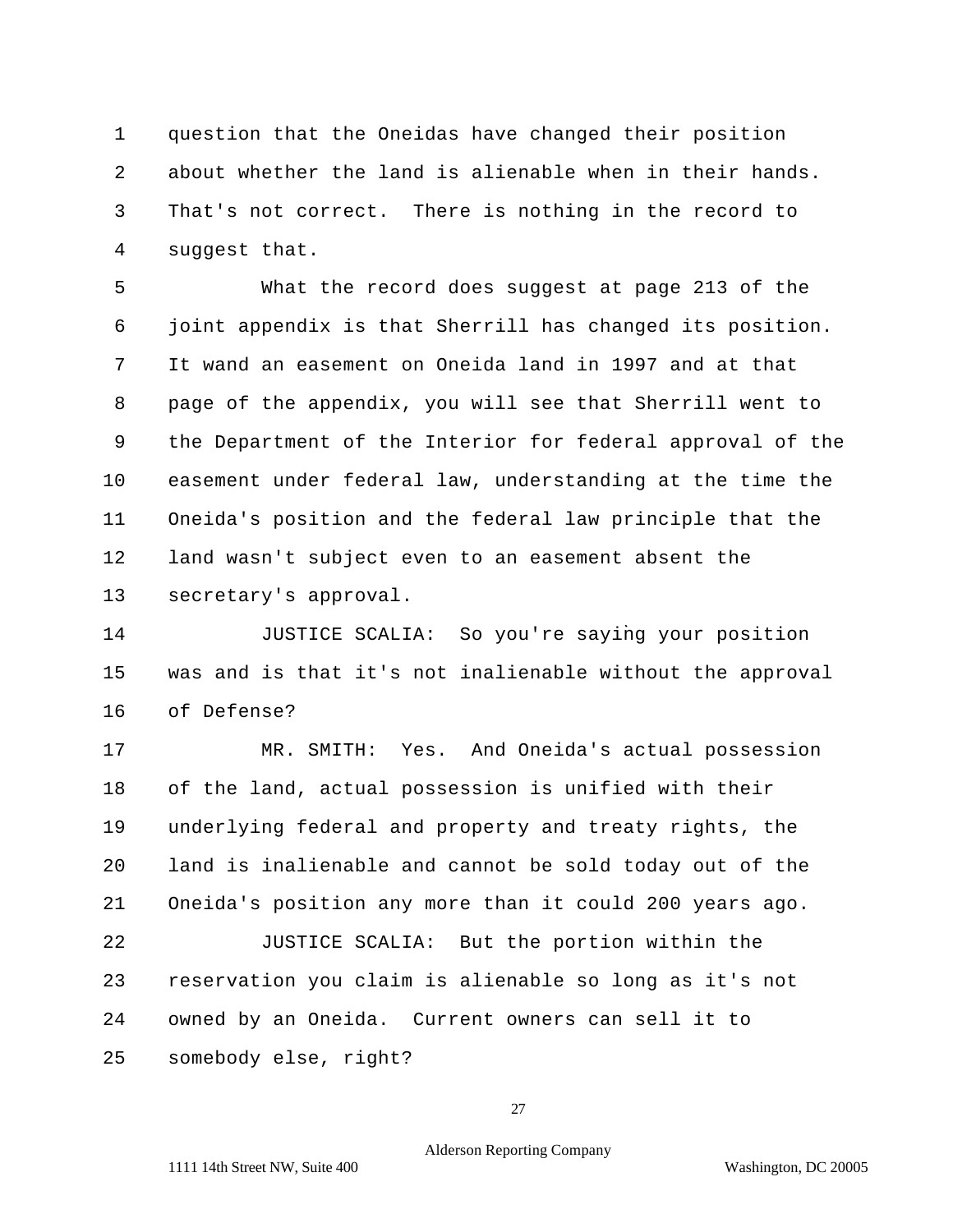1 MR. SMITH: Your Honor, the point of Oneida II 2 -- the answer is yes.

3 JUSTICE STEVENS: Like it was strange? 4 MR. SMITH: No, Your Honor. There is an unusual 5 twist to it. It arises from the fact that there were 6 illegal transfers 200 years ago. There was a suggestion 7 in the Oneida II decision and it has been followed by the 8 lower federal courts that there may be equitable 9 principles that constrain remedies and a course of order 10 to be entered in a land claim action brought by a tribe 11 that is out of possession but the equitable principles 12 that are at stake here are very different and they don't 13 involve the same --

14 JUSTICE O'CONNOR: Well, if you prevail in this 15 case, then could suits be brought by the tribe to evict 16 current owners of land on this historical Oneida 17 300,000-acre reservation?

18 MR. SMITH: No, Justice O'Connor. The Courts 19 have ruled that we may not do that and it is the position 20 and I will state it clearly here today that the Oneidas do 21 not assert a right to evict landowners in the land claim 22 area.

23 JUSTICE O'CONNOR: But if it's owned by the 24 state of New York, if it's been acquired somehow by the 25 state, then what?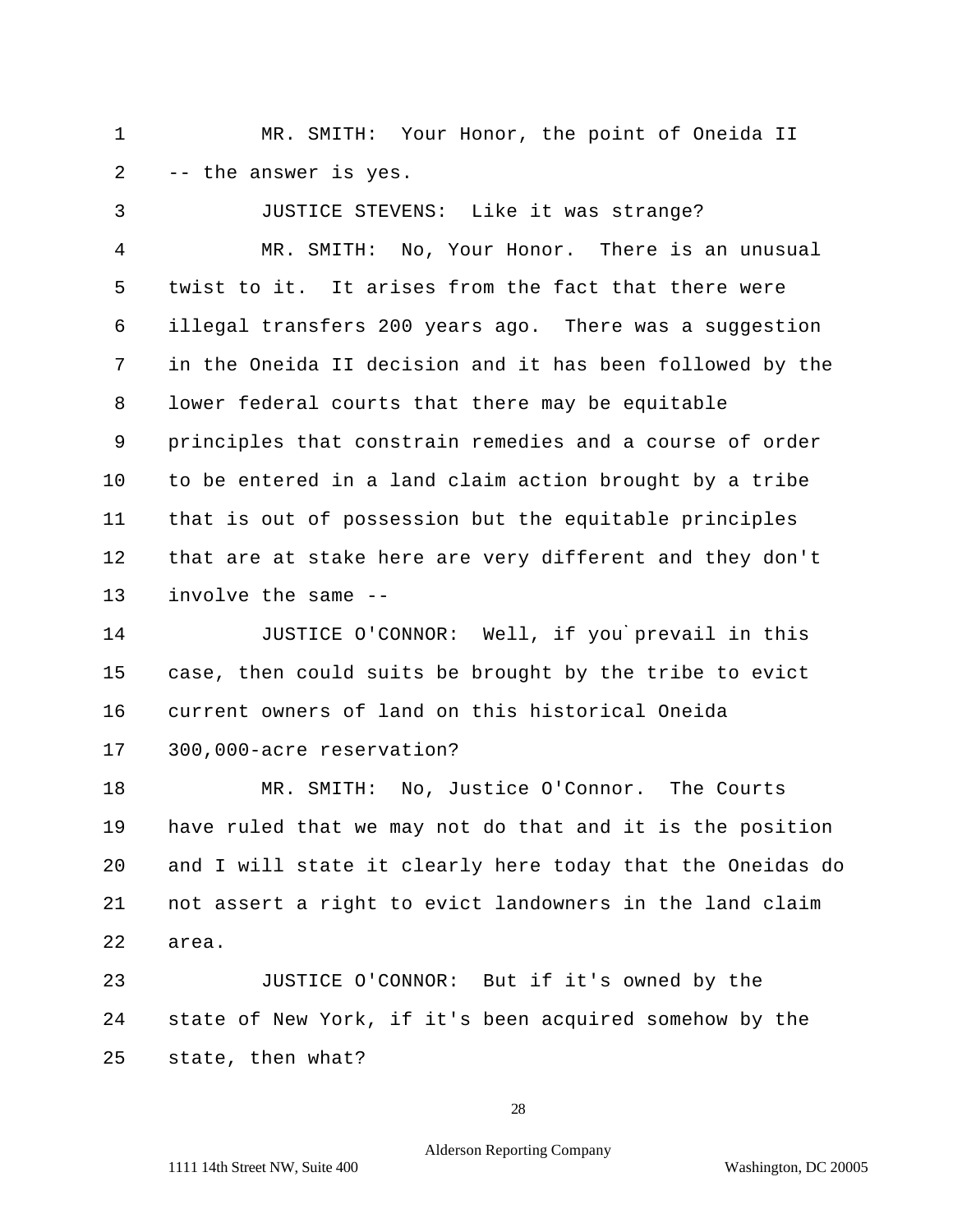1 MR. SMITH: We are not asserting a right to 2 evict. We are not waiving any of the underlying rights 3 that involve right to possession under federal law and 4 aboriginal rights and the point I'm making should not be 5 construed that way.

6 What I'm saying is that we are not asking the 7 Court and do not expect the Court to evict anyone from 8 land that is not in our actual possession.

9 JUSTICE BREYER: What happens about -- suppose 10 -- I just want to follow this. Suppose you don't evict 11 the people who are there but it's 22 square miles in the 12 center of New York state. That's a lot of land. And 13 maybe that's worth a trillion dollars, I don't know. So 14 15 it mean that it would have the right to, let's say, 16 hundreds of billions of dollars, the value of that 17 property and it could sue someone for it, the state of New 18 York or the Federal Government? I guess the state of New 19 York? does that mean that the Indian tribe would have -- would

20 MR. SMITH: Let me give you a concrete answer. 21 The key to the land claim is approximately one quarter of 22 the Oneida land claim and it has gone to judgement and is 23 on appeal in the Second Circuit. The judgement in that 24 case after justice and interest and so on was \$250 million 25 and it was rendered against the state of New York only as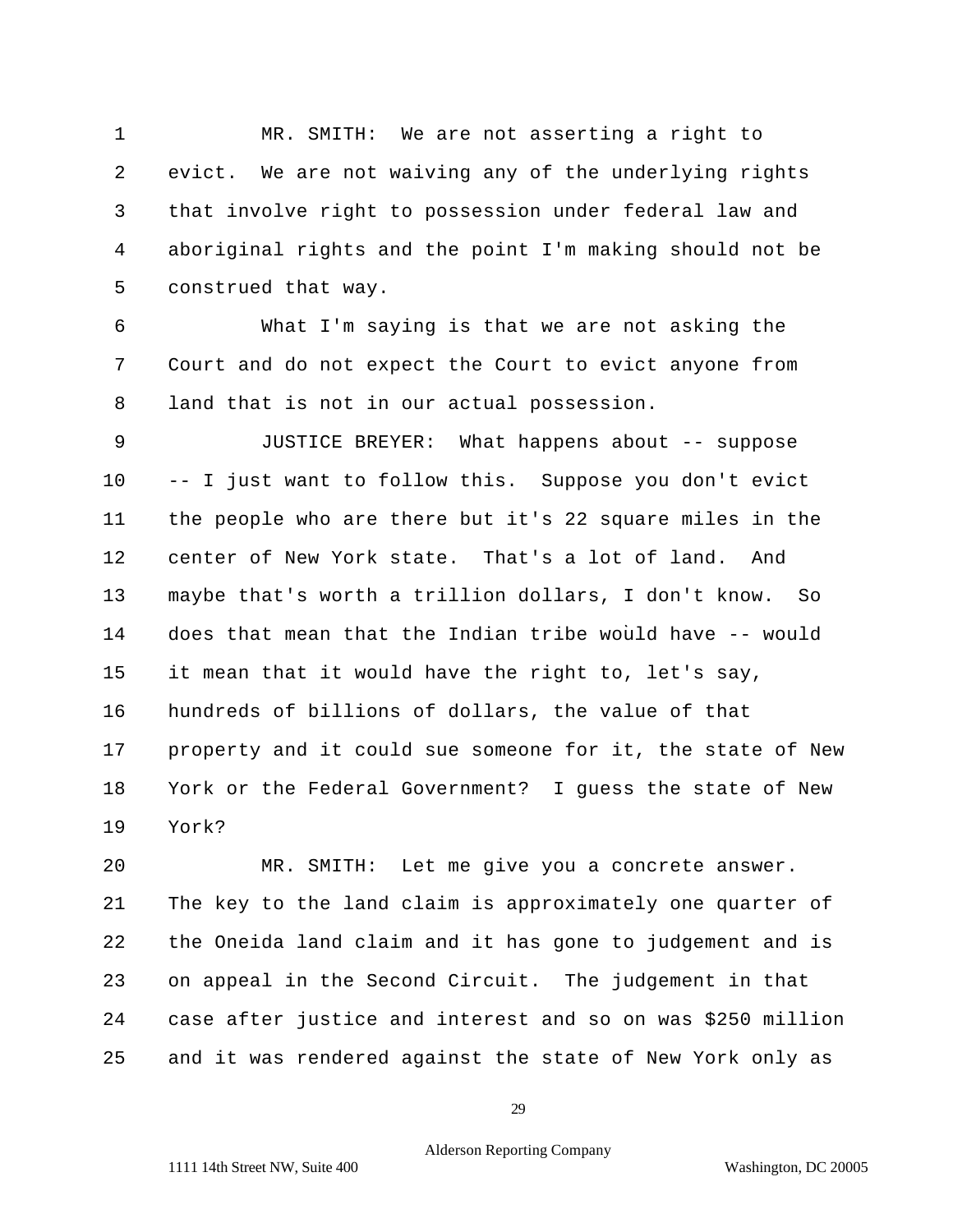1 the initial and --

2 JUSTICE BREYER: What was the acreage there? 3 MR. SMITH: Approximately one fourth -- the 4 answer is 64,000 acres.

5 JUSTICE BREYER That may not be worth as much. 6 Maybe this includes several cities and towns? What do you 7 think it is? In other words, the answer to my question is 8 in principle, yes. In principle, if the Indian tribes own 9 22 square miles, even if they can't get possession, 10 they're entitled to the value of it, in your opinion? 11 MR. SMITH: Correct. The point of 12 Oneida II is that it damages remedy as appropriate to a 13 tribe out of possession but there is no suggestion that 14 that is a judicial sale of the underlying Federal 15 Governmently protected --

16 JUSTICE BREYER No, no, of course the people who 17 are there have it, maybe it's not Buffalo. I don't know, 18 maybe it's all of Buffalo, New York, or maybe it's a town. 19 I'm not saying that that's the law but I just wanted your 20 view of that. And then I wanted to know this. On the 21 legal part, I would like your response to the -- I take it 22 your answer is yes, they're entitled to the value of it, 23 which I'm right about that, that is your answer? 24 MR. SMITH: Yes, Your Honor. Well, they're 25 entitled to two items of value. They're entitled to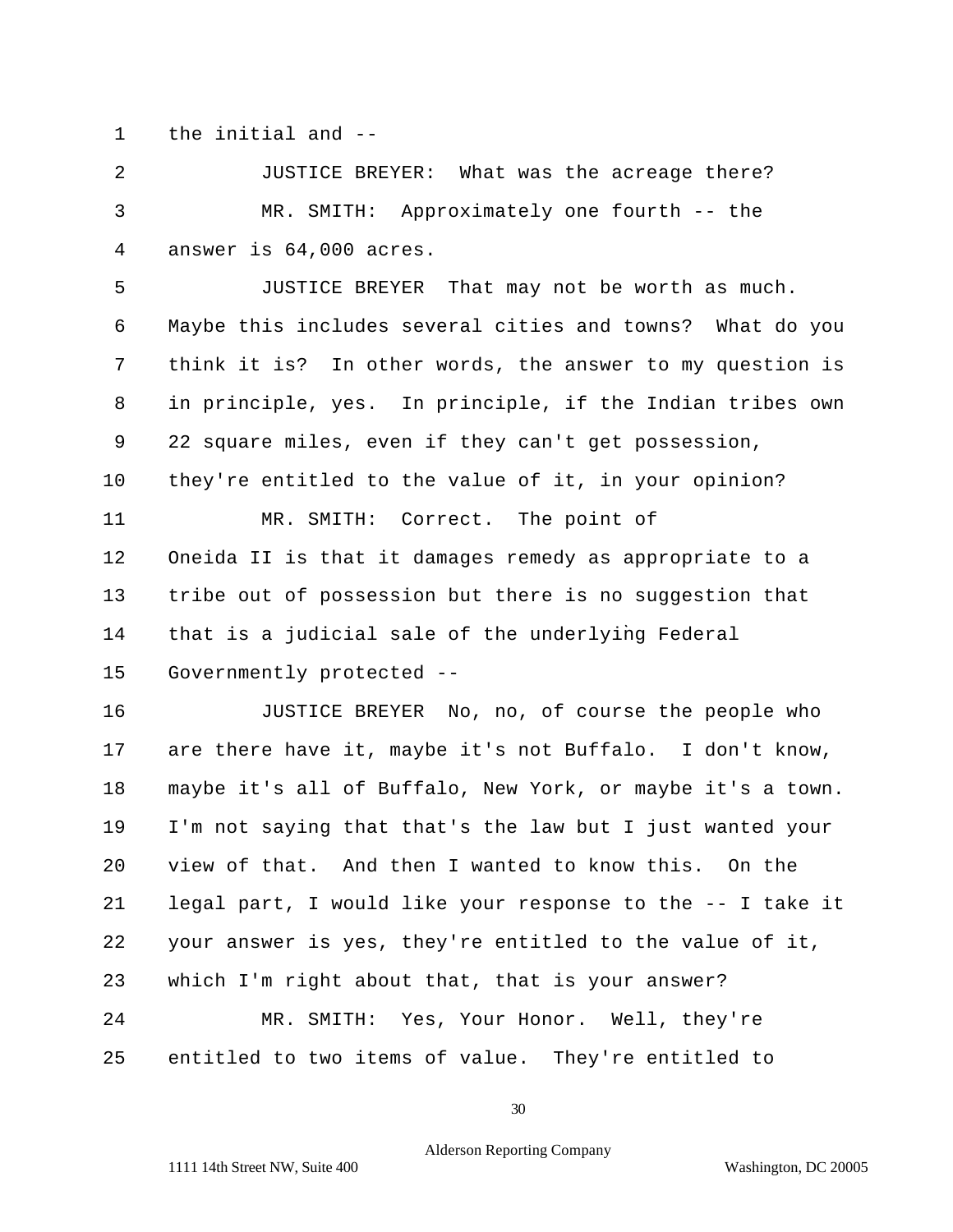1 retrospective damages for trespass and in that the Court 2 has not --

3 JUSTICE O'CONNOR: On the whole 300,000? 4 MR. SMITH: Well, there is one plus part of it 5 that we have not sued upon because there was a 1798 6 federal treaty that validated the transfer. The state, 7 which feels that it was not bound by the Nonintercourse 8 Act, twice went to the Federal Government for formal 9 federal treaty approval of these transactions. 10 One of them went through. That was 1798. The 11 other one was 1802. The President did not proclaim it and 12 the state never went back to the Federal Government.

13 JUSTICE SOUTER: Do the Oneidas have a claim to 14 tax the current property owners?

15 MR. SMITH: No, sir.

16 **JUSTICE SOUTER:** Why not?

17 MR. SMITH: The decisions of the Court in cases 18 like Atkinson and Montana address the lack of power of a 19 tribe with respect to non-Indian freelance within a 20 reservation.

21 I recognize that there is an added wrinkle here 22 in that the Oneida's rights persist in that land, even 23 though it is out of their possession and that wouldn't 24 have been true in Atkinson, Montana but in that the Courts 25 have held that the possession of the non-Indians as lawful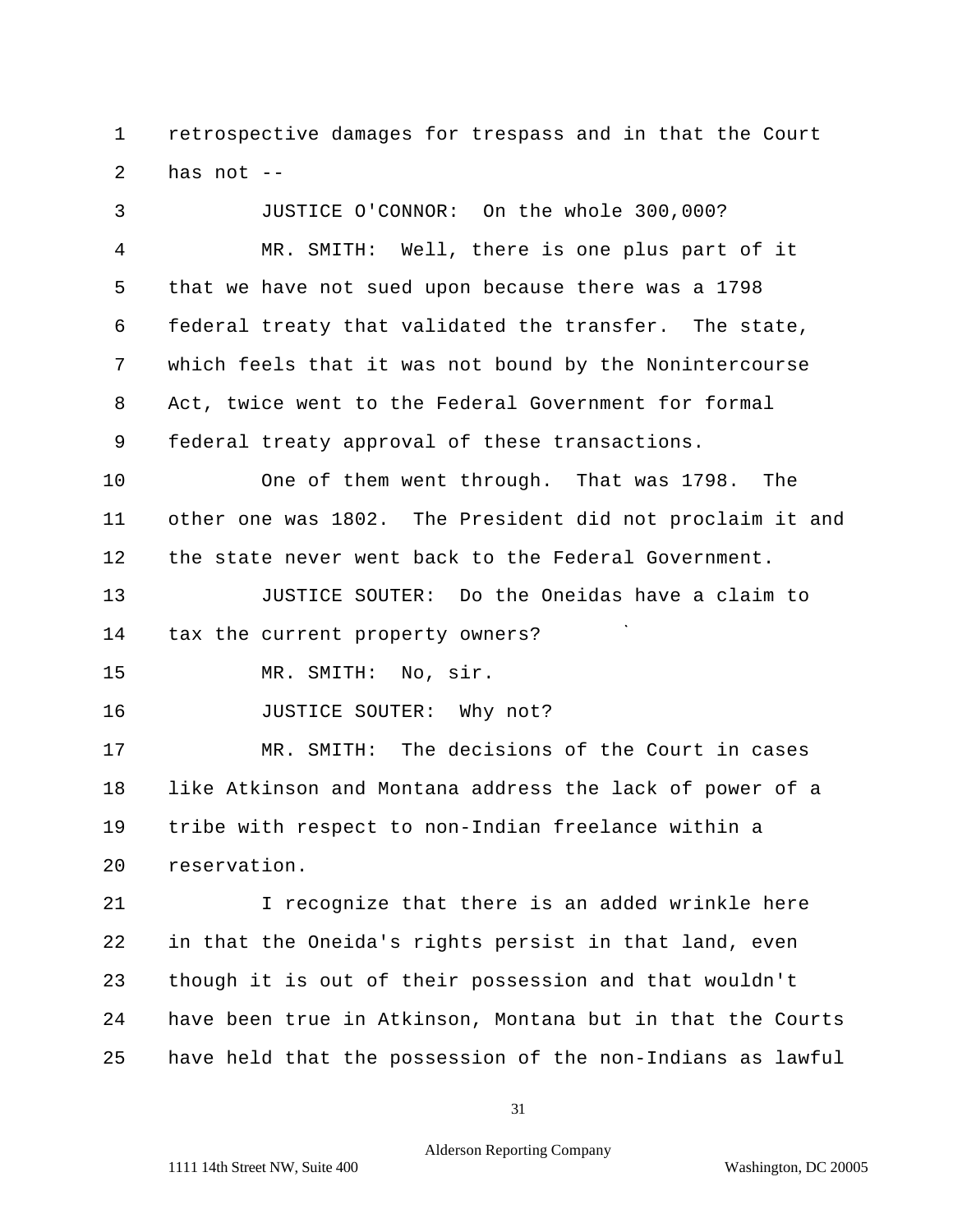1 in the sense that it will not be interrupted and the land 2 title can be passed in subsequent transfers, we accept the 3 proposition that Montana and Atkinson would prevent the 4 Oneidas from regulating in any respect, let alone tax any 5 of the land in the possession of non-Indians.

6 JUSTICE SCALIA: Mr. Smith, isn't there any 7 principal of laches that comes into effect here. I mean, 8 what you're asking the Court to do is to sanction a very 9 odd checkerboard system of jurisdiction in the middle of 10 New York state. Some parcels are the ones the Indians 11 choose to buy and are able to buy are called Indian 12 territory and everything else is governed by New York 13 state, isn't it? It's just a terrible situation as far as 14 governance is concerned and part of the blame for the 15 situation we're in is that the Oneidas did not claim about 16 this for 170 years.

17 MR. SMITH: The issues of laches in time is not 18 within the questions presented in this case, 19 notwithstanding that it has been identified in earlier 20 decisions and was actually raised by the counties in this 21 Court in the last go-around. Laches does not bar this 22 claim.

23 These were illegal transactions declared by 24 federal statute to be of no validity in law or equity. 25 The Oneida II decision which holds the background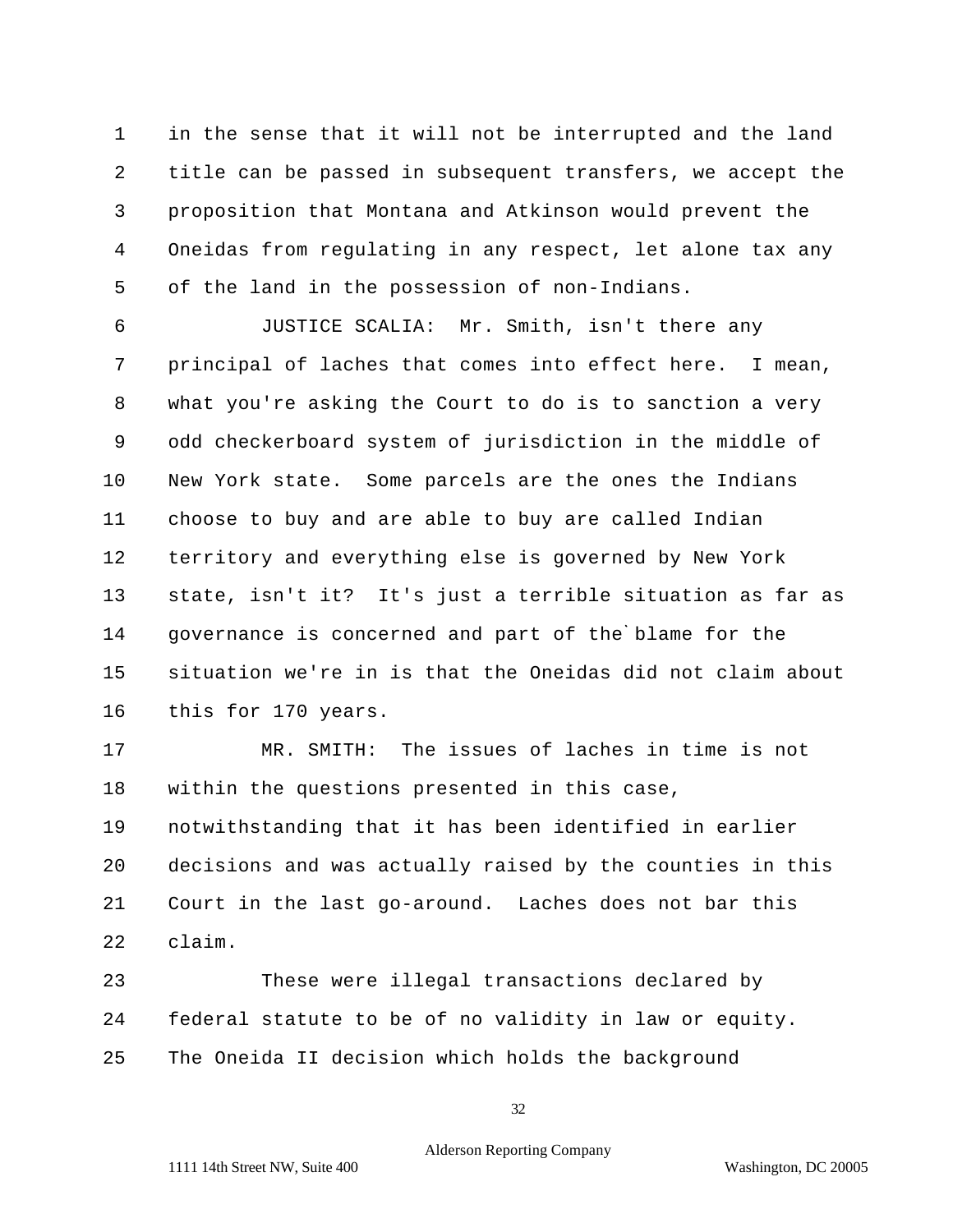1 principles of federal law which would ordinarily

2 incorporate state statutes of limitation don't apply 3 because their intention was the underlying rule that only 4 Congress can impair or extinguish this right.

5 JUSTICE SCALIA: The case also held that because 6 of the passage of time and the reliance interest that has 7 developed, we are not going to give you possession.

8 Now, why doesn't the same principle apply to 9 giving you jurisdiction? Because of the passage of time, 10 you can get damages for trespass. Maybe even you can even 11 get the value of the land. It would just create a chaotic 12 situation if we say that you have jurisdiction in the 13 middle of New York state over any pieces of land that you 14 can buy.

15 MR. SMITH: The equitable principles that would 16 inform remedy in an action brought by a tribe out of 17 possession don't apply when a tribe is in possession or 18 else there has been a judicial extinguishment of an 19 underlying right that's only within the power of Congress 20 to extinguish.

21 The Court has been clear that the treaty right 22 here -- we have a federal treaty and it says you have the 23 free use and enjoyment of the land in the New York Indians 24 won the Court said that means the same promise made to the 25 Senecas means that the land cannot be taxed.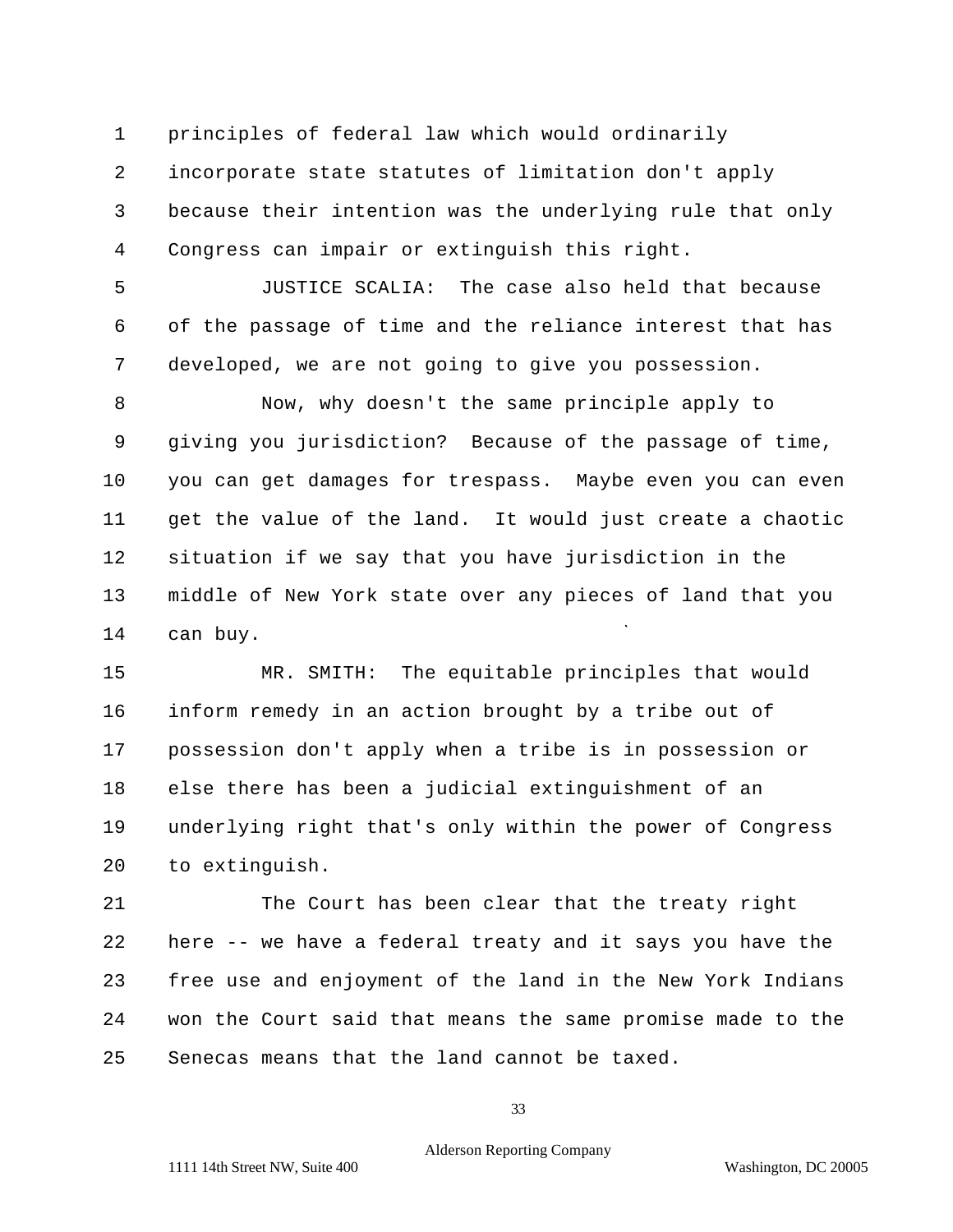1 The argument has been made that the Oneida's 2 only rights are to be paid off now, to be in effect have 3 the un-extinguished federal aboriginal right and the un-4 extinguished treaty right purchased. Those rights - 5 literally 200 years of decisions -- are within the sole 6 control of Congress. Oneida II made pains to say that 7 this was an unusual situation of thoughtless intention and 8 problems but those problems were for Congress. There are 9 a dozen cases from this Court that deal --

10 JUSTICE GINSBURG: Mr. Smith, at first, would 11 you clarify how much land is now claimed as Indian - 12 within the tribe's aboriginal right? It's not -- one 13 thing clarify while you are not claiming the entire 6 14 million. Didn't they have 6 million acres to start with? 15 MR. SMITH: They did. The matter was litigated 16 in the Second Circuit and resolved adversely to the 17 Oneidas, but I would take the position that the treaty of 18 Canandaigua actually confirms the transfer of land outside 19 of the retained reservation so that the land that we are

20 talking about today as retaining the Oneida's rights I 21 think is approximately 270,000 acres.

22 JUSTICE GINSBURG: Some of that you said was 23 taken up by an approved transfer in 1798?

24 MR. SMITH: Yes, and that's why I'm not saying 25 300,000 acres. I can't do the arithmetic and I don't have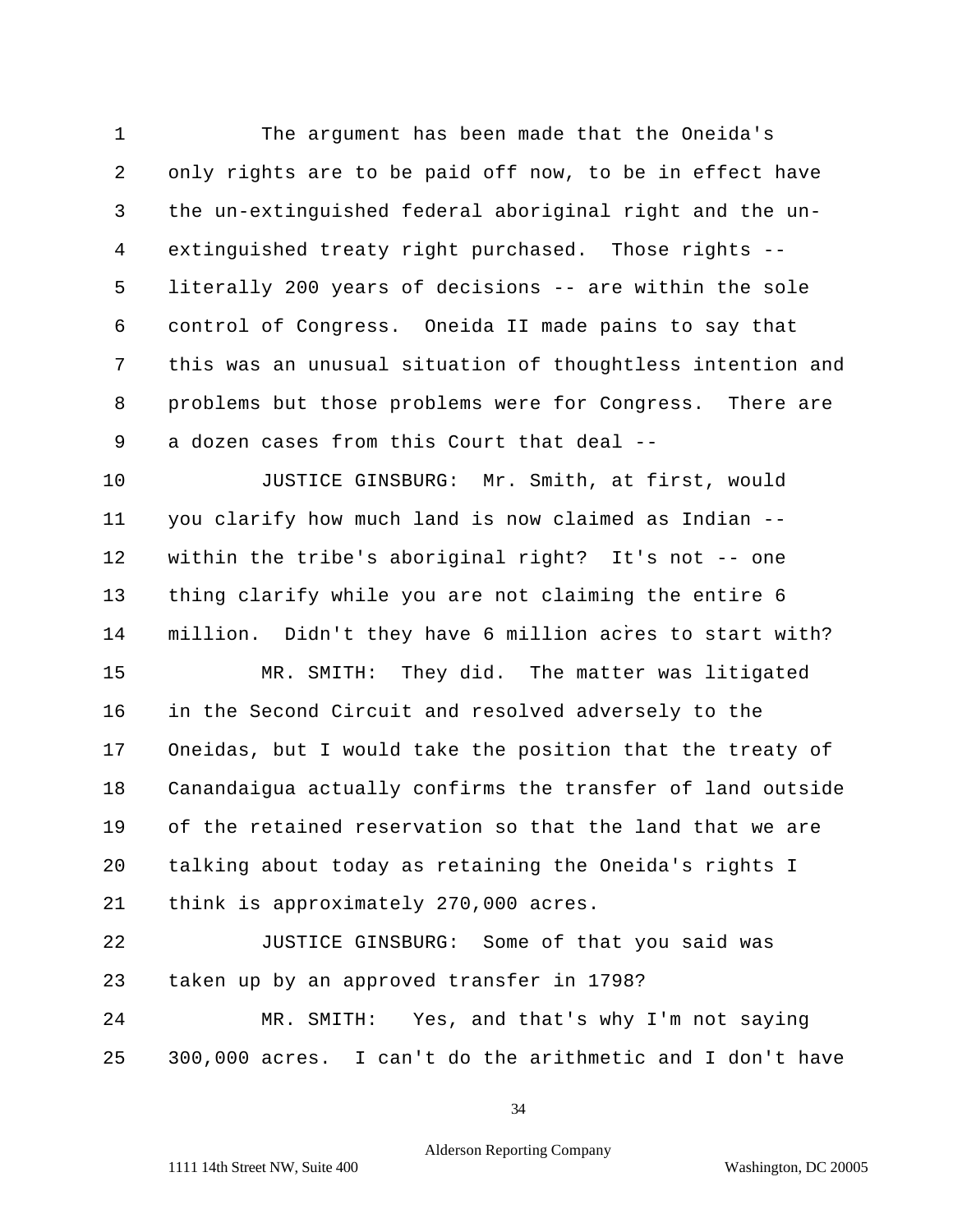1 the final survey --

2 JUSTICE GINSBURG: But something around 275? 3 MR. SMITH: Around 270.

4 JUSTICE GINSBURG: And the figure, the 250 5 million is for the rental -- what is that -- what is that 6 for?

7 MR. SMITH: In the Cayuga case, there were two 8 elements of damages. One was retrospective, and that was 9 rental damages for past trespass. The other was a current 10 value, because Judge McKern said that he would not evict 11 anyone, and that he thought a suitable alternative to 12 eviction was the award of value, because it would put the 13 tribe in a position to a free-market and voluntary 14 relationship with the purchasers to, quote, "restore its 15 homeland."

16 Judge McKern got really to the heart of this 17 process by recognizing that there are inequities all 18 around, if you will, and that the Court is without the 19 power to extinguish the underlying rights. It's Congress' 20 role, but that there needs to be a sensible way of 21 recognizing those rights today. And what Judge McKern 22 decided is that damages would put the tribe in a position 23 to do what the Oneidas have done with respect to the land 24 that's at issue here before the Court, and that's to make, 25 you know, a fair-and-square deal and pay full value.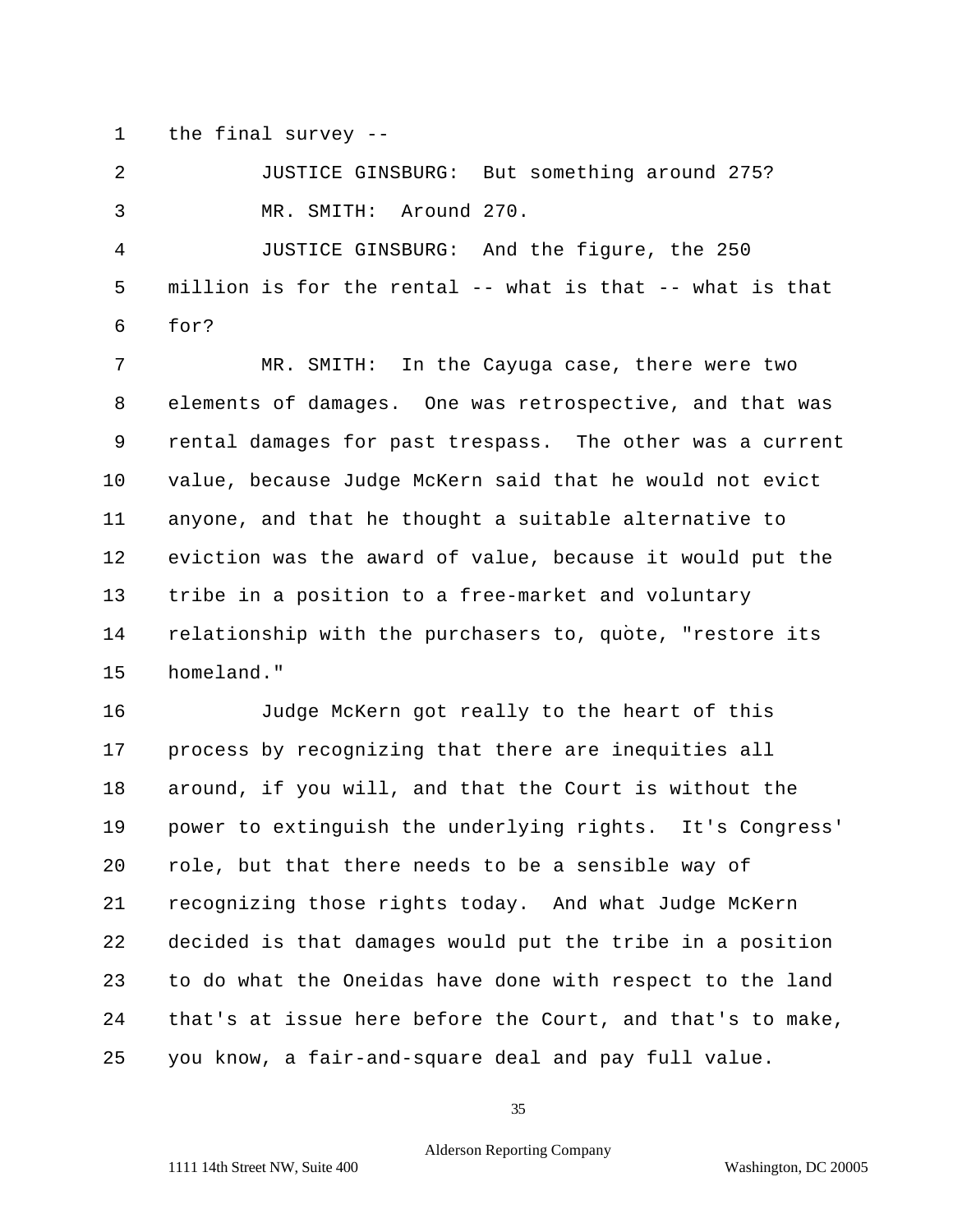1 JUSTICE GINSBURG: Which New York State paid, 2 and that's the end of it.

3 MR. SMITH: Yes, Your Honor. If I understand 4 your question, the answer is yes.

5 JUSTICE SCALIA: Wall, that's not the end of it. 6 From what you're saying, I gather that you believe, in 7 that case, once they purchase the land, it becomes tribal. 8 MR. SMITH: Correct. I mean that's the end of 9 that litigation. There is a judgement, it's gone to the 10 Court of Appeals, and it's there now.

11 The issue of damages remedies when the tribe is 12 out of possession is simply conceptually and fundamentally 13 different than the question of what happens when the tribe 14 has joined possession -

15 JUSTICE BREYER: What do you say are the merits, 16 then, to the claim that there were 300,000 of these acres 17 in 1838 or with the Treaty of Buffalo Creek -- there were 18 300,000 acres that nobody was paying any attention to 19 because there were no tribe members that lived there, so 20 that when you have language in the treaty, under those 21 circumstances, that says their home is now -- where was 22 it? Illinois or -

23 JUSTICE O'CONNOR: Kansas.

24 JUSTICE BREYER: Kansas. Their home is now 25 Kansas. That's the nation. That's the place. And that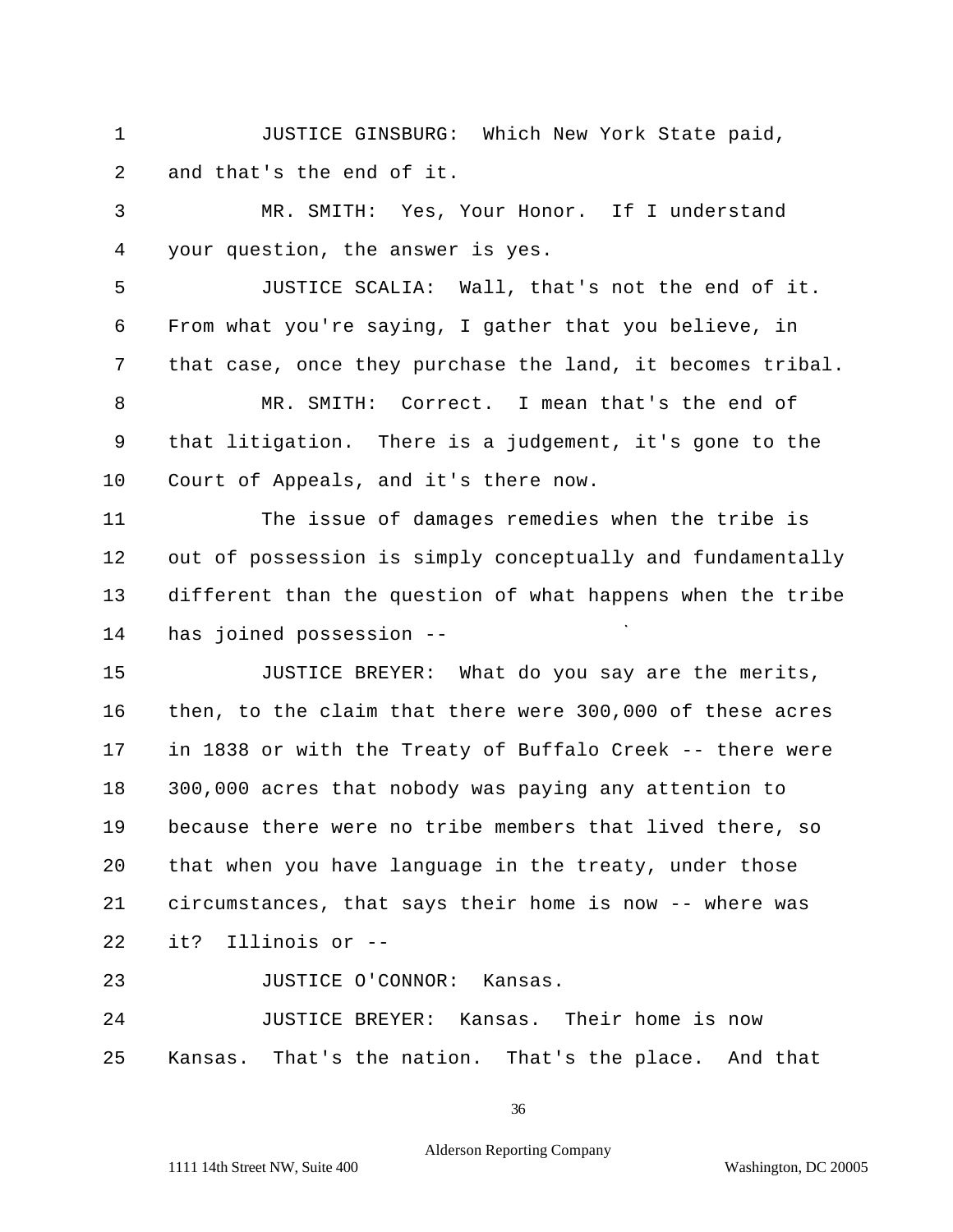1 -- you've heard the language cited. And even though a 2 person says, "You can live here as long as you want," that 3 just means they can live there as long as they want; that 4 doesn't mean it's the reservation. The reservation's 5 sovereignty may have gone to Kansas, though, of course, 6 nobody had to move, unless he struck a fair bargain that 7 he agreed to with the State of New York. I take it that's 8 their argument. I just want to hear your response.

9 MR. SMITH: There are a lot of parts to that. 10 Let me respond to what I think is the most fundamental. 11 JUSTICE BREYER: Yeah.

12 MR. SMITH: That argument rests on the idea that 13 there was an assumption, at the time of the Treaty of 14 Buffalo Creek, that the prior transfers were valid. It's 15 an argument of ratification by assumption. Oneida II 16 says, in a much more forceful circumstance, that even a 17 later federal treaty that explicitly refers to the prior 18 session does not ratify it, because the ratifying language 19 has to be clear and express, and you have to believe that 20 both the Indians and the Congress, the United States, 21 meant to do that.

22 Here, the -- if you think about it, in what I 23 just heard concerning Buffalo Creek, there's an 24 interesting asymmetry. We're supposed to assume that the 25 treaty covered all the land, but we're not supposed to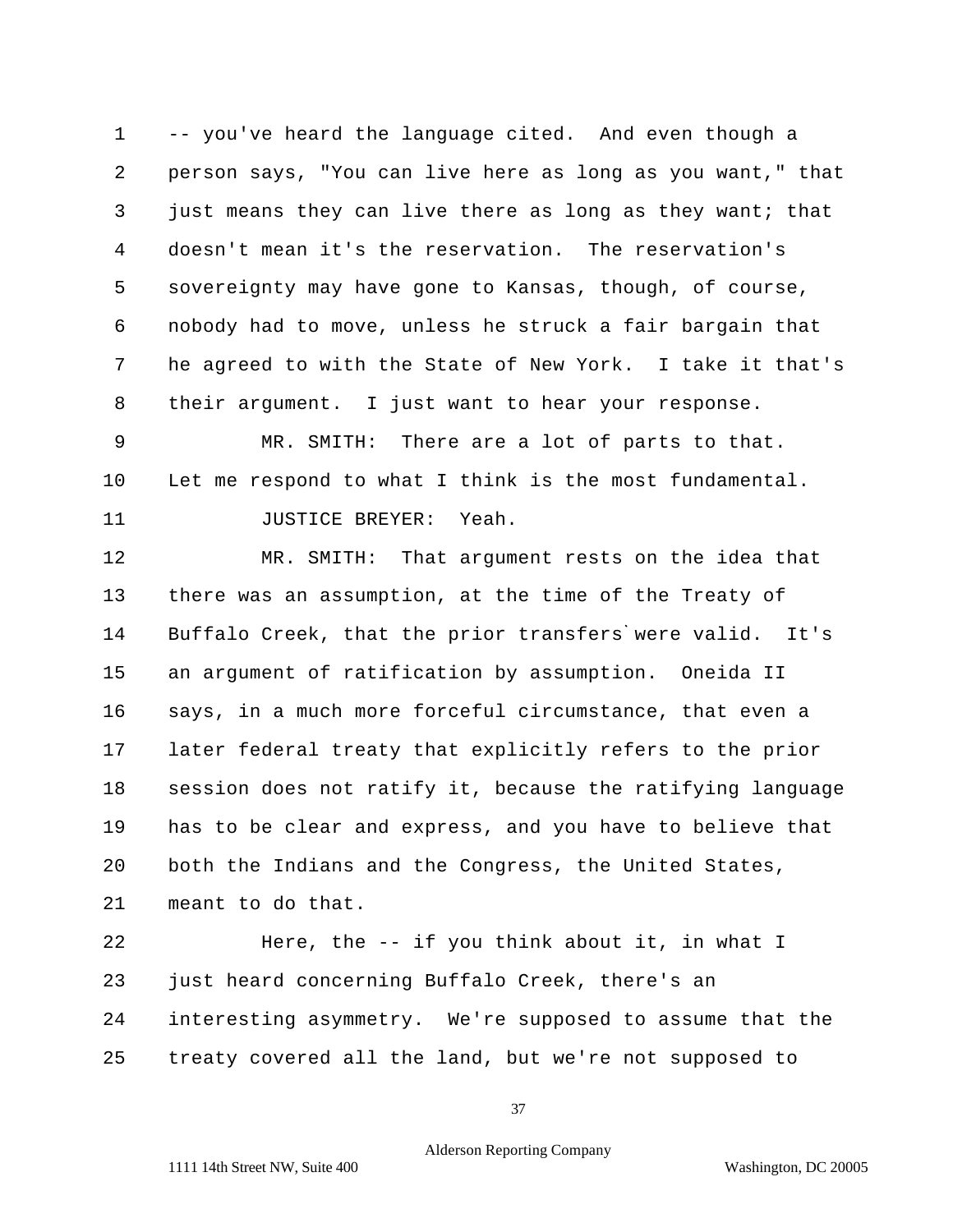1 conclude that Ransom Gillet's promise is covered it all. 2 We're supposed to believe that one, by assumption, extends 3 to the entire reservation and that the other, forceful 4 promises of a federal treaty commissioner that you need 5 not go anywhere, are actually very limited and carried 6 with them a thought that they were extinguishing rights in 7 other land. That interaction with Ransom Gillet is 8 crucial. The treaty -

9 JUSTICE KENNEDY: Would not it be odd to have a 10 -- to give assurance that you could buy back what you've 11 lost? Does it -- would that -- that's a very strange 12 construction of the representations intendant upon Buffalo 13 Creek. I understand what you're talking about with the 14 5,000 acres --

15 MR. SMITH: The representations from the federal 16 treaty commissioner were not that they could buy it back. 17 The federal treaty commissioner went to the Oneidas 18 because they would not agree to the treaty. They didn't 19 want to give up their rights. He gave them a piece of 20 paper that was meant to assure them they were not giving 21 up their rights. There was no suggestion in this 22 important interaction that they were bargaining over the 23 loss of other rights. Mille Lacs is directly in point 24 here. Mille Lacs, I think -- well, from Mille Lacs, you 25 can derive the proposition that where the record shows no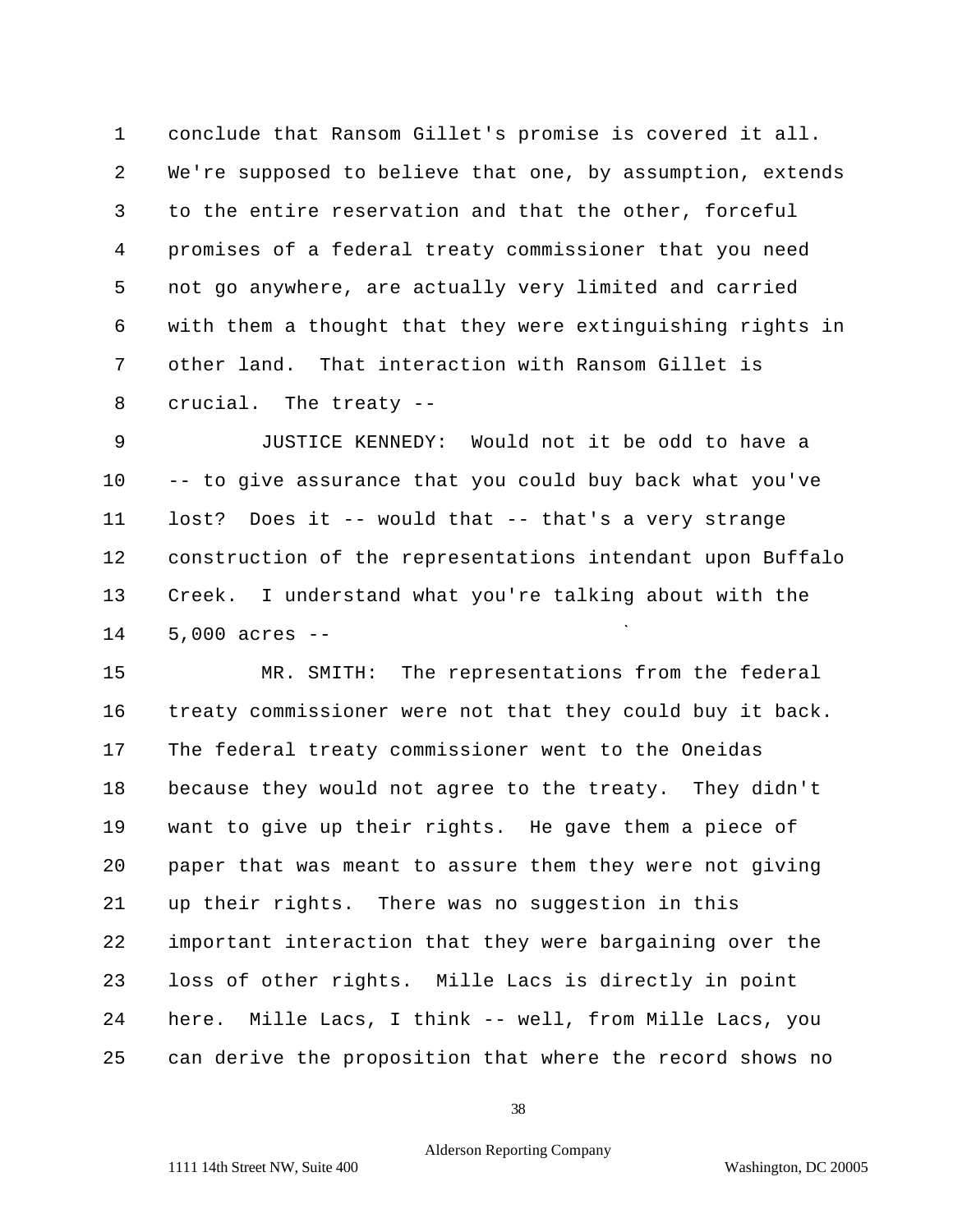1 bargaining over a right, and where the treaty does not 2 refer to the right, the Indians will not be held to have 3 silently yielded their important rights.

4 In the nature of this interaction, you have the 5 suggestion that -- you have a far more important right, in 6 a much larger part of the reservation, that persisted as a 7 matter of federal law. There is nothing about what 8 happened at Buffalo Creek that would suggest that anyone 9 would think they were affecting the Oneida's rights in 10 lands that were not involved in the treaty. Now, the 11 treaty -

12 JUSTICE SCALIA: Mr. Steward, your time is 13 beginning to come up, and there is one thing we haven't 14 talked about that I'd really like to get your view on, and 15 that is the 1788 Treaty -- what was that, Fort Schuyler - 16 Treaty of Fort Schuyler?

```
17 MR. SMITH: Yes.
```
18 JUSTICE SCALIA: -- between New York State and 19 the Oneidas. Now, that contained language which said the 20 Oneidas cede and grant all their lands to the people of 21 the state of New York. That was the operative provision. 22 Later on, it -- Article 2 says, "Of the ceded lands" - 23 the ceded lands, lands that have been ceded -- "a tract 24 described by metes and bounds is reserved to the Oneidas 25 to hold to themselves in their posterity forever." Now, I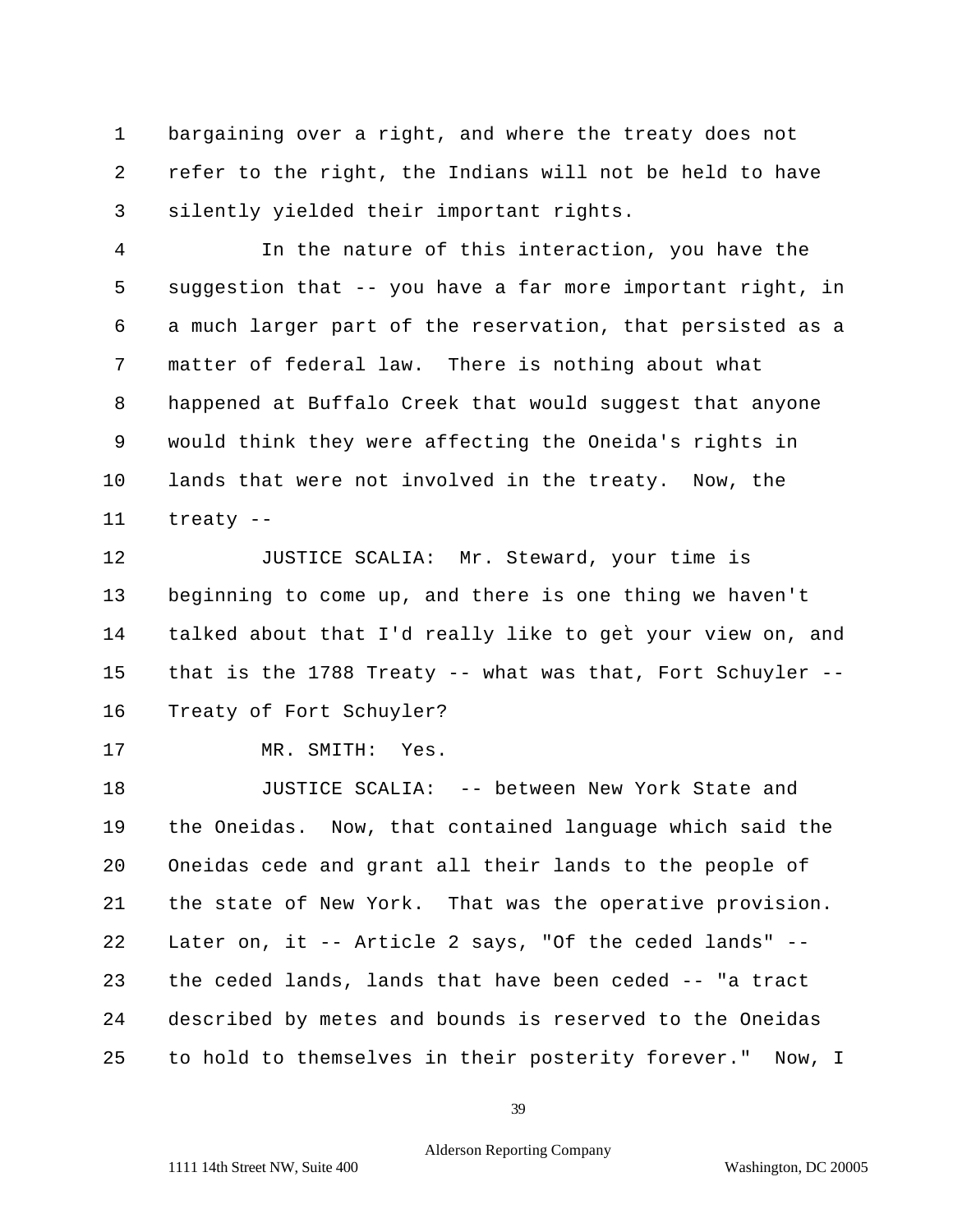1 would normally interpret that too mean that the Oneidas 2 gave up all of their sovereignty over the lands and were 3 given back, by the State of New York, the right over this 4 tract designated by metes and bounds.

5 Now, I'm saying I would normally interpret that, 6 except in a treaty with the Indians. In a treaty with the 7 Indians, you say, "Well" -- and we have cases which have 8 language somewhat like this, and they say, "Well, they 9 really didn't cede the part that they reserved." That may 10 be the case in -- ordinarily. But it seems to me, a basic 11 principle of contract law -- of treaty law, of any law - 12 that where there is an ambiguous phrase or provision, you 13 interpret it the way the parties themselves have 14 interpreted it. And it seems to me that the subsequent 15 history, after 1788, indicates that the Oneidas believed 16 that New York State had jurisdiction over that land. 17 MR. SMITH: Actually --18 JUSTICE SCALIA: The New York State Police were 19 in there. New York State managed the lands. 20 MR. SMITH: Justice Scalia, actually, it's 21 interesting, in the Joint Appendix in the Court of

22 Appeals, at page 413, is the actual document that governed 23 the transfer of this land, the state statute; and in that 24 statute, the state granted its right of preemption to an 25 individual to acquire the land, because it understood that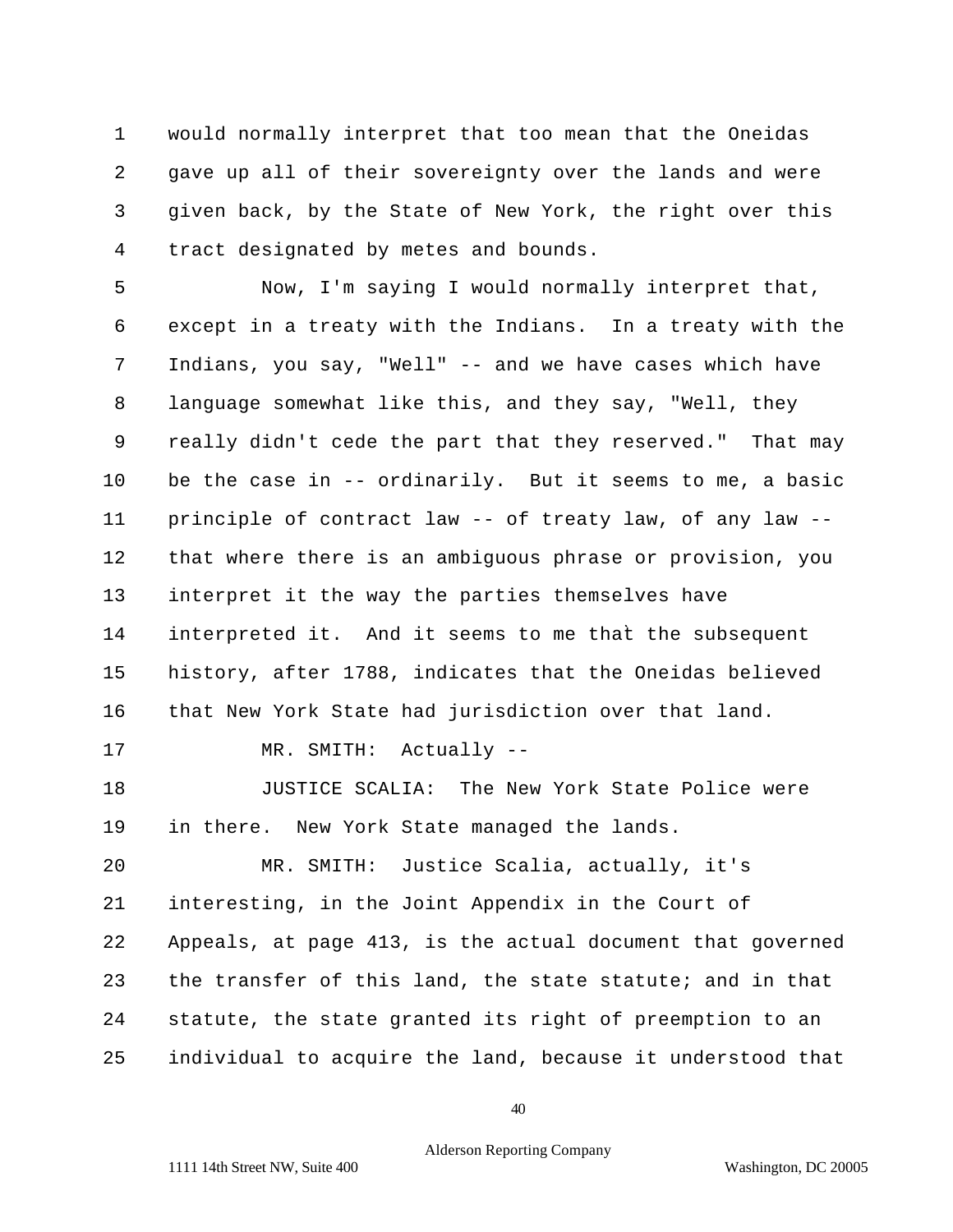1 it had not yet exercised its right of preemption. That's, 2 in the conduct of the parties, a direct refutation of the 3 idea that the right of preemption was exercised in the 4 Treaty of Buffalo -- in the Treaty of Fort Schuyler, the 5 1788 treaty.

6 The most fundamental point, though, about the 7 1788 treaty is that next came the 1794 Treaty of 8 Canandaigua, which embodied a federal promise to protect 9 the free use and enjoyment of this land, and the Oneidas 10 possession of it. And that exact promise -- not sort-of-11 like, but exact -- was held in New York to prevent 12 taxation of the Senecas land.

13 I guess I'd like to make two quick points before 14 I'm out of time.

15 One is that, with respect to the idea that it's 16 just too late, apart from the fact that the question is 17 not presented, I want to emphasize that, in section 2415 18 of Title 28, Congress explicitly focused on the question 19 of these old claims. And if you read the legislative 20 history, all they talked about was how to deal with the 21 Oneida claim and these old claims. And they not only 22 provided that title claims are not barred by statute of 23 limitations, and established the limitations period that 24 would not have run against the Oneidas because they were 25 on a federal list, but they did the following, which I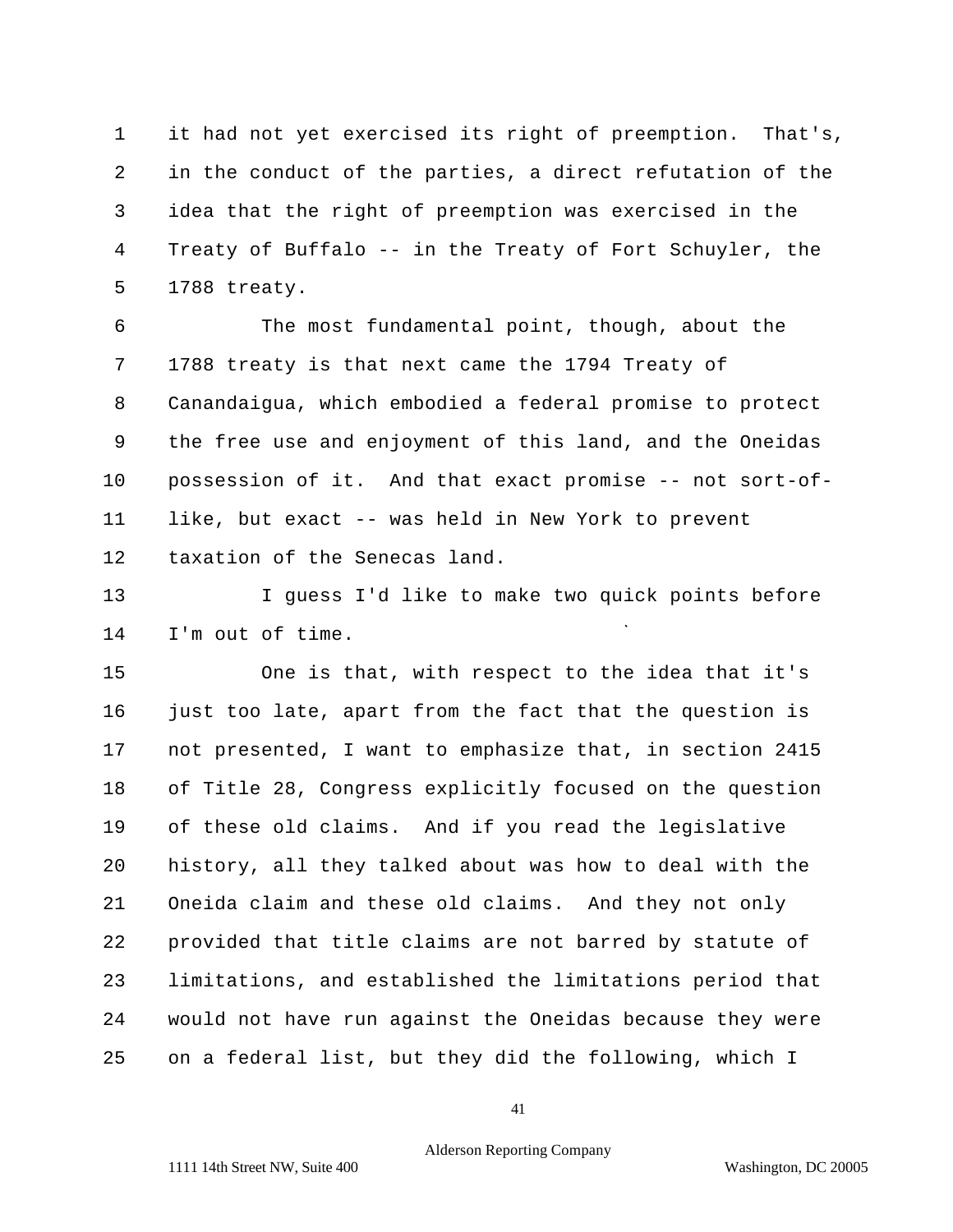1 think is notable. The statute provides that these claims 2 approved, in 1966, on the day of the statute, there is no 3 room for background equitable principles in federal law. 4 Where Congress has specifically focused on a problem 5 addressed it, the idea is, I suppose, that there is no 6 room to fill gaps here by the Court when Congress has 7 decided just what the gaps are and how to fill them.

8 The other point that I would make concerns the 9 Treaty of Buffalo Creek. The treaty's language leaves it 10 to both sides to decide whether or not Indians are going 11 to Kansas. The legislate -- the history of the treaty 12 shows that the United States backed away from any language 13 which would oblige it to remove Indians, and the language 14 with respect to the Indians left them a choice.

15 But, ultimately, all of that is controlled by 16 what happened. The Federal Government made a decision 17 that no Indians would go to Kansas. The idea that Buffalo 18 Creek extinguished reservations in New York would seem 19 bizarre to anyone in New York today, because the Onondagas 20 have reservations, the Senecas have reservations, the St. 21 Regis have reservations, the Tonawandas have reservations, 22 the Tuscaroras have reservations, and the Oneidas have 23 reservations. It didn't extinguish just the -- there's 24 the idea that you can look at this in a vacuum -- it 25 didn't just extinguish the Oneida reservations. Under the

42

## Alderson Reporting Company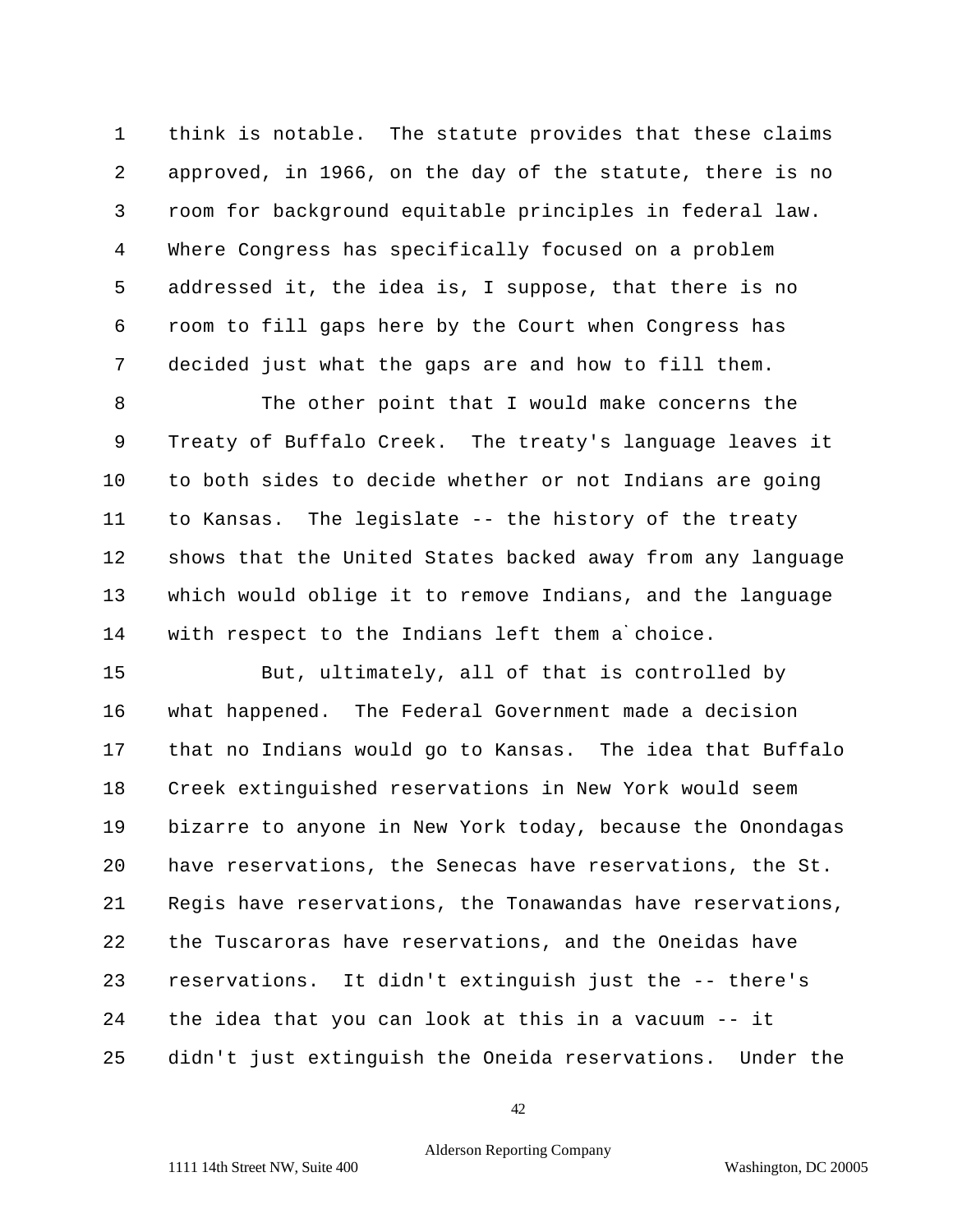1 Santa Fe rationale, the point is not that Congress 2 ultimately intended two reservations, although it has done 3 that often -- the Choctaw, the Mississippi Choctaw, the 4 Seminoles. It frequently happened with removal if there 5 were more than one reservation. But here, you would have 6 to believe that Congress intended no reservations. You 7 would have to believe that Congress quickly came to the 8 decision that none of these Indian tribes in New York 9 actually had a reservation anywhere, and that's not 10 acceptable. 11 Thank you. 12 JUSTICE STEVENS: Thank you, Mr. Smith. 13 Mr. Stewart? 14 ORAL ARGUMENT OF MALCOLM L. STEWART 15 FOR UNITED STATES, AS AMICUS CURIAE, 16 SUPPORTING RESPONDENTS 17 MR. STEWART: Justice Stevens, and may it please 18 the Court: 19 I would like to address, first, the City's 20 argument that the long passage of time renders it improper 21 to give the tribe a tax exemption on lands that have - 22 recently were purchased. That argument is wrong for three 23 reasons. 24 First, if we are correct that the tribe had 25 federally-protected title as of the 1790s and that that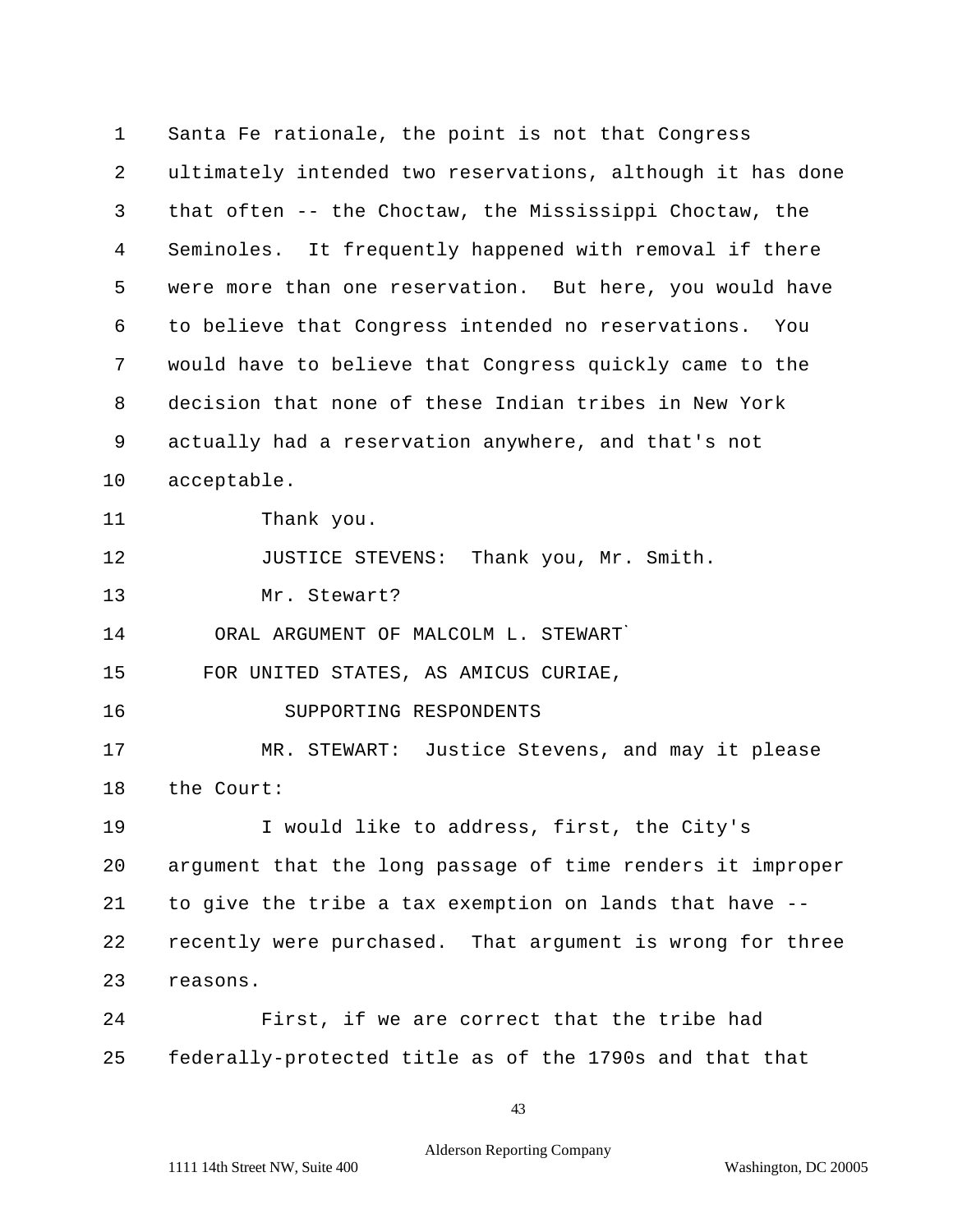1 federal protection was never validly extinguished, then 2 the fact that the tribe was out of possession of the 3 relevant lands for nearly two centuries is, itself, a 4 distinct and substantial legal wrong, and it would be 5 adding insult to injury to say that precisely because the 6 tribe had suffered that initial injury, it should be 7 disentitled to take advantage of a tax exemption that 8 would otherwise flow from its possession of --

9 JUSTICE SCALIA: I don't -- I don't understand 10 that argument at all. I mean, it's just a general rule 11 that, where you've been wrong, you have to come forward, 12 in a timely fashion, to get the wrong righted. And what 13 difference does it make what the nature of the wrong is, 14 whether it's dispossession or not?

15 MR. STEWART: Well, I think it -- I think it's 16 important to distinguish between two different types of 17 delay. What was at issue in Oneida I and II was delay in 18 bringing the underlying lawsuit. And, even in that 19 context, the Court said that the suit was not barred 20 entirely, but equitable factors might be taken into 21 account in formulating an appropriate remedy.

22 Here, we don't have delay in filing a lawsuit. 23 That is, nobody doubts that the tribes asserted their 24 right to a tax exemption promptly after repurchasing the 25 relevant land. The argument on the other side is that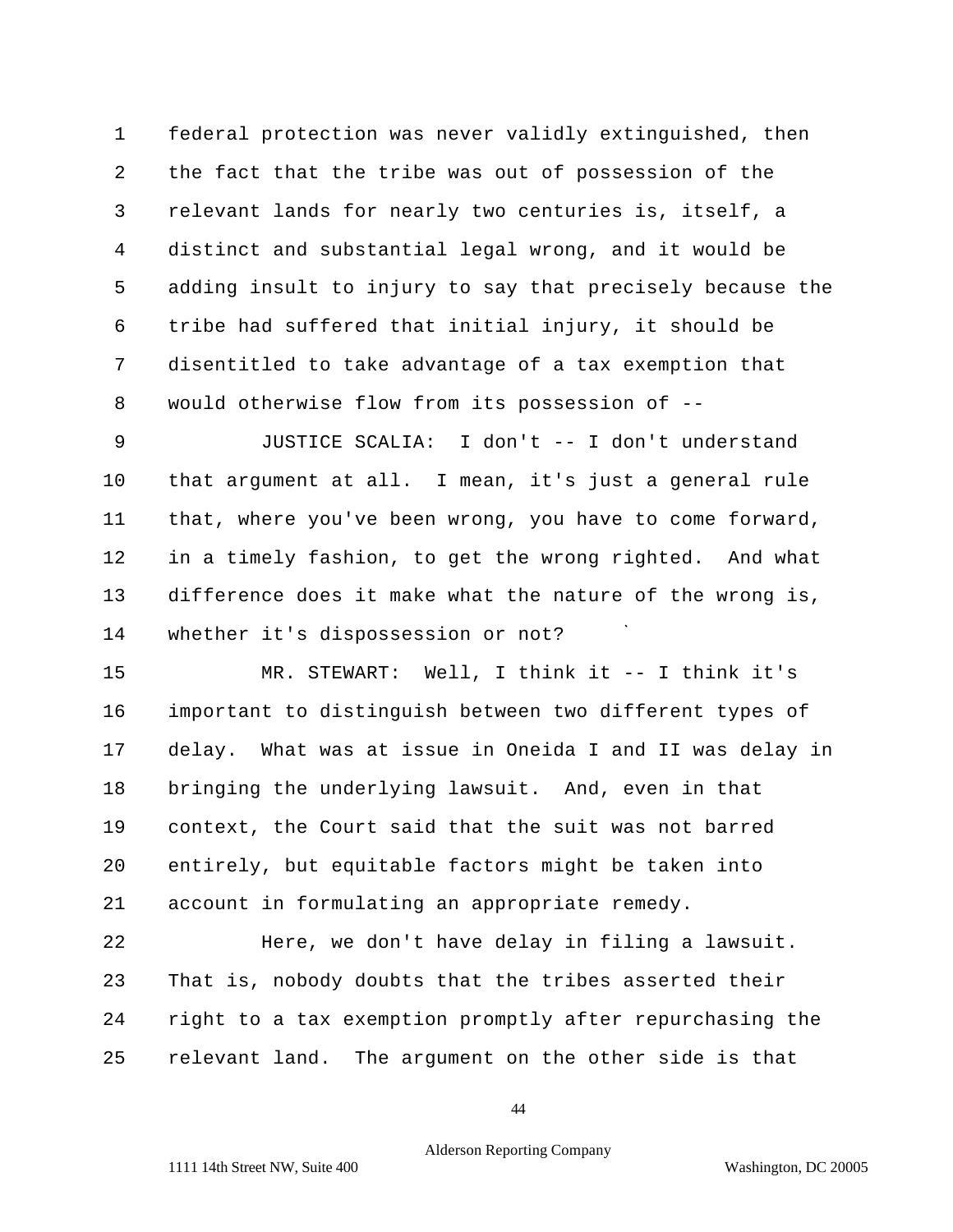$-$ 1 their delay in purchasing the land should be analogized to 2

3 JUSTICE O'CONNOR: Well, do you say that a tribe 4 can never lose its sovereign rights to land? Can it 5 acquiesce in the loss of those rights? 6 MR. STEWART: This Court has held that the tribe 7 -- that a tribe may abandon aboriginal title to land. 8 JUSTICE O'CONNOR: Yes. 9 MR. STEWART: It's not --10 JUSTICE O'CONNOR: Yes, and we have held that a 11 state can abandon sovereignty, as in Massachusetts versus 12 New York. 13 MR. STEWART: But the Court has also held that 14 once Congress creates a reservation, once it confers 15 explicit federal protection on particular lands, the 16 reservation can be diminished or disestablished only by 17 act of Congress; it can't be terminated through adverse 18 possession. And with respect to the question of whether 19 delay in buying the land should be analogized to delay in 20 bringing a --

21 JUSTICE O'CONNOR: Well, that might give them a 22 right to some kind of damages for a violation, but what 23 does that do to the sovereign claims of the tribe? 24 MR. STEWART: I think the -- the reservation 25 would remain a reservation. As Mr. Smith pointed out,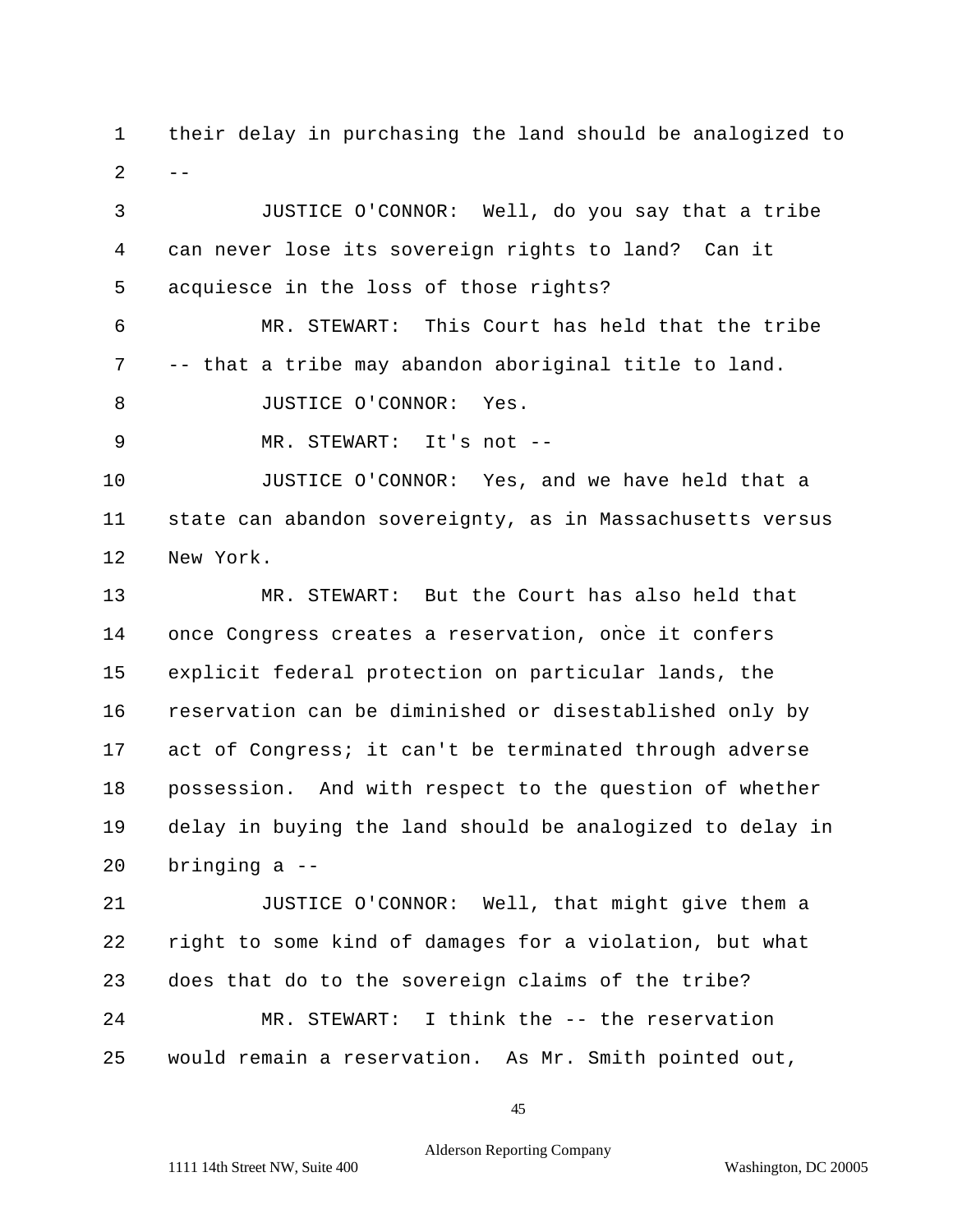1 with respect to parcels within the reservation that are 2 not owned by Indians, the tribe's regulatory authority is 3 extremely limited and, therefore, the tribe would not be 4 able to exercise anything like plenary regulatory 5 jurisdiction over the whole 270,000 acres.

6 JUSTICE GINSBURG: What is it? You said 7 "extremely limited." This is the first I heard that the 8 tribe might have some authority over part of that, what, 9 the 275- -- 275,000 acres, even though it hadn't 10 repurchased the costs.

11 MR. STEWART: The Court, in Atkinson Trading 12 ,and in Montana versus United States, before that, that 13 said that the tribe may be able to regulate conduct on 14 15 voluntary transactions with the tribe or its members or to 16 the extent that the regulation is necessary in order to 17 protect the tribe's sovereignty over the land that it 18 possesses is non-Indian lands to the extent that the conduct involves

19 JUSTICE GINSBURG: But now we're talking about 20 land that -- where there are no tribe members -- as I 21 understand it, this area is predominantly non-tribal 22 members.

23 MR. STEWART: I agree. In -- and Atkinson 24 Trading makes clear that, even when the great bulk of the 25 land is only by the tribe or its members, the tribe's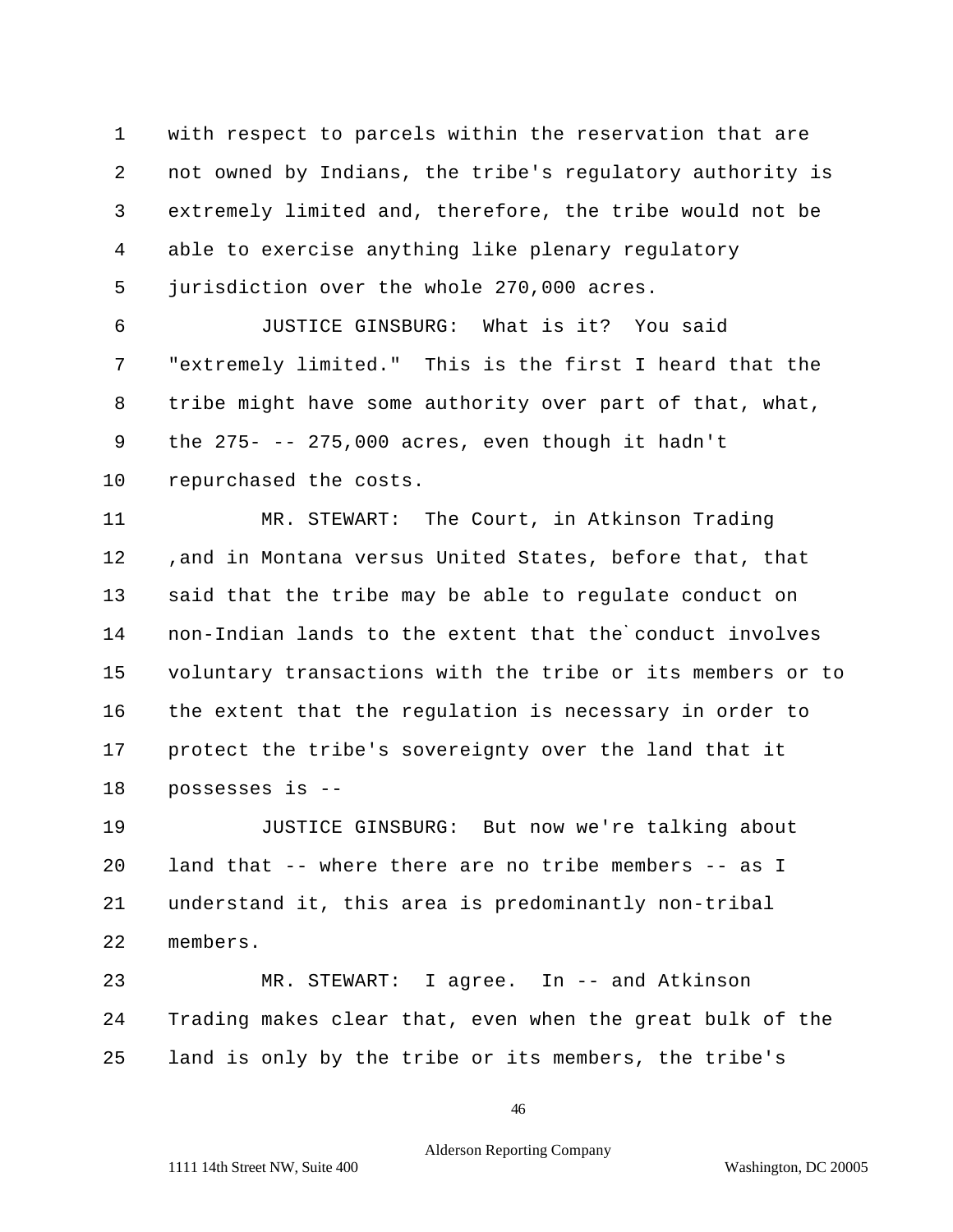1 ability to regulate conduct on the non-Indian parcels is 2 sharply limited. That would be doubly true in a tract of 3 this nature.

4 But to return to the point about the state's 5 reliance interest, I think it's -- or the city's reliance 6 interest -- I think it's important to stress that this 7 case is only about taxation, and a municipality can't 8 claim to have the same sort of reliance interest in being 9 able to tax that a potential defendant --

10 JUSTICE BREYER: Well, that may be true, but 11 that's why I wondered about the damage part of it. I'm 12 still thinking that a trespass action for trespasses that 13 occurred in 1850 or 1700 is worth millions today, even if 14 it's tiny, because of the interest, passage of time, et 15 cetera. When you add that to the value of the land, I'm 16 thinking of numbers that are astronomical. And yet that 17 hasn't happened.

18 And so, what actually, as a -- and that's why 19 I'm thinking, isn't a damage action far more serious than 20 simply taking property off the tax rolls?

21 MR. STEWART: That's true, but -

22 JUSTICE BREYER: And that's why I want to know 23 how, in practice, this works out. Does Congress have the 24 power, for example, to deal with it? Is what we're 25 considering in this case simply a negotiating position and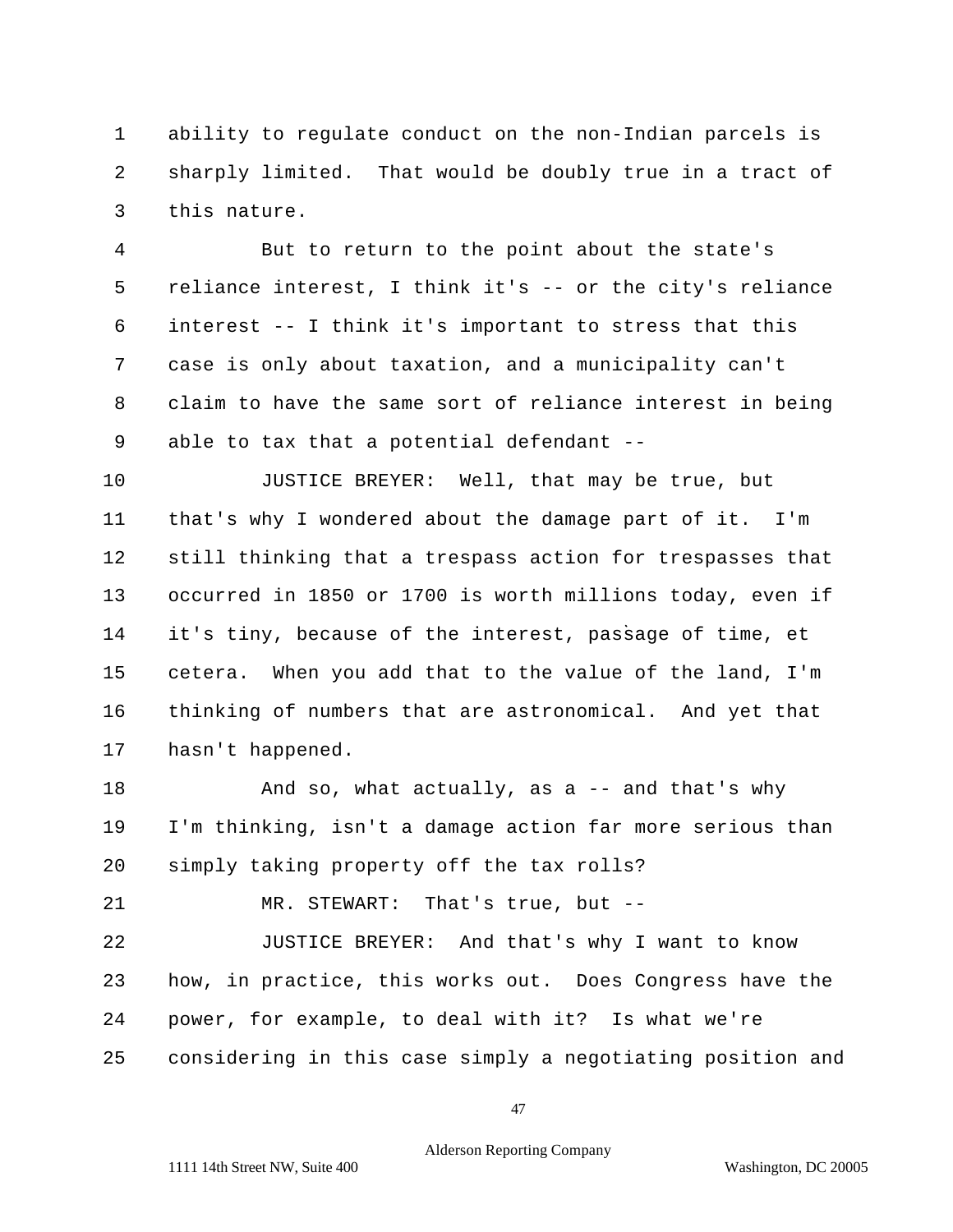1 strengthening people's hands, vis a vis legislation? 2 What's going on?

3 MR. STEWART: Congress does have the power to 4 deal with it. And at the end of the Court's opinion in 5 Oneida II, the Court expressed confidence that, up to this 6 point, has not been borne out, that Congress would fix the 7 problem.

8 JUSTICE O'CONNOR: Yes, Congress has done 9 nothing about this, has it? Can -- has the tribe asked, 10 administratively, for the Bureau of Indians Affairs to 11 recognize it now as a tribe?

12 MR. STEWART: Well, the Bureau of Indian Affairs 13 has recognized the tripe all along. That is, under the 14 Treaty of Canandaigua, the Federal Government was required 15 to pay annuities and treaty cloth to the six nations, and 16 the Federal Government has done that continuously since 17 the beginning. So we've always recognized this to be a 18 tribe.

19 And I think you're -- you've put your finger on 20 an important point, Justice Breyer, in that the Court, in 21 Oneida II, said that it hoped that Congress would fix the 22 problem, and thought that it would, but said that even if 23 Congress doesn't legislate a solution, the suit can go 24 forward. The Court contemplated that equitable 25 considerations could be taken into account in formulating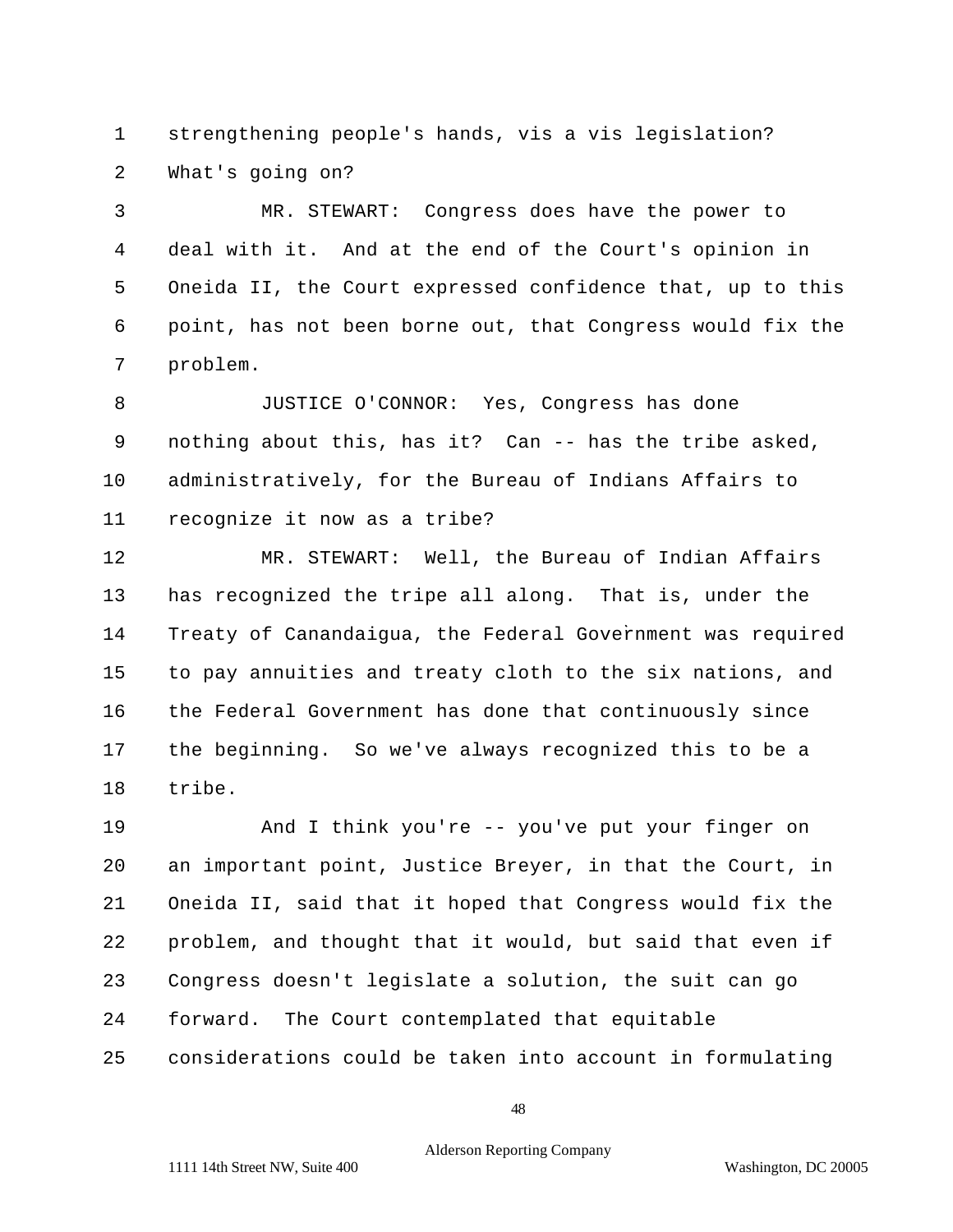1 a remedy, but it certainly didn't contemplate that the 2 tribe, at the end of the day, would be left without any 3 remedy at all. And, as you point out, if the tribe can 4 sue for damages, it seems farfetched to think that it 5 wouldn't be able to reassert the tax immunity that - 6 JUSTICE GINSBURG: What tax -- what taxes are 7 we talking about? Is this property tax? Are we also 8 talking about sales tax?

9 MR. STEWART: No, the Court has said -- the 10 Court has said, as a general matter, as a matter of 11 federal law, a tribal merchant on tribal land can be 12 required to collect sales taxes from non-Indians, at least 13 for the purchase of goods that were purchased off the 14 reservations.

15 JUSTICE SCALIA: Well, it isn't just taxes we're 16 talking about. It's jurisdiction over these parcels of 17 land. It -- I mean, taxes -- that's just one aspect of 18 saying that this land no longer belongs to New York State. 19 MR. STEWART: I mean, taxes are the only thing 20 at issue -- are the only thing that's at issue in this 21 case. But I agree that holding this parcel to be a 22 reservation would have implications for regulatory 23 jurisdiction, as well. Now, there isn't a categorical 24 rule of federal law that says that states and localities 25 absolutely cannot regulate conduct on tribal lands within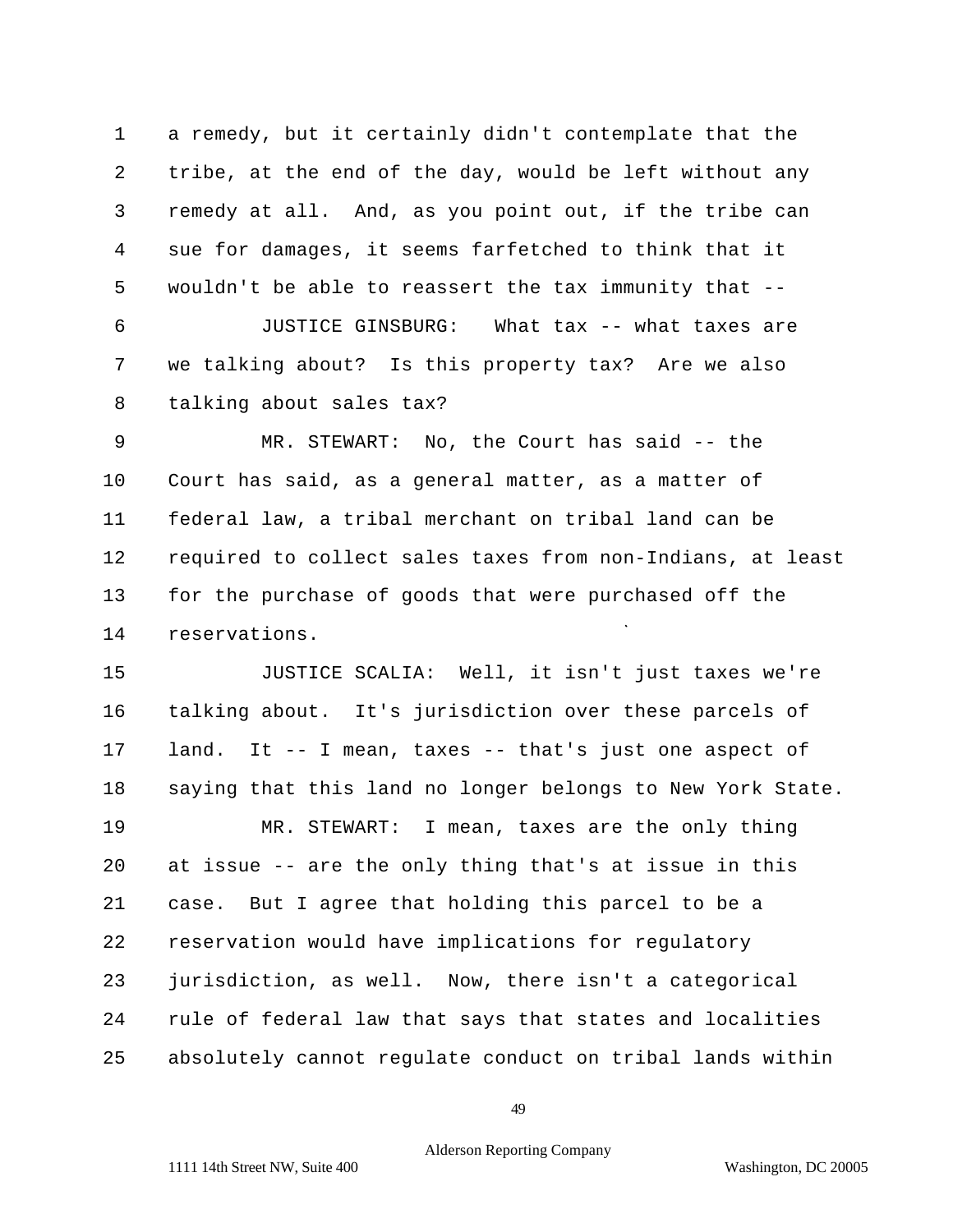1 the reservation. Rather, there is a preemption test - 2 there's certainly a thumb on the scale in favor of an 3 exemption from state and local regulation where tribal 4 reservation lands are involved.

5 JUSTICE KENNEDY: Mr. Stuart, I have one 6 question about, Buffalo Creek. If we hold that Buffalo 7 Creek didn't disestablish the reservation, then doesn't 8 the New York Indian case rest on a false premise because 9 that case gave \$2 million for failure to give the Kansas 10 lands?

11 MR. STEWART: Well, the Court, in the New York 12 Indians II, recognized, to start with, that the treaty 13 affected an immediate session of the Oneida's Wisconsin 14 15 specifically noted that that session, in and of itself, 16 would be sufficient consideration to support a contract 17 between private parties. So it simply isn't correct to 18 say that the New York Oneidas gave up something other than 19 a promise to remove. The second - lands to the Federal Government, and the Court

20 JUSTICE SOUTER: Was there any positive 21 indication -- I just don't remember this -- in the New 22 York case, that they would -- that they, in fact, had 23 ceded anything of New -- of their interest in New York? 24 As distinct from the Wisconsin land.

25 MR. STEWART: I mean, there were references to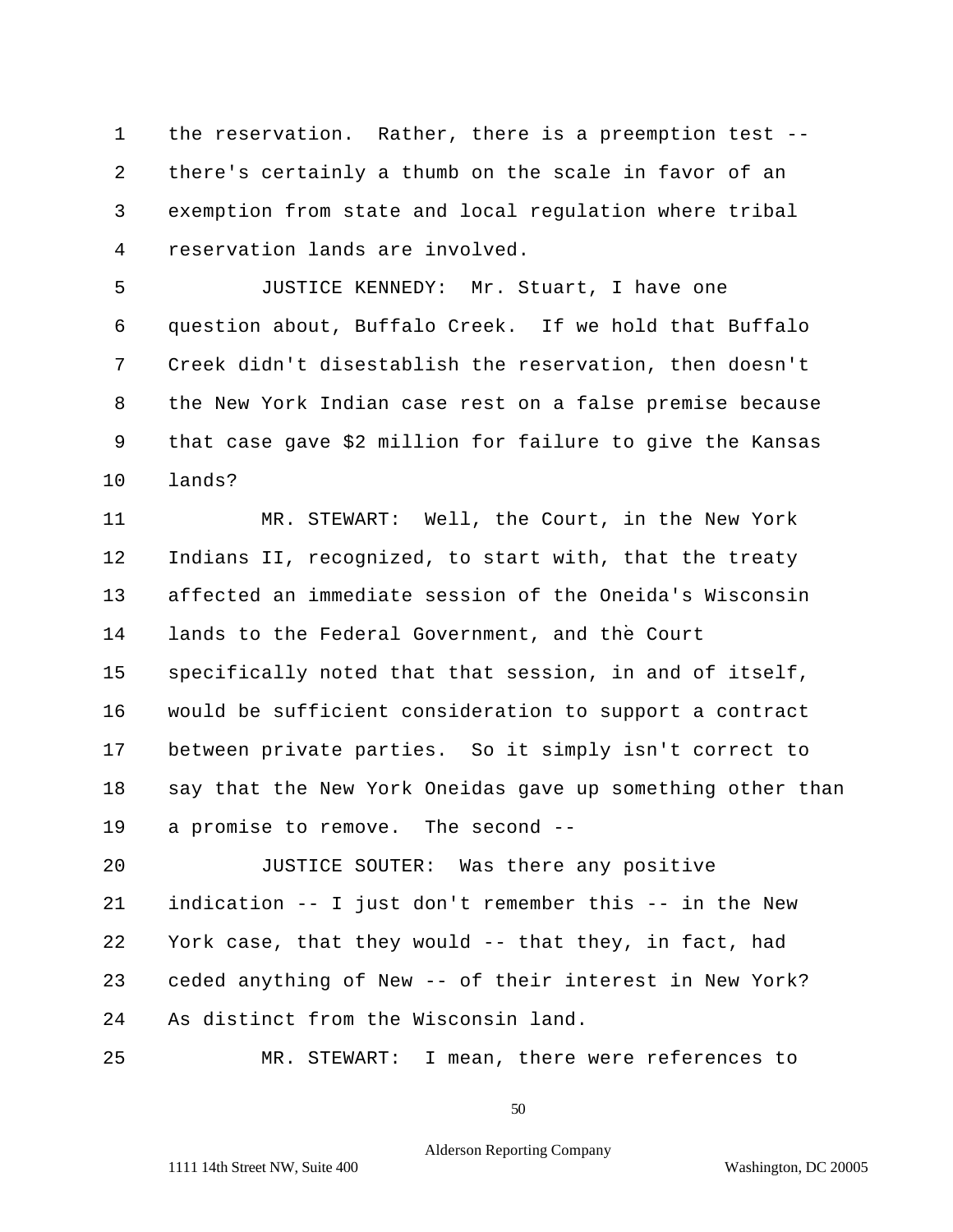1 the primary inducement to the Federal Government's 2 entering into the treaty being the desire for - 3 JUSTICE SOUTER: That's entering into the 4 treaty. But when it came to compensation, was there an 5 indication that they were being compensated for anything 6 other than Kansas land, which they had obtained as a 7 result of ceding their Wisconsin land? 8 MR. STEWART: No. No. 9 JUSTICE SOUTER: Okay. 10 MR. STEWART: The compensation was strictly for 11 the Kansas lands that were denied to them. And it's 12 important to note that the Senecas -- 13 JUSTICE SOUTER: But there was no indication 14 that they got Kansas for anything other than Wisconsin, is 15 that correct? 16 MR. STEWART: They got -- I mean, they didn't - 17 they weren't held to have promised -- made a commitment to 18 remove from New York. No, clearly, in analyzing the 19 reasons -- 20 JUSTICE SOUTER: But there was no indication 21 that they had ceded anything with respect to title in New 22 York, was there? 23 MR. STEWART: That's correct. 24 JUSTICE SOUTER: Okay, 25 JUSTICE SCALIA: Well, it rested upon the

51

Alderson Reporting Company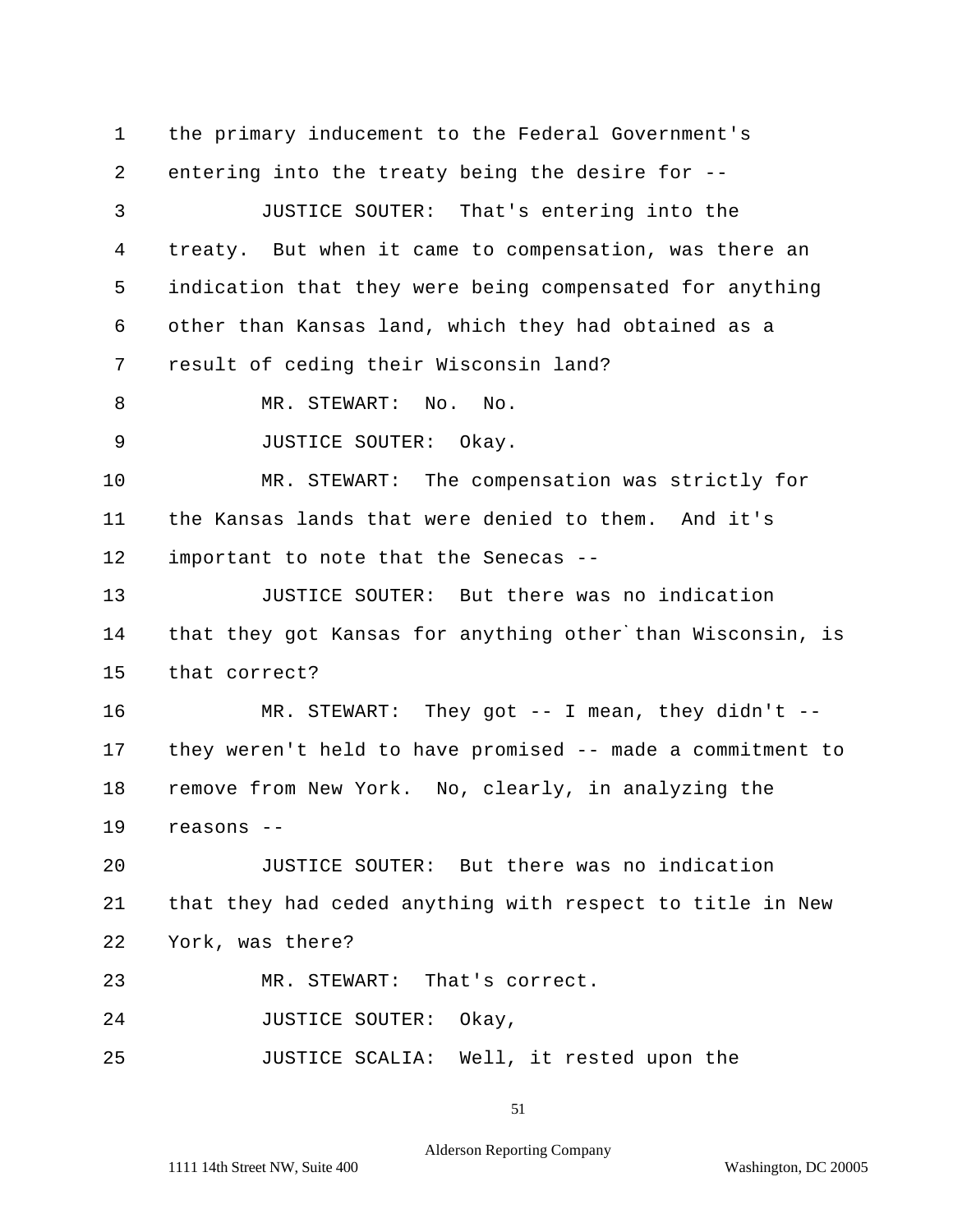## 1 session in Wisconsin?

2 MR. STEWART: It rested, in part, upon the 3 session in Wisconsin. It rested, in part, on a fairly 4 technical argument, to the effect that the grant of Kansas 5 lands was on en presente. That is, it was a present grant 6 of Kansas lands, and, therefore, the New York Indians 7 could be disentitled to those lands only if they had -- a 8 forfeiture had been established. And the Court looked to 9 Article 3 of the treaty to determine the conditions for 10 forfeiture. It said that the Federal Government would 11 have been required to allege a forfeiture by legislative 12 or judicial act, et cetera.

13 The other thing I really wanted to -- the point 14 I wanted to make about the reliance interest of the taxing 15 jurisdiction are that no matter how long a particular 16 tract has been taxable, it is -- may I finish this? -- it 17 is always within the realm of a city's contemplation that 18 it may be bought up tomorrow by the Federal Government, a 19 church, any other tax-exempt entity, and, consequently, 20 the municipality can have no sense of repose that it will 21 remain taxable.

22 Thank you.

23 JUSTICE STEVENS: Thank you, Mr. Stewart. The 24 case is submitted.

25 [Whereupon, at 11:06 a.m., the case in the